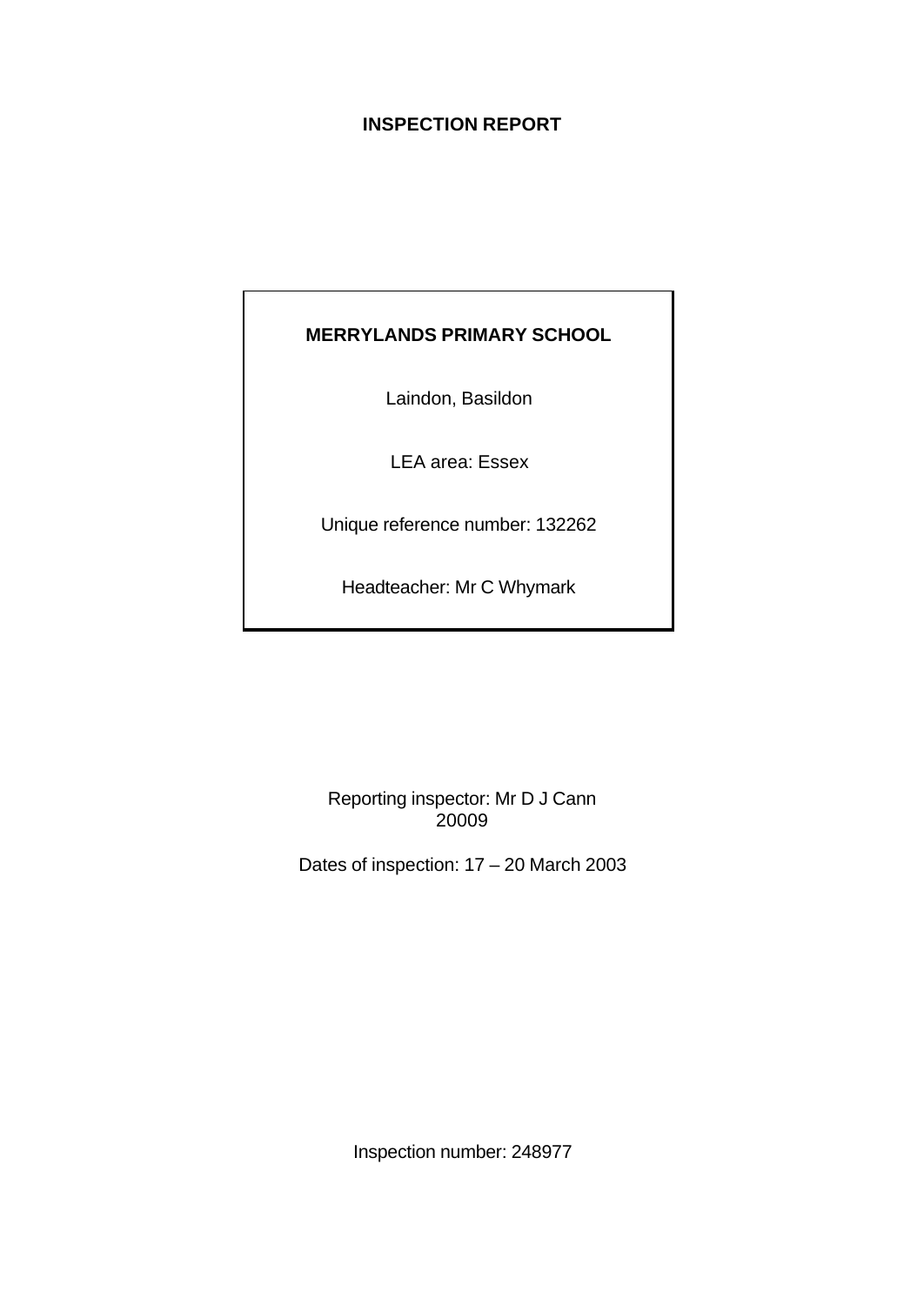Full inspection carried out under section 10 of the School Inspections Act 1996

© Crown copyright 2003

This report may be reproduced in whole or in part for non-commercial educational purposes, provided that all extracts quoted are reproduced verbatim without adaptation and on condition that the source and date thereof are stated.

Further copies of this report are obtainable from the school. Under the School Inspections Act 1996, the school must provide a copy of this report and/or its summary free of charge to certain categories of people. A charge not exceeding the full cost of reproduction may be made for any other copies supplied.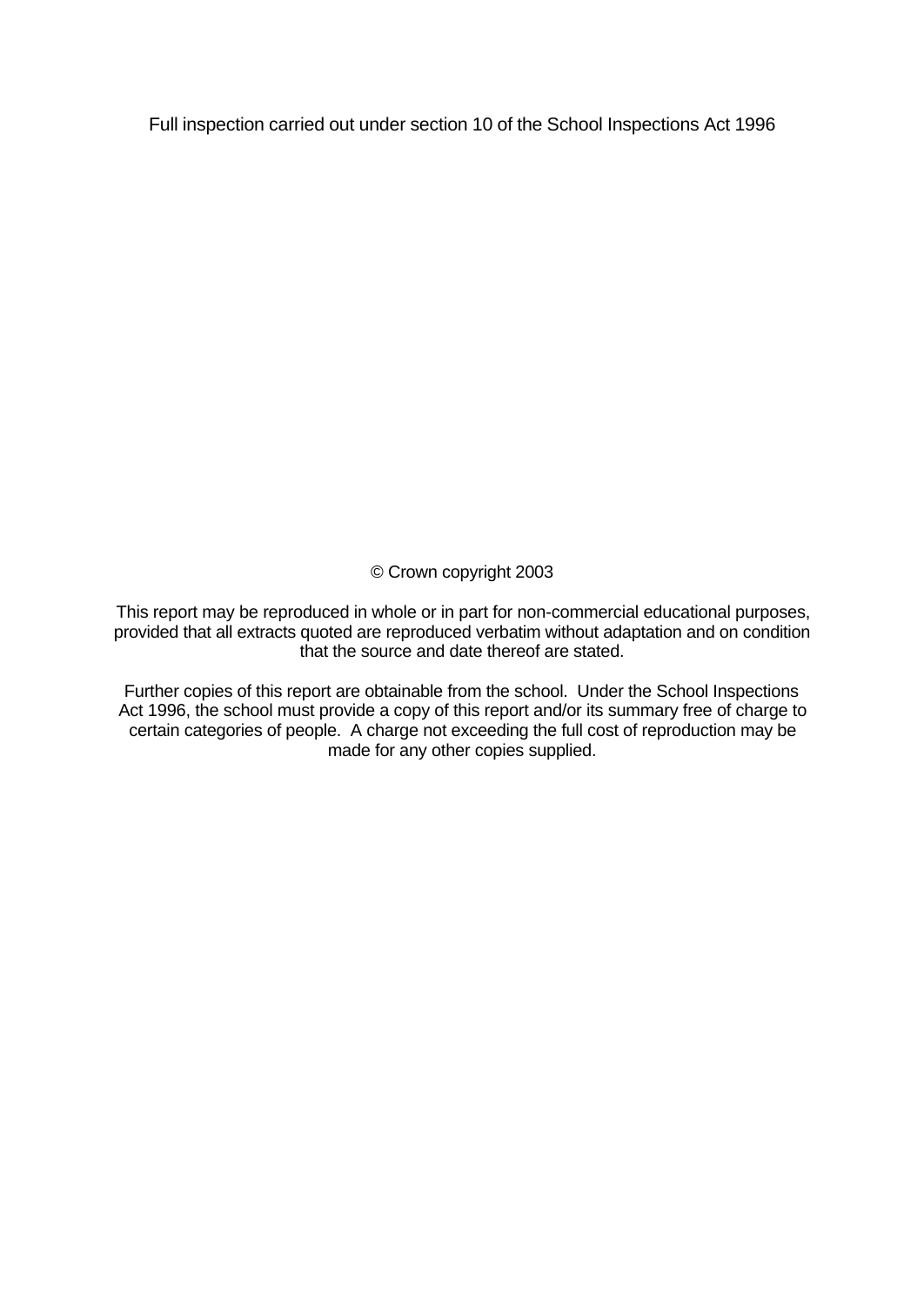# **INFORMATION ABOUT THE SCHOOL**

| Type of school:             | Infant and junior                                                     |
|-----------------------------|-----------------------------------------------------------------------|
| School category:            | Community                                                             |
| Age range of pupils:        | 4 to 11 years                                                         |
| Gender of pupils:           | Mixed                                                                 |
|                             |                                                                       |
| School address:             | <b>Cumberland Drive</b><br>Laindon<br><b>Basildon</b><br><b>Essex</b> |
| Postcode:                   | SS15 6QS                                                              |
| Telephone number:           | 01268 417893                                                          |
| Fax number:                 | 01268 491664                                                          |
|                             |                                                                       |
| Appropriate authority:      | The governing body                                                    |
| Name of chair of governors: | Mrs L Woodley                                                         |
|                             |                                                                       |

Date of previous inspection: N/A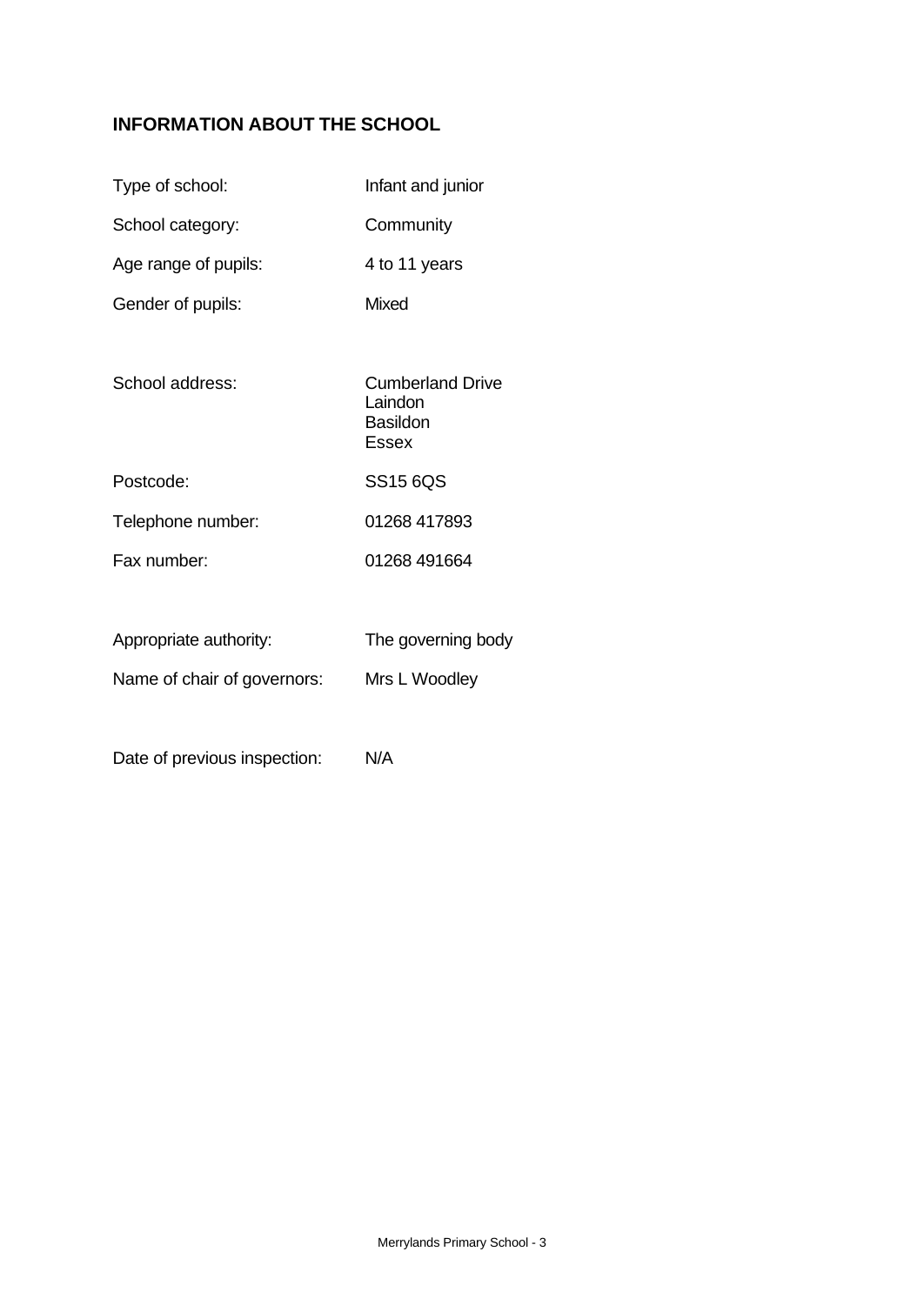# **INFORMATION ABOUT THE INSPECTION TEAM**

| <b>Team members</b> |                       |                      | <b>Subject</b><br>responsibilities             | <b>Aspect responsibilities</b>                                   |
|---------------------|-----------------------|----------------------|------------------------------------------------|------------------------------------------------------------------|
| 20009               | David Cann            | Registered inspector | Science                                        | What sort of school is it?                                       |
|                     |                       |                      |                                                | How high are standards?                                          |
|                     |                       |                      |                                                | The school's results and<br>a)<br>achievements                   |
|                     |                       |                      |                                                | How well is the school led<br>and managed?                       |
|                     |                       |                      |                                                | What should the school do to<br>improve further?                 |
| 9010                | Gail Ellisdon         | Lay inspector        |                                                | How high are standards?                                          |
|                     |                       |                      |                                                | Pupils' attitudes, values<br>b)<br>and personal development      |
|                     |                       |                      |                                                | How well does the school<br>care for its pupils?                 |
|                     |                       |                      |                                                | How well does the school<br>work in partnership with<br>parents? |
| 23385               | <b>Suzanne Gerred</b> | Team inspector       | Educational<br>inclusion                       | How good are the curricular<br>and other opportunities           |
|                     |                       |                      | Geography                                      | offered to pupils?                                               |
|                     |                       |                      | History                                        |                                                                  |
|                     |                       |                      | Physical education                             |                                                                  |
| 22578               | Gavin Jones           | Team inspector       | Foundation stage                               |                                                                  |
|                     |                       |                      | Art and design                                 |                                                                  |
|                     |                       |                      | Design and<br>technology                       |                                                                  |
| 20877               | David Pink            | Team inspector       | Special educational<br>needs                   |                                                                  |
|                     |                       |                      | English                                        |                                                                  |
|                     |                       |                      | Religious education                            |                                                                  |
| 8534                | David Price           | Team inspector       | Information and<br>communication<br>technology | How well are pupils taught?                                      |
|                     |                       |                      | Mathematics                                    |                                                                  |
|                     |                       |                      | Music                                          |                                                                  |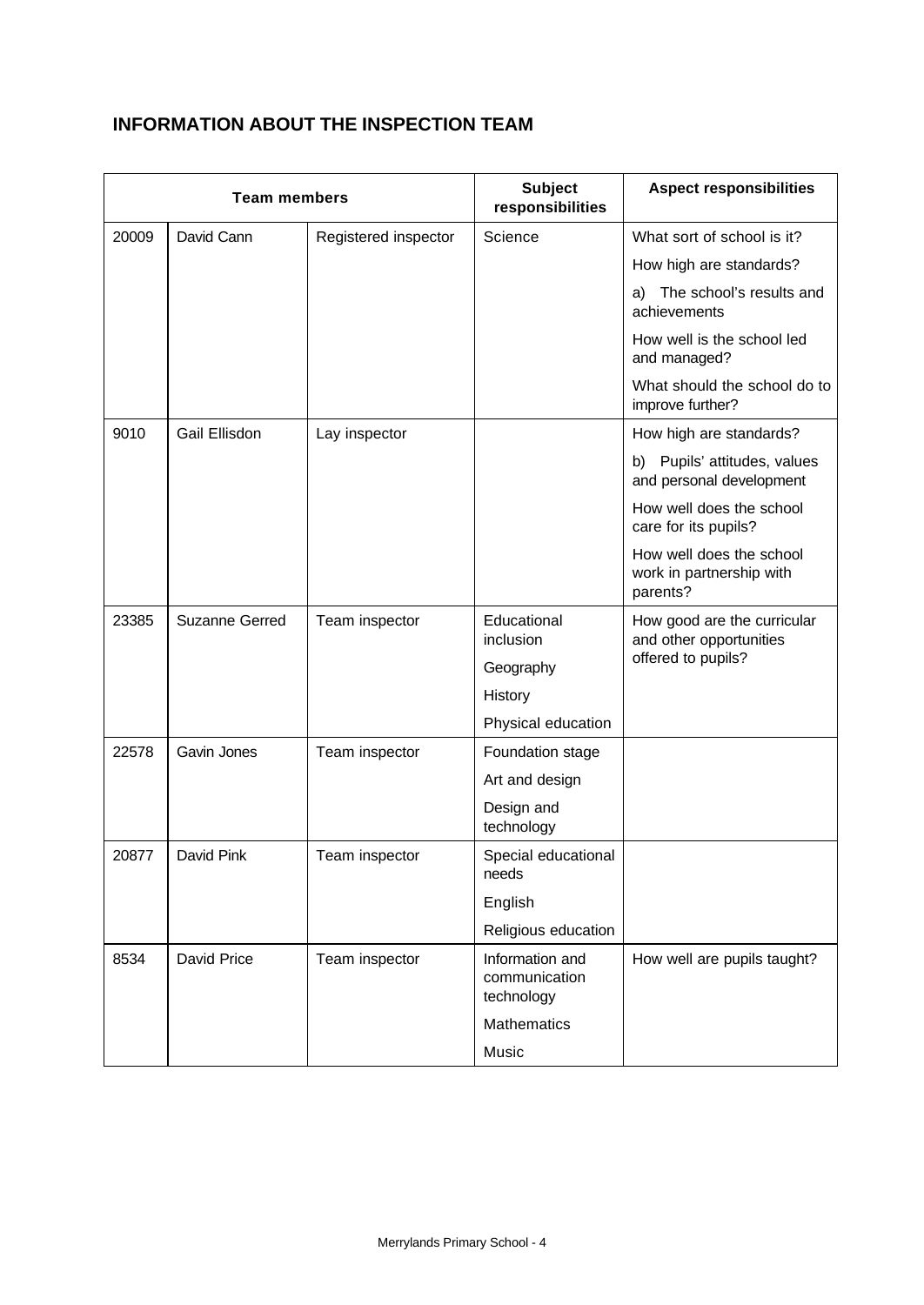The inspection contractor was:

Cambridge Education Associates Ltd

Demeter House Station Road Cambridge CB1 2RS

Any concerns or complaints about the inspection or the report should be raised with the inspection contractor. Complaints that are not satisfactorily resolved by the contractor should be raised with OFSTED by writing to:

> The Complaints Manager Inspection Quality Division The Office for Standards in Education Alexandra House 33 Kingsway London WC2B 6SE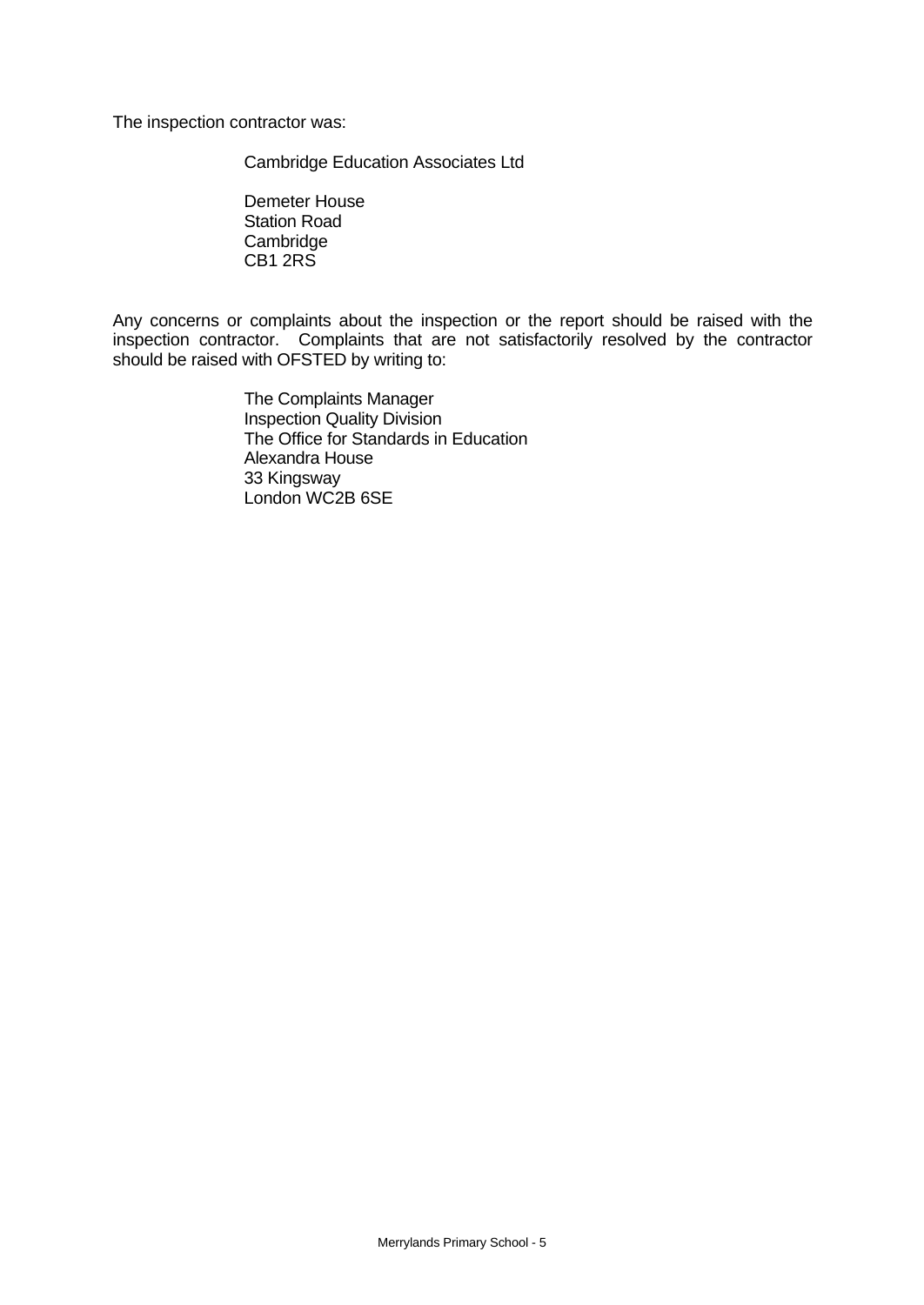# **REPORT CONTENTS**

|                                                                                                                                                                                                                                                                                                                                                                          | Page |
|--------------------------------------------------------------------------------------------------------------------------------------------------------------------------------------------------------------------------------------------------------------------------------------------------------------------------------------------------------------------------|------|
| <b>PART A: SUMMARY OF THE REPORT</b>                                                                                                                                                                                                                                                                                                                                     | 7    |
| Information about the school<br>How good the school is<br>What the school does well<br>What could be improved<br>How the school has improved since its last inspection<br><b>Standards</b><br>Pupils' attitudes and values<br>Teaching and learning<br>Other aspects of the school<br>How well the school is led and managed<br>Parents' and carers' views of the school |      |
| <b>PART B: COMMENTARY</b>                                                                                                                                                                                                                                                                                                                                                |      |
| <b>HOW HIGH ARE STANDARDS?</b>                                                                                                                                                                                                                                                                                                                                           | 11   |
| The school's results and pupils' achievements<br>Pupils' attitudes, values and personal development                                                                                                                                                                                                                                                                      |      |
| <b>HOW WELL ARE PUPILS TAUGHT?</b>                                                                                                                                                                                                                                                                                                                                       | 13   |
| <b>HOW GOOD ARE THE CURRICULAR AND OTHER</b><br><b>OPPORTUNITIES OFFERED TO PUPILS?</b>                                                                                                                                                                                                                                                                                  | 15   |
| <b>HOW WELL DOES THE SCHOOL CARE FOR ITS PUPILS?</b>                                                                                                                                                                                                                                                                                                                     | 17   |
| HOW WELL DOES THE SCHOOL WORK IN<br><b>PARTNERSHIP WITH PARENTS?</b>                                                                                                                                                                                                                                                                                                     | 18   |
| <b>HOW WELL IS THE SCHOOL LED AND MANAGED?</b>                                                                                                                                                                                                                                                                                                                           | 19   |
| WHAT SHOULD THE SCHOOL DO TO IMPROVE FURTHER?                                                                                                                                                                                                                                                                                                                            | 20   |
| <b>PART C: SCHOOL DATA AND INDICATORS</b>                                                                                                                                                                                                                                                                                                                                | 21   |
| <b>PART D: THE STANDARDS AND QUALITY OF TEACHING IN</b><br>AREAS OF THE CURRICULUM, SUBJECTS AND COURSES                                                                                                                                                                                                                                                                 | 27   |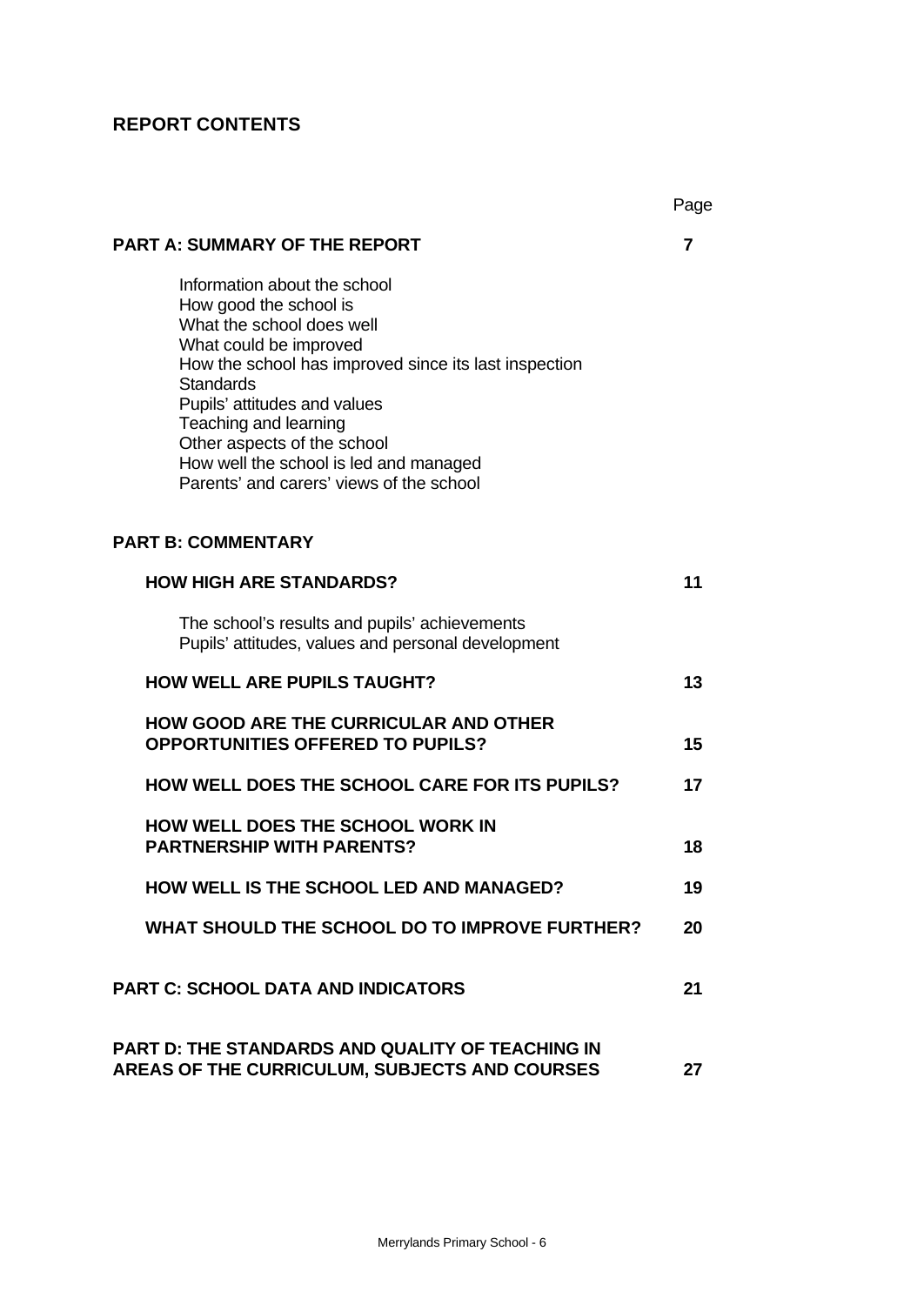# **PART A: SUMMARY OF THE REPORT**

## **INFORMATION ABOUT THE SCHOOL**

Merrylands Primary school has 396 pupils on roll between the ages of 4 and 11. The school draws pupils from the surrounding residential area where there is a mixture of rented and owner occupied accommodation. The number of pupils eligible for free school meals is in line with the national average. There are a small number of pupils from ethnic minorities and four pupils from travelling communities. Some learn English as an additional language but none are at an early stage of language acquisition. On joining the school, pupils' skills are broadly average. The number of pupils with special educational needs is in line with the national average although the number of pupils with statements of special educational need is below average. Merrylands Primary School was created in April 2001 when the Infant and Junior schools amalgamated. Since that date the school has undergone a major re-roofing programme as well as a major rebuilding programme, the latter being completed just before the inspection. Staffing has been a major challenge to the school and at the time of the inspection, two classes were covered by supply teachers for staff absent on sick and maternity leave and two other classes were taught by overseas qualified teachers, on short-term contracts.

## **HOW GOOD THE SCHOOL IS**

Merrylands Primary School provides pupils with a sound education in a secure and supportive learning environment. The headteacher is highly respected by parents, pupils and staff. His very good leadership has steered the school through extensive reorganisation and he works closely with staff to raise pupils' attainments. Pupils relate to each other very well. Most have very positive attitudes to school and learning, although a small number of Year 6 pupils are uncooperative in some lessons. Pupils achieve well above average results in mathematics tests by Year 6 and attain the levels expected of them in English and science tests. The school provides sound value for money.

#### **What the school does well**

- Pupils make good progress in mathematics through the school and by Year 6 they achieve levels which are well above national expectations for their age.
- Children enjoy a good start in the Foundation Stage and make good progress in their personal development and in learning to read, write and use numbers.
- Most pupils develop positive attitudes to school. The vast majority are enthusiastically involved in all that the school offers in class and many take part in the school's good range of extra-curricular activities.
- There is a strong emphasis on developing pupils' spiritual, moral and social understanding. Pupils learn to respect the feelings, views and beliefs of others well.
- Pupils behave well around the school and relationships between pupils are very good, both in class, lunch times and at play.
- The school has a strong working partnership with parents who value and support the school highly.

#### **What could be improved**

- Pupils' attainment in writing.
- The management of the curriculum to ensure consistent procedures and approaches to teaching and learning.
- Strategies for developing mature attitudes to learning among older pupils.

*The areas for improvement will form the basis of the governors' action plan.*

# **HOW THE SCHOOL HAS IMPROVED SINCE ITS LAST INSPECTION**

The school has not been inspected since its creation in 2001.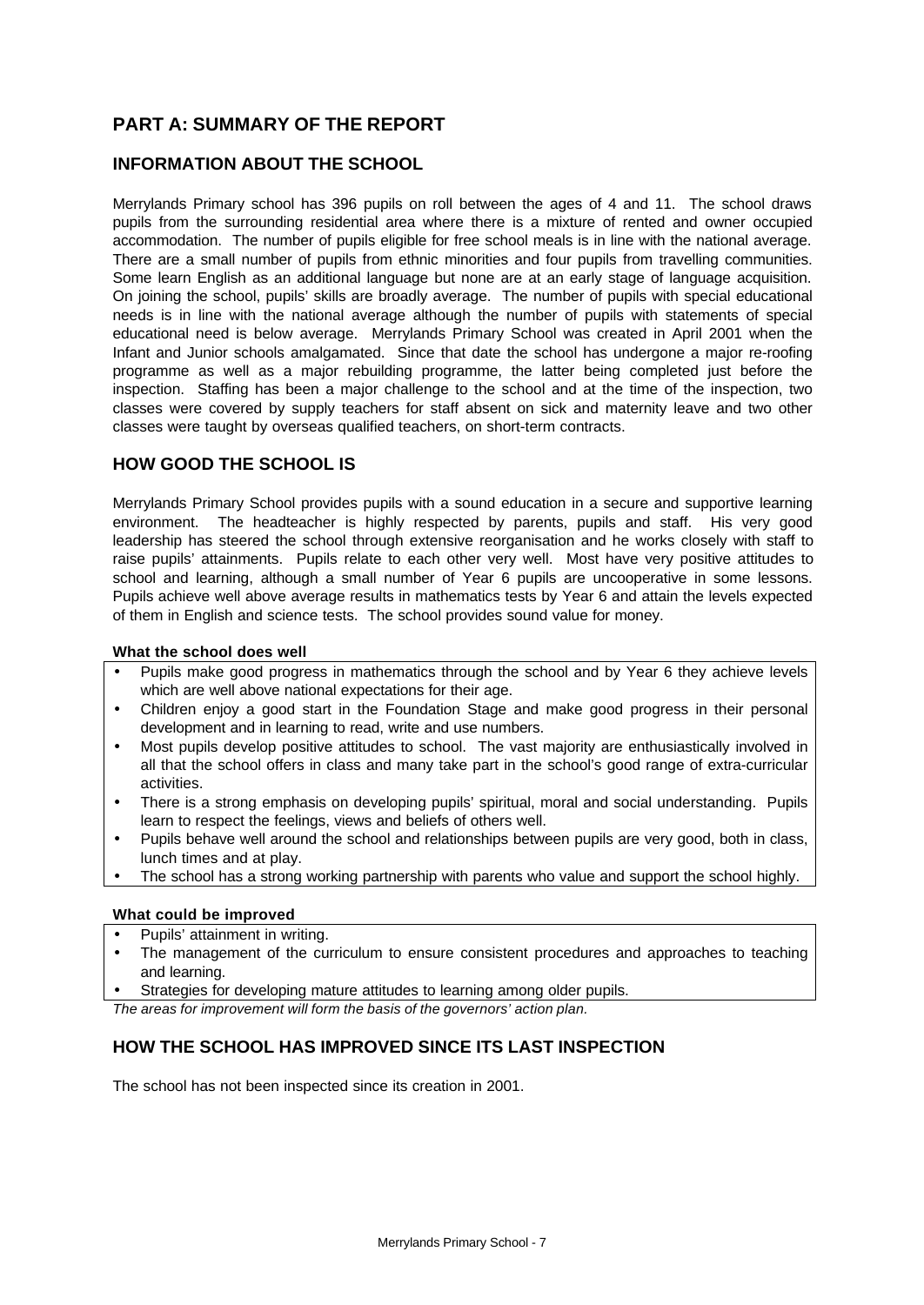## **STANDARDS**

The table shows the standards achieved by pupils at the end of Year 6 based on average point scores in National Curriculum tests.

|                    | compared with |                     |      |  |  |
|--------------------|---------------|---------------------|------|--|--|
| Performance in:    | all schools   | similar<br>schools* |      |  |  |
|                    | 2001          | 2002                | 2002 |  |  |
| English            |               | С                   | C    |  |  |
| <b>Mathematics</b> | B             | Α                   | A    |  |  |
| Science            | в             |                     |      |  |  |

| Key                                                                                   |                       |
|---------------------------------------------------------------------------------------|-----------------------|
| well above average<br>above average<br>average<br>below average<br>well below average | А<br>в<br>С<br>D<br>F |

*\* schools where there are a similar number of pupils eligible for free school meals*

Year 6 pupils achieve results in mathematics tests which are well above both the national average and the levels achieved in similar schools. In English and science, pupils attain the nationally expected levels and those achieved in similar schools. By Year 2 pupils' test results are in line with the national average in reading, writing and mathematics. These results are in line with those achieved in similar schools in reading and mathematics but below average in writing. Children enter the school with skills which are broadly in line with those expected for their age. Their number skills are good but many have limited spoken language and reading skills and, for some, their personal development is below the level expected. Children make good progress in all areas of learning and most achieve the expected goals by the end of the Foundation Stage. Pupils' progress through the rest of the school is good in mathematics and satisfactory in reading and science. The school has recently placed considerable emphasis on improving writing and this is raising pupils' skills throughout the school. However, older pupils still do not have enough opportunities to develop their spoken and written language through planned activities in subjects like history and geography. Teachers provide good individual support for pupils with special educational needs and in most subjects, they challenge higher attainers effectively. Both groups of pupils make sound progress. Pupils achieve satisfactory levels in information and communication technology and apply their knowledge across a range of subjects well. In other subjects, pupils attain the levels expected of them and make sound progress.

| <b>Aspect</b>                             | <b>Comment</b>                                                                                                                                                            |
|-------------------------------------------|---------------------------------------------------------------------------------------------------------------------------------------------------------------------------|
| Attitudes to the school                   | Most pupils are keen to learn and participate enthusiastically in all school<br>activities. However, a few older pupils do not have a positive approach to<br>their work. |
| Behaviour, in and out of<br>classrooms    | Around school behaviour is very good. In class, nearly all pupils behave well<br>but inattention sometimes disrupts the pace of learning in the older classes.            |
| Personal development<br>and relationships | Very good relationships exist between pupils and in nearly all classes, there<br>are good relationships between staff and pupils.                                         |
| Attendance                                | Below the national average as a result of the poor attendance of a small<br>number of pupils.                                                                             |

## **PUPILS' ATTITUDES AND VALUES**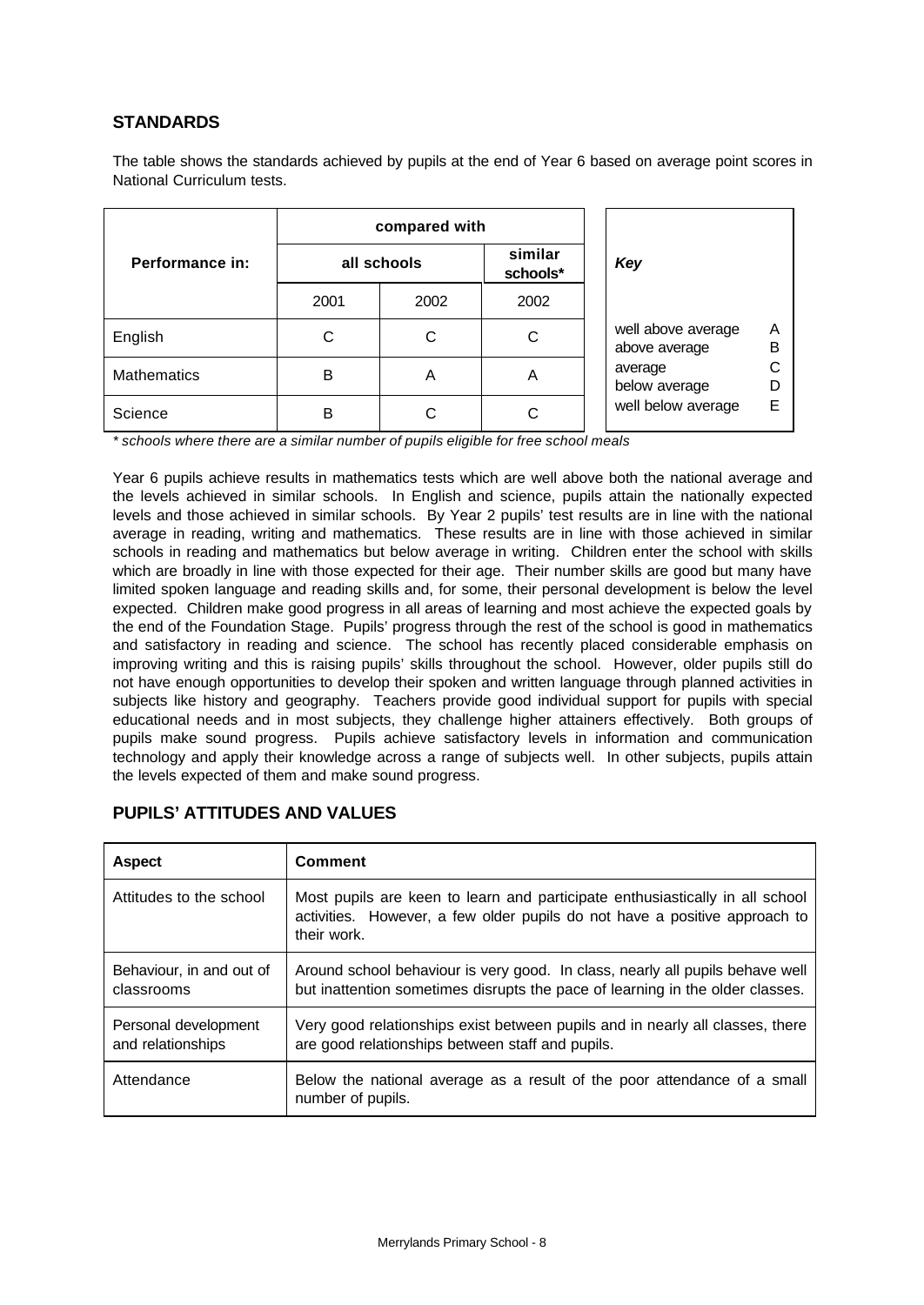# **TEACHING AND LEARNING**

| Teaching of pupils in: | <b>Reception</b> | Years $1 - 2$ | Years $3-6$  |  |
|------------------------|------------------|---------------|--------------|--|
| Quality of teaching    | Good             | Good          | Satisfactory |  |

*Inspectors make judgements about teaching in the range: excellent; very good; good; satisfactory; unsatisfactory; poor; very poor. 'Satisfactory' means that the teaching is adequate and strengths outweigh weaknesses.*

The quality of teaching and learning is good up to Year 2 and satisfactory overall in Years 3 to 6. Teachers implement the National Numeracy Strategy well and pupils' skills develop well as a result. Teaching follows the structure of the National Literacy Strategy well in Years 1-2 and satisfactorily in Years 3-6. In both subjects, the setting of pupils by ability and the use of booster classes are successful in promoting the progress of pupils with different levels of understanding and ability. Basic reading and writing skills are taught effectively with a successful emphasis on reading throughout the school. However, the time spent on handwriting and spelling in Years 3 to 6 does not have a significant impact on pupils' attainments. Pupils do not have enough time to redraft their written work and this particularly reduces the challenge for higher ability pupils. In classes up to Year 2, teachers often arrange for pupils to work in pairs and groups but this practice was not as evident in older classes. In Years 3 to 5, many tasks in history and geography are linked to worksheets which means that pupils are not required to record their ideas in their own words. Pupils develop their number skills well in numeracy lessons. They apply them successfully in subjects like science, carrying out measurements, recording their findings and often presenting their results with the aid of information and communication technology. Science is now effectively taught through pupils' own investigations but teachers are still adapting the newly introduced scheme of work to ensure that tasks are well matched to pupils' learning. Teachers' relationships with pupils are generally good. They share lesson objectives clearly and have high expectations of what they should achieve and how they should behave. However, teachers have not developed the strategies to develop a mature and responsible approach to learning among all pupils in Year 6 and relationships are not satisfactory. Tasks and learning objectives are not presented in a way which fully engages their attention and cooperation. Teachers maintain a close check on pupils' progress in literacy and numeracy but assessment in science and other subjects is in need of development*.* Teachers set targets for pupils to aim for in their learning but do not regularly refer to these when they mark pupils' work in order to explain the next steps needed for improvement. Classroom assistants make a valuable contribution to pupils' learning, especially for those with special educational needs. Teaching is good for children in the Foundation Stage where adults work together very effectively to develop children's social skills and their attainment in language and number.

| <b>Aspect</b>                                                                                        | <b>Comment</b>                                                                                                                                                                                                                                                                                                                      |
|------------------------------------------------------------------------------------------------------|-------------------------------------------------------------------------------------------------------------------------------------------------------------------------------------------------------------------------------------------------------------------------------------------------------------------------------------|
| The quality and range of the<br>curriculum                                                           | Satisfactory overall. The school provides a good range of learning<br>activities for pupils in the Foundation Stage and up to Year 2, but there<br>are not enough opportunities for older pupils to develop their writing skills<br>across all subjects.                                                                            |
| Provision for pupils with<br>special educational needs                                               | Support is good for younger pupils and satisfactory for older pupils.                                                                                                                                                                                                                                                               |
| Provision for pupils'<br>personal, including spiritual,<br>moral, social and cultural<br>development | In the main, the school develops pupils' personal and social awareness<br>well but does not provide enough opportunities for older pupils to take<br>responsibility and become more independent. There is a good emphasis<br>on extending pupils' understanding of spiritual and moral issues and<br>cultural development is sound. |

# **OTHER ASPECTS OF THE SCHOOL**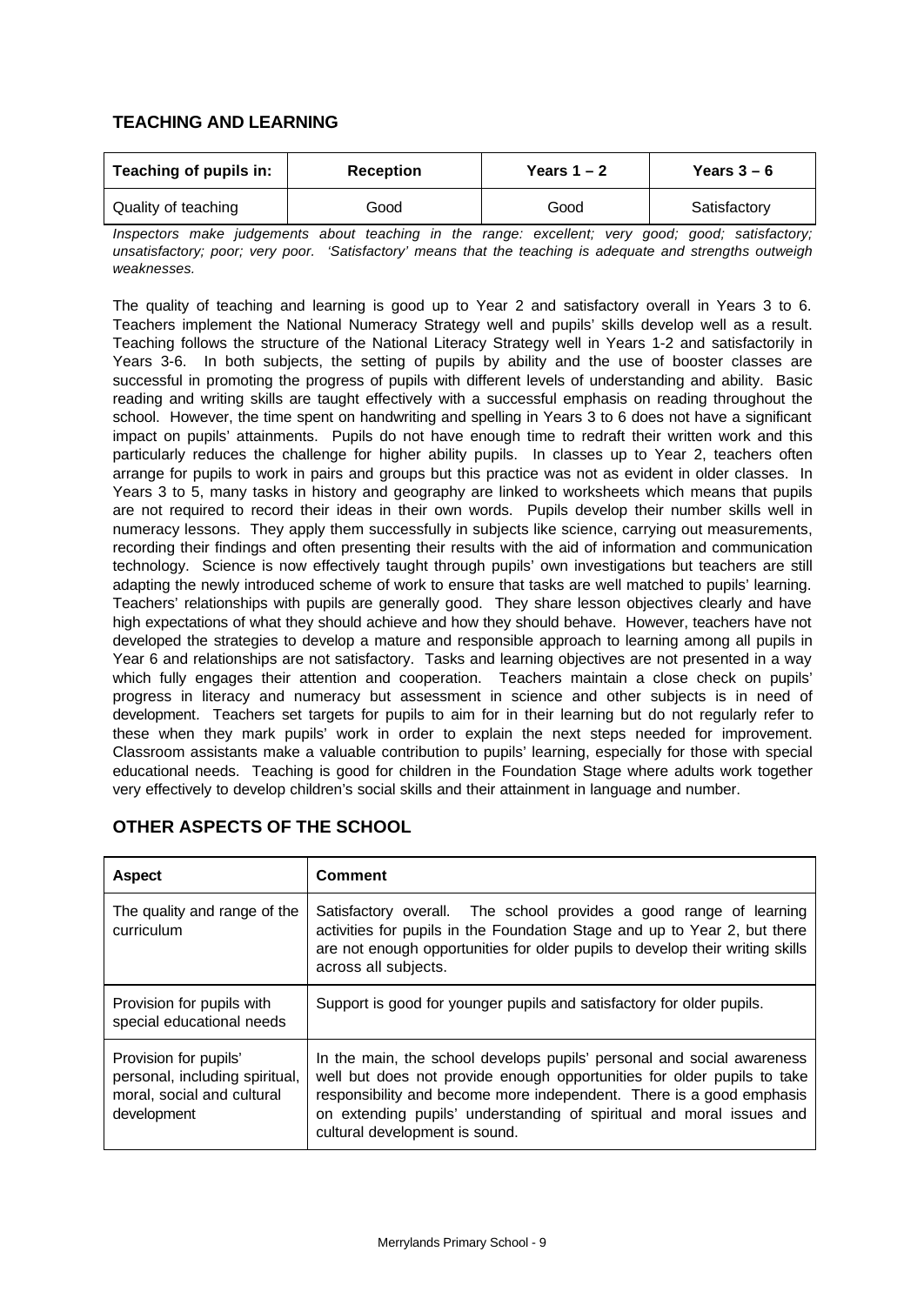| How well the school cares | Teachers know pupils well and give them good personal support and        |
|---------------------------|--------------------------------------------------------------------------|
| for its pupils            | quidance; the procedures and use of assessment are very well developed   |
|                           | in literacy, numeracy but not yet fully developed across other subjects. |

The school has established good relationships with parents, who are very well informed of the school's events, areas for study and their children's progress.

## **HOW WELL THE SCHOOL IS LED AND MANAGED**

| <b>Aspect</b>                                                             | <b>Comment</b>                                                                                                                                                                                                                                                                                                                  |
|---------------------------------------------------------------------------|---------------------------------------------------------------------------------------------------------------------------------------------------------------------------------------------------------------------------------------------------------------------------------------------------------------------------------|
| Leadership and<br>management by the<br>headteacher and other key<br>staff | The headteacher provides very good direction to the school. He and<br>senior staff work well with colleagues to raise standards and teaching<br>The management of the curriculum, however, requires<br>skills.<br>development to ensure that consistent practices are established across<br>subjects and throughout the school. |
| How well the governors fulfil                                             | Governors fulfil their statutory responsibilities well. They are active and                                                                                                                                                                                                                                                     |
| their responsibilities                                                    | supportive and keep themselves well informed of the school's progress.                                                                                                                                                                                                                                                          |
| The school's evaluation of                                                | The school measures its attainments well and sets clear goals for                                                                                                                                                                                                                                                               |
| its performance                                                           | improvements.                                                                                                                                                                                                                                                                                                                   |
| The strategic use of                                                      | The school uses its resources effectively. Budgets are carefully                                                                                                                                                                                                                                                                |
| resources                                                                 | allocated to raise standards and support the school's developments.                                                                                                                                                                                                                                                             |

In spite of difficulties in recruiting staff, the school has an appropriate number of teachers and support staff for pupils. Resources are satisfactory and the accommodation is good with some very good recent improvements and some areas still in need of completion. The school is effective in applying the principles of best value in its spending.

# **PARENTS' AND CARERS' VIEWS OF THE SCHOOL**

| What pleases parents most |                                              |   | What parents would like to see improved  |  |  |
|---------------------------|----------------------------------------------|---|------------------------------------------|--|--|
|                           | The school is well led and managed.          | ٠ | The school's range of activities outside |  |  |
|                           | Children make good progress and are          |   | lessons.                                 |  |  |
|                           | expected to work hard and do their best.     |   |                                          |  |  |
|                           | Teaching is good.                            |   |                                          |  |  |
| $\bullet$                 | Children like school and behaviour is good.  |   |                                          |  |  |
|                           | The school is helping children become mature |   |                                          |  |  |
|                           | and responsible.                             |   |                                          |  |  |
|                           | Parents are comfortable about approaching    |   |                                          |  |  |
|                           | the school with questions or a problem.      |   |                                          |  |  |

Inspectors agree with parents' positive comments and judge that the school provides a good range of extra-curricular activities and is developing more.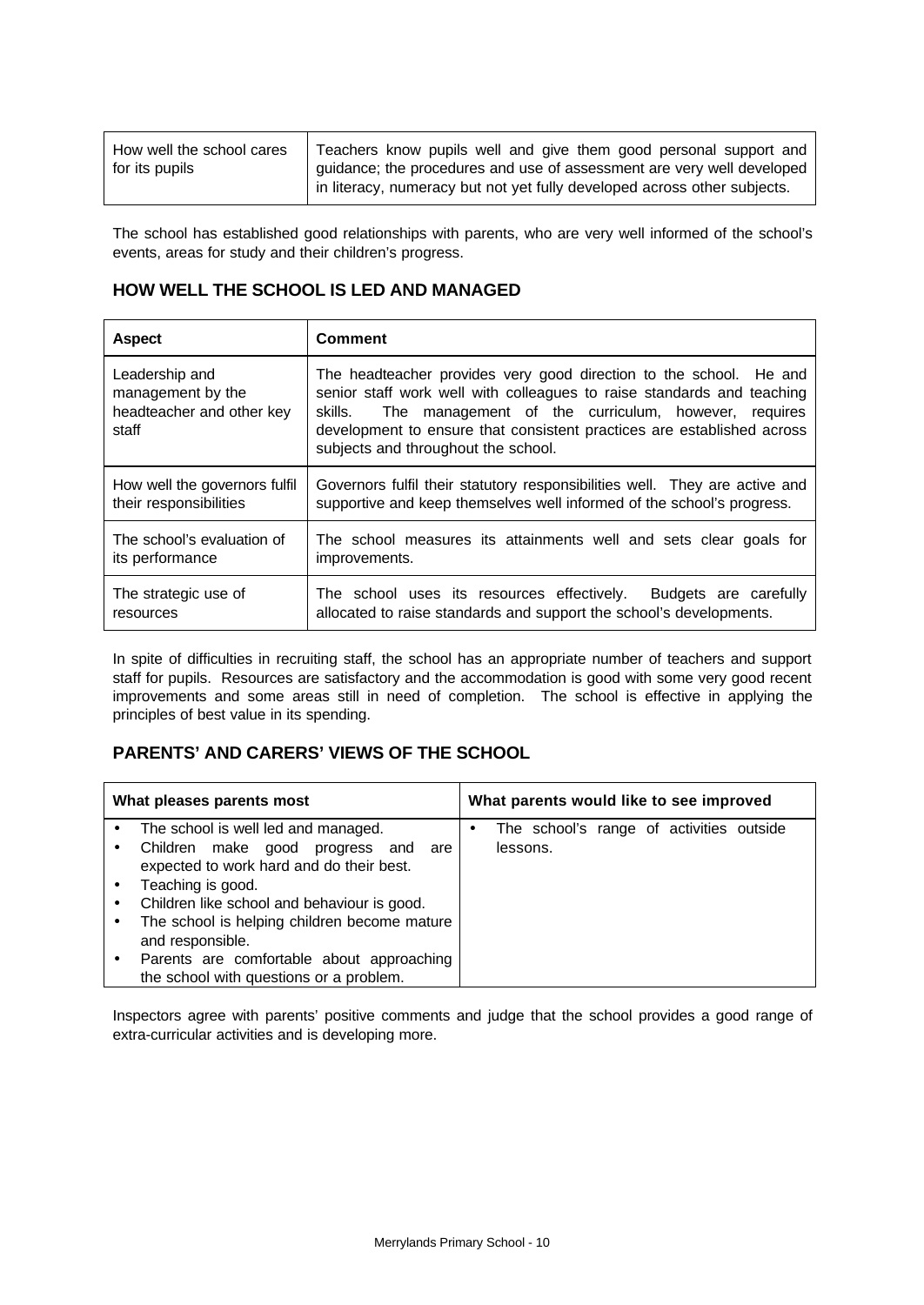# **PART B: COMMENTARY**

#### **HOW HIGH ARE STANDARDS?**

#### **The school's results and pupils' achievements**

- 1. In 2002 tests for Year 6 pupils, results were in line with the national average in English and science, and well above the national average in mathematics. When compared to the levels attained in schools with a similar number of pupils eligible for free school meals, the school's 2002 test results were average in English and science but well above average in mathematics. Given the level of skills which pupils have on entry to the school, the progress of these pupils was sound in English and science and good in mathematics. Test results have improved over the last two years and kept pace with the rising national trend.
- 2. Current pupils in Year 6 are achieving the nationally expected levels in English, and science and exceeding them in mathematics. The school sets appropriate targets in literacy and numeracy. In 2002, pupils exceeded the targets set in numeracy but fell just short of them in literacy. They are in line to meet the targets set for them in 2003 in both subjects. Although there are minor variations year on year, there is no significant difference between the attainment of boys and girls over time.
- 3. In 2002, pupils' Year 2 test results were average in reading, writing and mathematics. Against similar schools, pupils' results were average in reading and mathematics but below average in writing. In science assessments, pupils attained levels which were in line with the national expectations and those achieved in similar schools. Results have improved in the last two years and the attainment of current pupils indicates that they are set to improve again. There is no significant difference between the attainment of boys and girls in Year 2 test results.
- 4. Children enter school with skills that are just below those expected from children of a similar age. While their number skills are sound, many do not have well developed language and social skills. Teachers place considerable emphasis on language development and children make good progress from a low starting point. Most pupils enter Year 1 with average skills in language, number and their knowledge and understanding of the world. Their personal and social development is in line with the level expected as a result of good teaching and the welcoming atmosphere created in the Early Years and reception classes.
- 5. Pupils attain satisfactory speaking and listening skills by Years 2 and 6. Good teaching in Years 1 and 2 assists pupils to develop spoken language. They extend their vocabulary through discussion and reading and by Year 2, pupils are expected to speak in complete sentences. In Years 3 - 6 pupils have fewer opportunities for developing spoken language in English and in other subjects and while their progress is satisfactory it is not as rapid as earlier. In reading, pupils achieve well throughout the school and considerable time and emphasis is placed in regular group and individual reading. The school has recently placed considerable emphasis on improving pupils' writing and their skills are improving. However, older pupils do not have enough opportunities to develop their spoken and written language through planned activities in subjects like history and geography.
- 6. Pupils of all ages and abilities make good overall progress and reach standards that are above average in mathematics thanks to good teaching. Teachers have a good subject knowledge and plan lessons well. They are confident in implementing the National Numeracy Strategy and ensure that the work given to pupils is suitable and matches their individual abilities. Pupils with special educational needs receive well organised support and make good progress. Teachers are good at questioning more able pupils and develop their ability to use mental processes to solve problems swiftly.
- 7. Pupils' attainment in science is in line with national expectations at Years 2 and 6 and they make sound progress. Teaching now places a strong emphasis on investigational work which helps to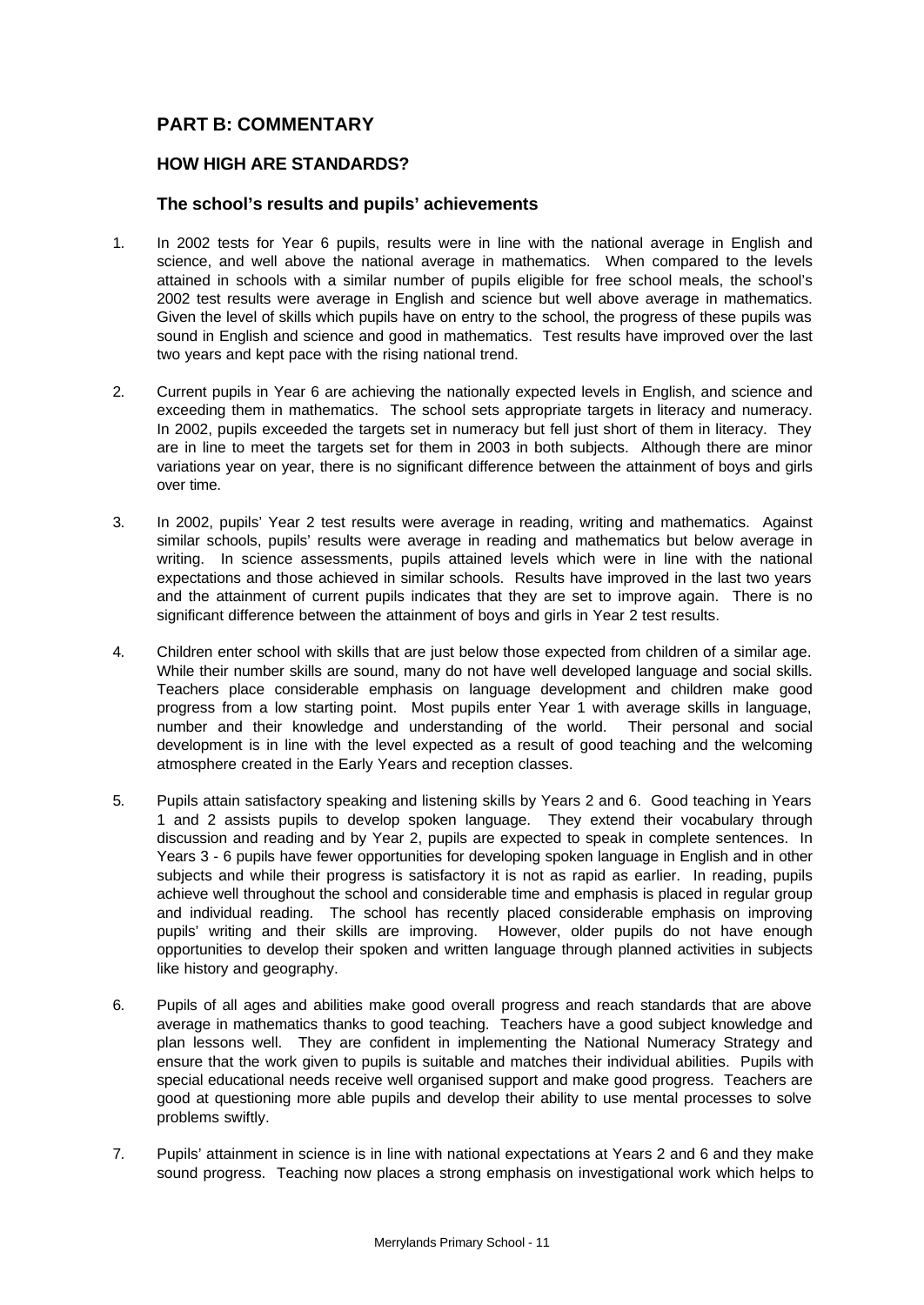develop pupils' understanding and interest in the subject. This is clearly raising

standards by Year 2 and is beginning to have an impact on the learning of older pupils. Pupils' knowledge of life and living forces is often good and they are developing a sound understanding of physical processes through their work on forces.

- 8. Standards in information and communication technology are in line with national expectations. In Years 1 and 2, pupils know how to use the computer keyboard satisfactorily and use their word processing skills to write text and art programs. Year 2 pupils investigate websites to find out specific information in history. By Year 6, pupils achieved satisfactory standards. They combine text with graphics, know how to enter and compare data and use spreadsheets to explore the relationship between the perimeter and area of rectangles.
- 9. Pupils' attainments in other subjects are broadly in line with those expected. Pupils with special educational needs achieve well against the targets in their individual programmes in Years 1 and 2. They achieve satisfactorily in Years 3-6. The attitude of the pupils is good and they respond very well to their teachers and learning support assistants. Pupils from ethnic minorities make sound progress and where needed receive appropriate support. Pupils from the travelling community are supported satisfactorily and those who attend regularly make good progress. Pupils with specific gifts and talents make satisfactory progress overall. Such pupils are identified and supported with planned tasks in most lessons but resources for them are not coordinated and widely developed.

#### **Pupils' attitudes, values and personal development**

- 10. Pupils of all ages have positive attitudes towards school and learning and this has a beneficial impact on their progress. The majority of parents who completed the pre-inspection questionnaire strongly agreed with the statement 'my child likes school' and parents spoken with during the inspection stressed how happy the pupils are. The enthusiastic way children participate in extracurricular activities is further evidence that they enjoy school.
- 11. The school's good induction programme and good links with parents positively impact on the way the young children feel about the school and their attitudes to learning. The children quickly become familiar with the school's expectations and routines and purposefully set about their activities. These good attitudes persist as pupils move through the school. Most pupils are well motivated and work with interest and involvement. When teaching is good they settle very quickly to classroom activities and concentrate on them until they are finished. However, a few pupils in year 6 lack the self-discipline to apply themselves consistently. This results in wasted time and hampers progress. Most pupils are keen to do well though not all of them take sufficient care over the presentation of their work. In general teachers do not organise enough classroom activities for older pupils to develop their independent learning and research skills.
- 12. Inspection evidence supports the view of most parents that behaviour at the school is generally good, although six pupils were excluded for fixed periods during the school year prior to the inspection. Pupils move around the school in an orderly way showing due consideration for the needs of others. They show appropriate social skills in the dining halls and conduct themselves very well at playtimes. This contributes to the calm and purposeful atmosphere that prevails throughout the school for most of the day. In assemblies and most lessons pupils understand and follow set routines and codes of conduct, ensuring that behaviour is good. Pupils put up their hands to answer questions and take turns when doing so. They listen carefully to their teachers and to one another and the speed with which they respond when called to attention is impressive. However, although most pupils show that they are capable of good behaviour there are sometimes significant amounts of unsatisfactory behaviour in lessons, particularly in Year 6. Pupils talk amongst themselves and ignore the teacher. Some try to distract others who are working. One or two openly defy staff. Such behaviour is most obvious in lessons that lack pace or where activities are not interesting and the teacher's behaviour management skills are weak. In these lessons some pupils become distracted and progress is impaired. Most pupils look after their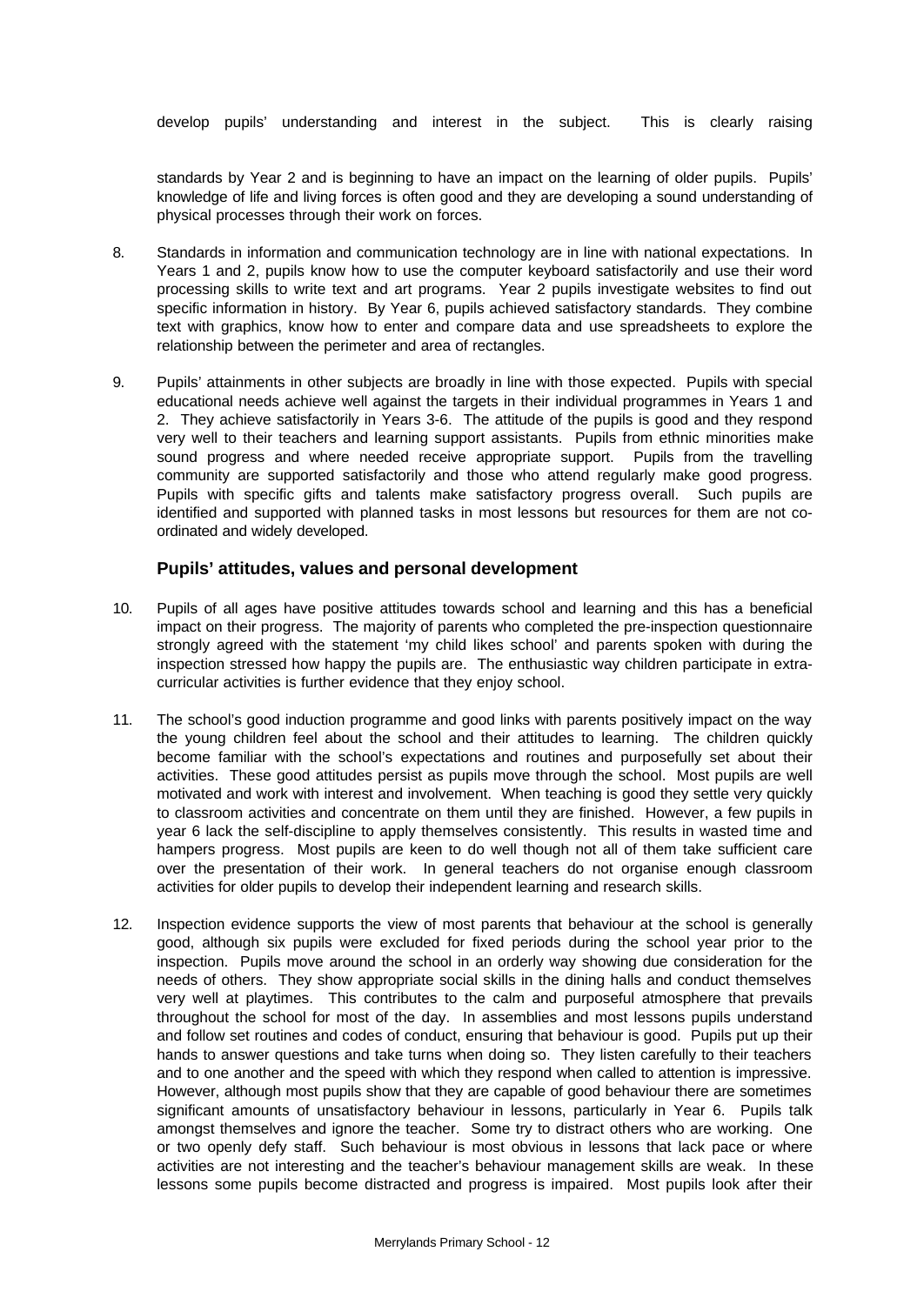own and the school's possessions and no vandalism or graffiti and very little litter were evident during the inspection.

- 13. Because the pupils are taught to value and respect others, relationships in the school are very good. Children mix well, and work and play together harmoniously. They relate well with each other and with adults and are courteous, warm and welcoming towards visitors. No oppressive behaviour was seen during the inspection and although pupils and parents say that bullying does occasionally occur, they do not view it as a major problem at the school. Pupils support each other for example when they help each other tidy up. They are positive about each other's efforts and achievements. A good example was seen in a physical education lesson in year 4 when pupils spontaneously clapped classmates who succeeded in combining three movements into a dance sequence to the rhythm of a South African busking tune.
- 14. Many pupils respond well to opportunities to take responsibility. They volunteer for monitoring and messenger duties keenly, and they perform them conscientiously and with pride. As they move up the school, pupils willingly take on more responsibility; for instance older pupils set up the hall for assemblies and help the younger ones at wet playtimes. School Council representatives undertake their role seriously and sensibly but say they would welcome more chances to show initiative.
- 15. Overall attendance at the school is below the national and local authority averages although it is better than at many of the other primary schools in Laindon. The percentage of unauthorised absences is well above average but this is almost entirely due to the very poor attendance of a few pupils. Scrutiny of recent attendance data indicates that the vast majority of pupils attend very regularly. A significant number of pupils are taken for holidays in term time although many of these are for one week or less. Most children are punctual and lessons start on time. However there are a few persistent latecomers. The school complies with statutory requirements for reporting attendance in the brochure, governors' annual report to parents and pupils' annual reports.

#### **HOW WELL ARE PUPILS TAUGHT?**

- 16. The quality of teaching and learning is good in the foundation stage and in Years 1 and 2. It is satisfactory in Years 3 to 6. The good quality of teaching in the Foundation Stage is an important factor in the way children develop good personal, emotional and social skills and attitudes to learning and behaviour. The quality of lesson planning is very good and reflects the national guidance for teaching children of this age. In one lesson on number recognition, the teacher's planning ensured that children worked in groups with appropriate activities such as using unifix cubes to create a given number. A good range of well-organised activities is provided which maintains the children's interest and supports their learning. Appropriate attention has been placed on settling children into school. Routines are well established and children are managed very effectively. They listen to teachers and to each other with great concentration. The teachers and support staff work closely together to form very effective teams. Their good knowledge and understanding of how young children learn contributes to the good teaching. The children's knowledge, skills and understanding are well prepared to start the National Curriculum. The good teaching in the Foundation Stage promotes good achievement for all pupils, including those with special educational needs who are well supported and make good progress.
- 17. In Year 1 and 2 classes, a feature of the good teaching is the planning. This is securely based on the schemes of work, which the school has adopted and in some cases is still developing. Lesson objectives are clearly stated and carefully explained to the pupils. This enables them to know why they are undertaking the work and what they have to achieve by the end of the lesson. In nearly all numeracy lessons, clear objectives are set, together with differentiated work for higher, average and lower-attaining pupils. This enables all pupils to be fully involved throughout the lesson. However, the planning in some classes in Years 3 to 6 is not quite so thorough and differentiated work is not made clear.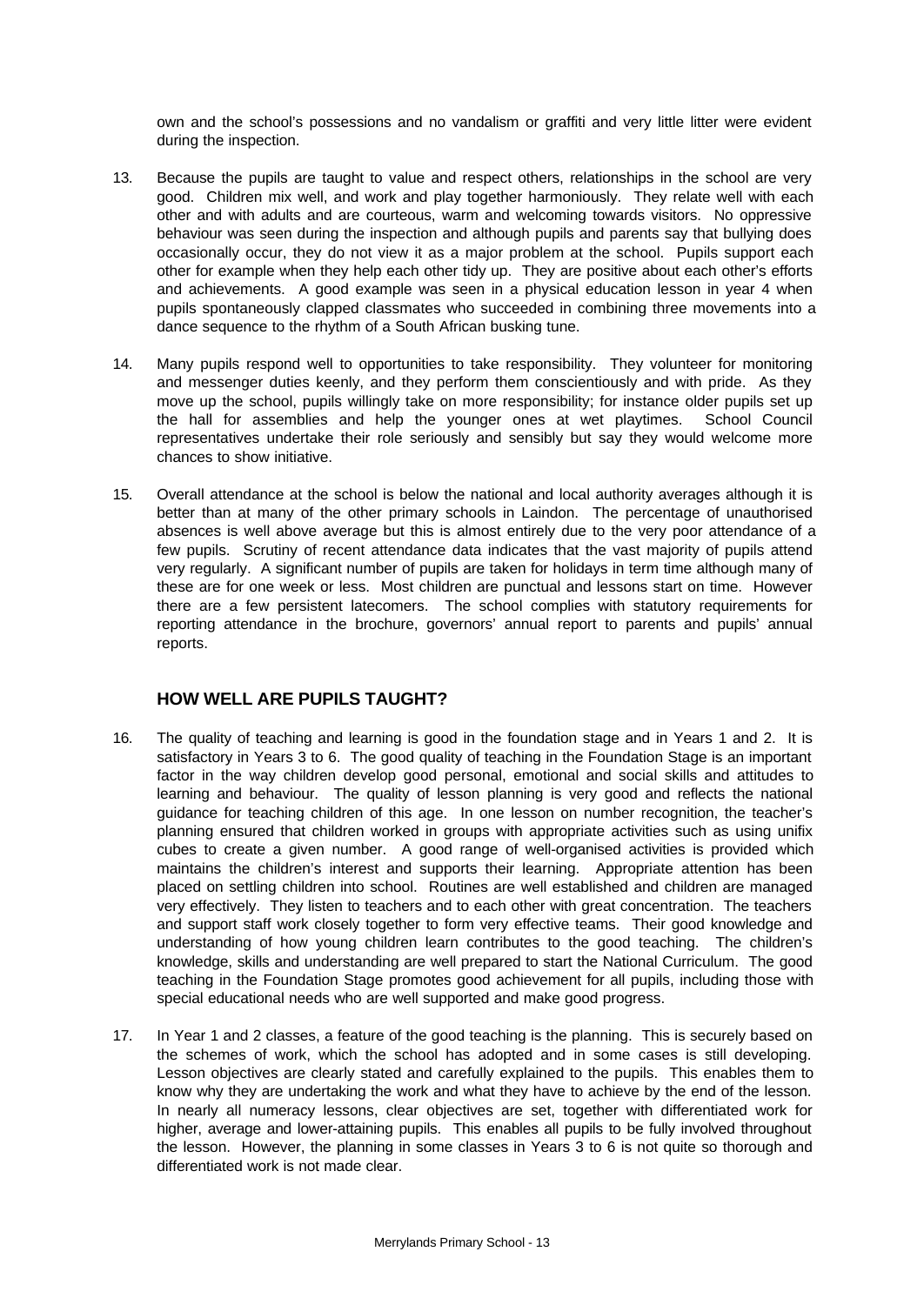- 18. The basic skills of literacy are taught satisfactorily overall, but there are too few opportunities for pupils to develop and practise their writing skills beyond the literacy lessons. Older pupils spend too much time recording what they have learnt on worksheets in subjects like history and geography which restricts their opportunities to write creatively and at length. This reflects low expectations on the part of some teachers, in particular, in Years 3 to 6 and a lack of challenge for potentially higher-attaining pupils. Reading is particularly well taught and a period of time is dedicated to Early Reading Research for pupils in Years 1 and 2 and Guided Reading for pupils in Years 3 to 6 every day.
- 19. The quality of teaching is good in mathematics and physical education, good in Years 1-2 in literacy and science and sound in all other subjects and years. The children in the Foundation Stage are introduced to the skills of counting in a gradual way through rhymes, songs, games and play so that they always relate the numbers to real practical experiences and therefore learn them well. The school has successfully implemented the National Numeracy Strategy in Years 1 and 2 and Years 3 to 6, so that the pupils practise their mental skills regularly and apply what they learn to solving practical problems. They are given opportunities to practise and develop their skills in other subjects. They take measurements in science experiments and apply and extend their skills using computers, for example in sorting and classifying data.
- 20. The management of pupils is mostly good. In a small number of lessons in Years 3 to 6, the teachers do not have high enough expectations of behaviour and pupils' attitudes to learning. Consequently, some pupils do not settle well and work hard enough. A minority of pupils find it difficult to maintain concentration and need further help with developing their independent skills.
- 21. Teachers know their pupils well. The majority of teachers use this knowledge to encourage pupils to improve and work harder. In contrast, some teachers do not comment enough on pupils' work through their marking. Consequently, pupils are not always clear about how they can improve. Provision of homework is satisfactory overall and supports the work done in school.
- 22. In nearly all classes, pupils and staff have good relationships with one another and these add significantly to the quality of the work that the pupils produce and the way in which they learn. The pupils feel that their contributions are valued and this appreciation helps to build their selfesteem and encourages them to try harder. Teachers' caring approach towards pupils ensures that they listen attentively and are fully engaged in their learning. When asked to go to their group activities they do so without any fuss. Nonetheless, some teachers have not adjusted their approach to ensure that older pupils always develop mature attitudes and take responsibility for their own learning.
- 23. In the majority of lessons, teachers use assessment to help pupils improve, by ensuring that they know what they have to do to raise the level of their work. There is a need to ensure that this is true of all lessons. Much useful assessment is achieved through the careful questioning of pupils. This is clearly seen in the opening sessions of the majority of numeracy lessons. Teachers set a fast pace to their questioning of pupils' understanding of a variety of mental arithmetic problems. This is usually followed by a quick review of previous work, before new ideas are introduced.
- 24. In the best lessons teachers shared the learning objective with pupils and clearly indicated what they were to learn. Teachers normally support and challenge pupils appropriately which ensures that pupils of all abilities maintain a good pace in their learning. In one good numeracy lesson, the variety of needs were well met and tasks were challenging for all abilities. The teacher expertly focused on the higher-attaining pupils to extend learning and together with the learning support assistant, supports those who lack confidence. Consequently all made good progress. Where teaching and learning was unsatisfactory, planning was not detailed enough to set a clear focus for pupils and as a result they made insufficient progress.
- 25. The quality of teaching and learning for pupils with special educational needs is satisfactory overall. In small group activities led by the Special Needs Co-ordinator (SENCO) teaching is very good. It is good in activities, which are led by learning support assistants. Pupils are very well supported in Years 1 and 2. However, in Years 3-6, and especially in Years 5 and 6, the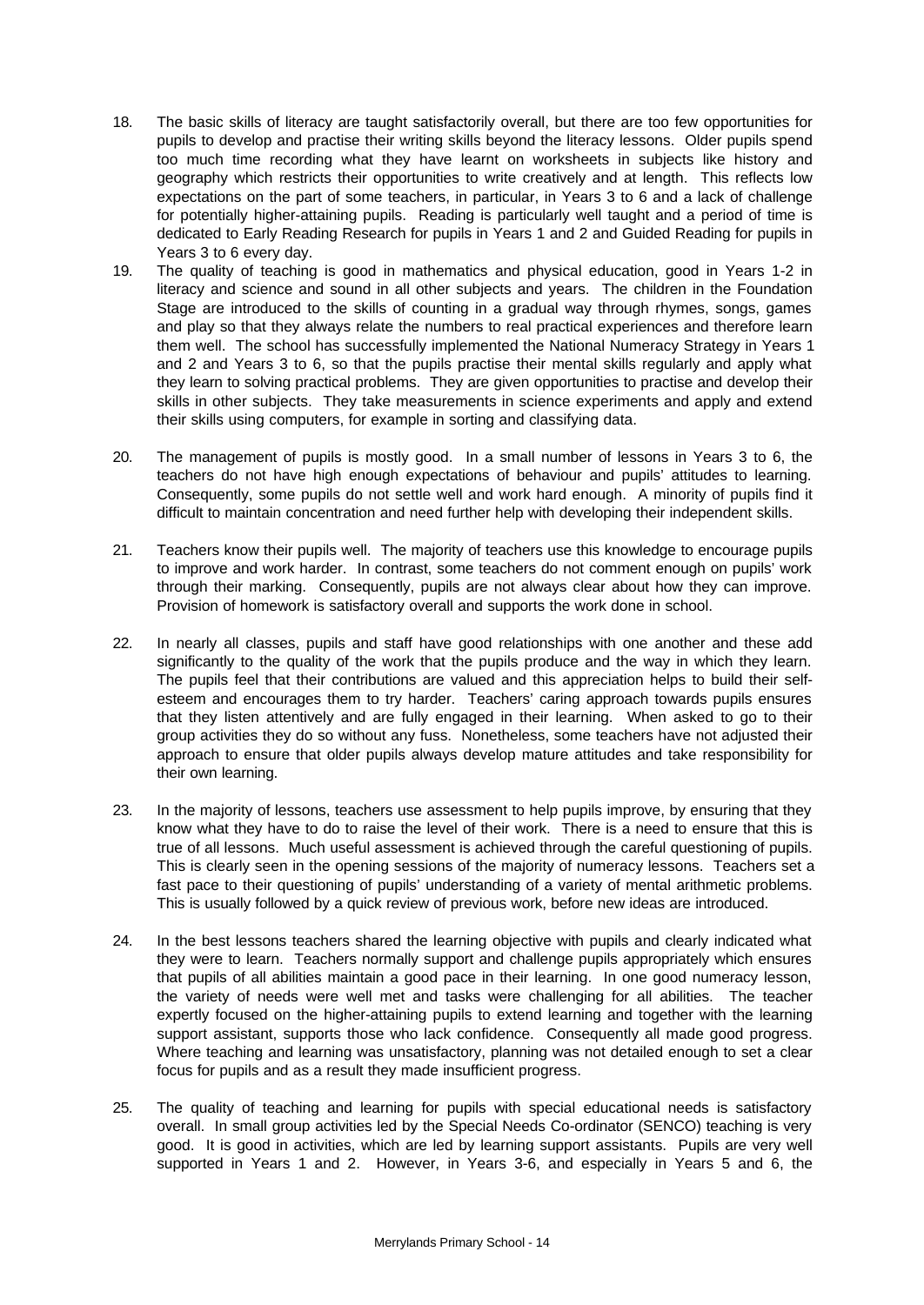precise support for pupils is not planned in enough detail. Support for the few pupils learning English as an additional language are sound as is the support for pupils from travelling communities.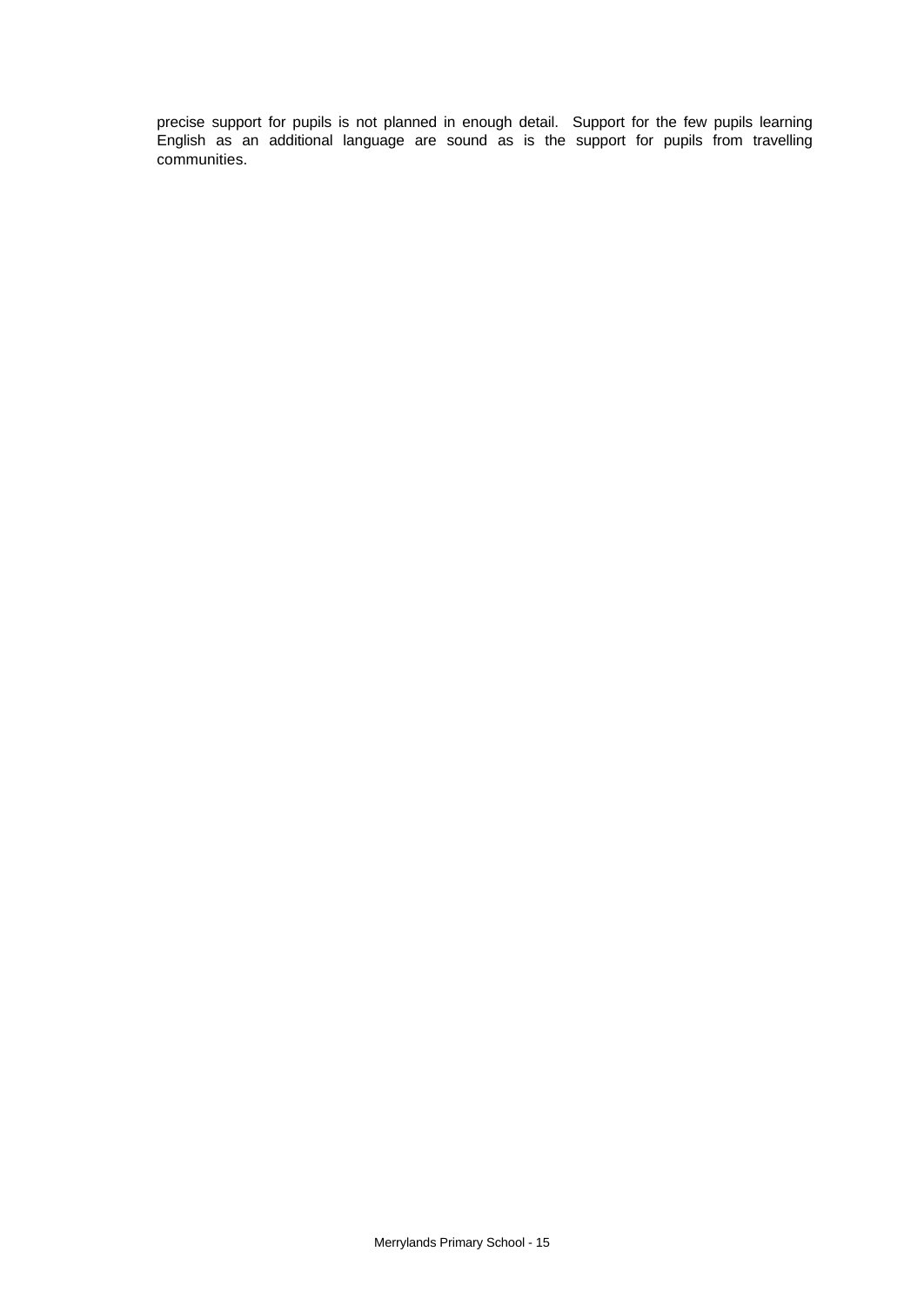#### **HOW GOOD ARE THE CURRICULAR AND OTHER OPPORTUNITIES OFFERED TO PUPILS?**

- 26. The range and quality of learning opportunities from Year 1 to Year 2 are good and are satisfactory in Years 3 to 6. Learning opportunities in the Foundation Stage are good and provide a good range of activities across the recommended areas of learning for children of this age. All the required subjects of the National Curriculum are taught and requirements are met for religious education. The time allocation for subjects, including English, mathematics and science is appropriate. English is given a high priority and to good effect, particularly in the case of reading. Additional support is provided for lower attaining pupils across the school as well as "booster" classes for gifted and talented pupils in Year 6.
- 27. There are suitable policies for all subjects. The school has made appropriate use of national guidance in putting together its long term curriculum plan, which also includes religious education and personal, health and social education. Since the amalgamation, the school has brought together some of the existing schemes of work from the two schools. In some subjects, such as science, history and geography, published schemes have been bought to provide continuity and progression across the two stages and to support investigative work. The schemes are used satisfactorily as the basis for teachers' weekly plans. However, none of the bought schemes has yet been evaluated or specifically adapted to meet the particular needs of pupils in this school. Consequently, in some instances but mainly in Year 3 to 6, there is insufficient flexibility in their use.
- 28. Teachers follow the National Literacy Strategy effectively and supplement it with extra sessions for reading, handwriting and spelling. Pupils also follow sessions of extended writing in Years 1 and 2. Teachers ensure that pupils use information and communication technology to word process and to search for information on the Internet. However, there is not enough structured use of these skills to improve pupils' writing skills in all subjects.
- 29. The school's strategy for numeracy is good. Learning opportunities ensure that pupils' basic skills in mathematics are developed well from Year 1 to Year 6. From Year 2 upwards pupils are grouped according to their prior attainment for numeracy lessons. This enables teachers to match work to pupils' needs and contributes significantly to the above average standards seen at the end of Year 2 and Year 6.
- 30. All pupils have equal access to learning opportunities. The very small number of pupils from ethnic minority groups, those who have English as an additional language and pupils from the travelling community are well included in all lessons. Gifted and talented pupils have been identified and satisfactory provision is made for these pupils in Years 5 and 6 to develop writing skills. Some talented pupils have the opportunity to develop skills through extra-curricular activities such as those of a musical or sporting nature. However, the school recognises the need to develop the curriculum further to meet the needs of these pupils.
- 31. The provision for pupils' personal, social and health education is good and is given high priority. Good arrangements are made for sex and drugs education. Pupils are taught how to keep safe in a range of situations. Emphasis is placed on pupils developing understanding of citizenship through discussion about rules, responsibilities and community.
- 32. While a small number of parents expressed dissatisfaction with the provision for extra-curricular activities, inspectors are of the opinion that the number and range of activities outside lessons are good. A high priority is given to out of school hours activities as demonstrated by the appointment of a teacher as co-ordinator. Before school, lunchtime and after school clubs include activities as diverse as French, choir, football, netball, rugby, gym trail, country dancing and computer clubs. The school participates in league fixtures with other local schools in sporting events such as football and netball and participates in the district sports and swimming galas. Pupils also have the opportunity to perform with other schools in musical festivals. The school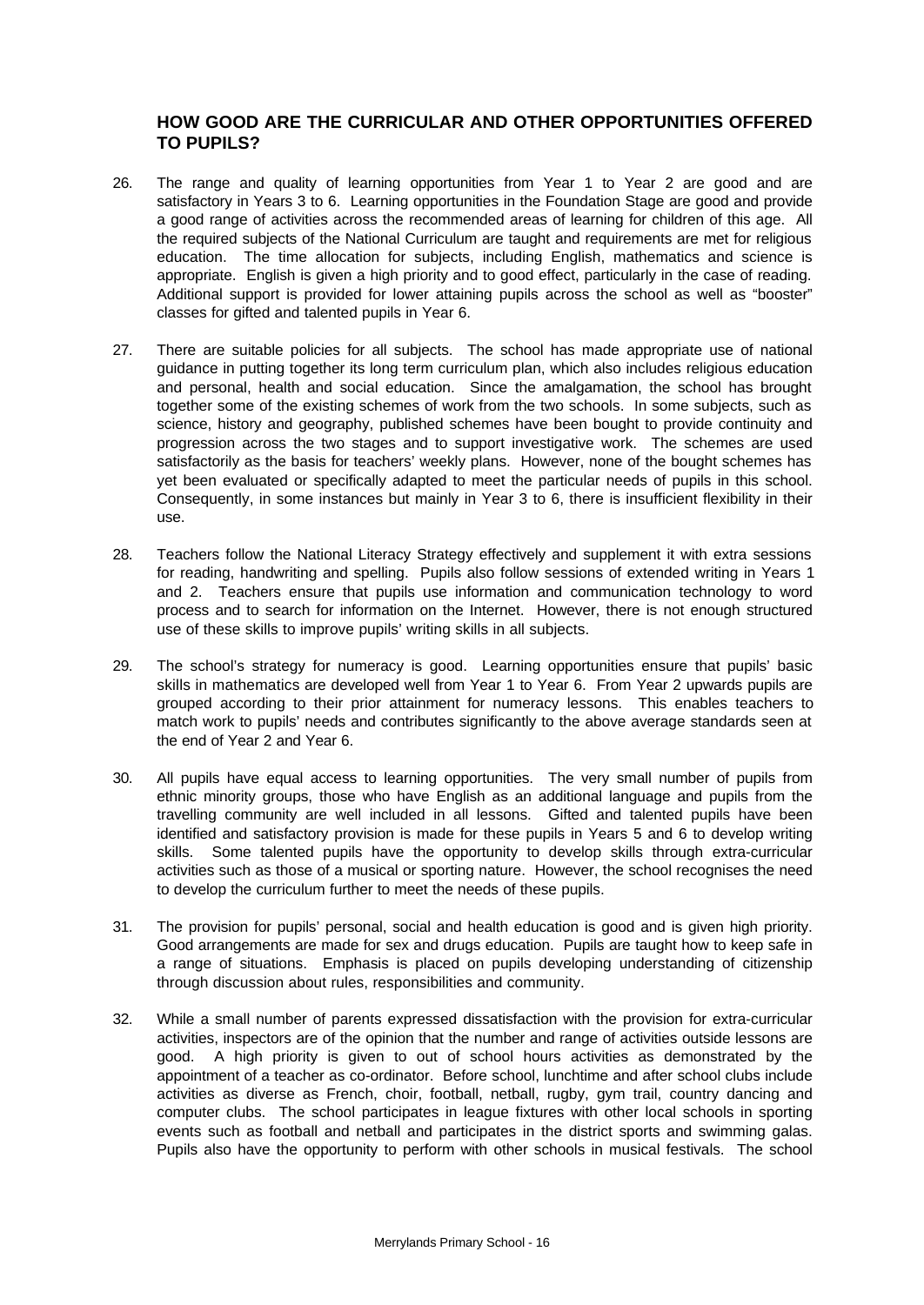has heard very recently that it has been successful in its bids for grant funding in order to start up a "breakfast club" as well as a parent and pupil computer club.

- 33. Day visits, such as to the British Museum, Kentwell Hall, Mountfitchet and Colchester Castles and to the Plotlands and to Horndon-on-the-Hill are good examples of the enrichment of the history and geography curriculum. Visits to museums and galleries and to local theatres are also used well to support learning in art and English. These events help to bring subjects to life for pupils. Visiting performers, such as theatre groups enhance the work in science and environmental aspects.
- 34. The school has successful links with the local community, which make a good contribution to pupils' learning. The local police, fire-services and railway police are involved in training older pupils in aspects of personal safety. Ministers from local churches regularly contribute to school worship and assemblies. The school has successfully forged links with local businesses and companies, which have provided funding to enable the school to purchase additional resources including computers. There are also strong links with pre-school nurseries and play groups that children attend before entering Merrylands School and also with the local secondary school to which some pupils transfer at the end of year 6. There are good examples of pupils using the other school's facilities, such as for swimming, and of staff working together to ensure links between the work undertaken at each stage of pupils' education.
- 35. The opportunities that are offered to pupils with special educational needs are very good. Welltrained learning assistants support an enthusiastic and knowledgeable coordinator. The morning "Gym Trail" is an effective extra activity to help younger pupils master physical skills. Good relationships are maintained with the local support agencies.
- 36. The overall provision for pupils' personal development is good. There is good provision for their spiritual, moral and social development, and satisfactory opportunities are provided for their cultural development. Pupils gain insights into the beliefs and values of Christianity and other world religions in religious education lessons. Assemblies and the daily acts of collective worship make particularly effective contributions to pupils' spiritual development. Two very good examples were seen in which pupils were helped to consider how amazing it is that new animal and plant life is created every spring and they were helped to see the seasons as a continuing process in God's creation. Visiting speakers such as representatives of local Christian churches make effective contributions to assemblies. Nevertheless there are missed opportunities within the broader scope of subjects such as science, art, music and literature to plan for spiritual development.
- 37. There is good promotion of the principles that distinguish right from wrong, and this particularly pleases parents. The school has effective systems for rewarding good behaviour, as well as sanctions that apply to inappropriate behaviour. Clear rules are displayed around the school and in classrooms and teachers have high expectations of good behaviour both in class and around the school. As a result, most pupils have a clear understanding of the difference between right and wrong and the effect their actions have on others. Teachers and support staff are good role models for behaviour towards others. The school's personal, social and health education lessons provide effective opportunities for pupils to discuss wider moral issues and to help pupils explore issues of peer group pressure and misuse of substances such as drugs.
- 38. Provision for social development is good. Personal, social and health education lessons and 'circle time', when pupils sit together in a circle, provide effective opportunities for pupils to express their thoughts and feelings and listen to what their classmates have to say. Visits from the police, fire services and school nurse successfully develop pupils' awareness of health and safety and environmental concerns. Work in pairs, teams and groups, particularly in science and physical education, also contribute well to social development on a daily basis. Fund raising opportunities satisfactorily increase pupils' awareness of the needs of those less fortunate than themselves, including the elderly. A residential visit for pupils in Year 6 to the Isle of Wight and the many activities additional to lessons give further opportunities for pupils to work and play together outside lessons. Older pupils have some added responsibilities, for example as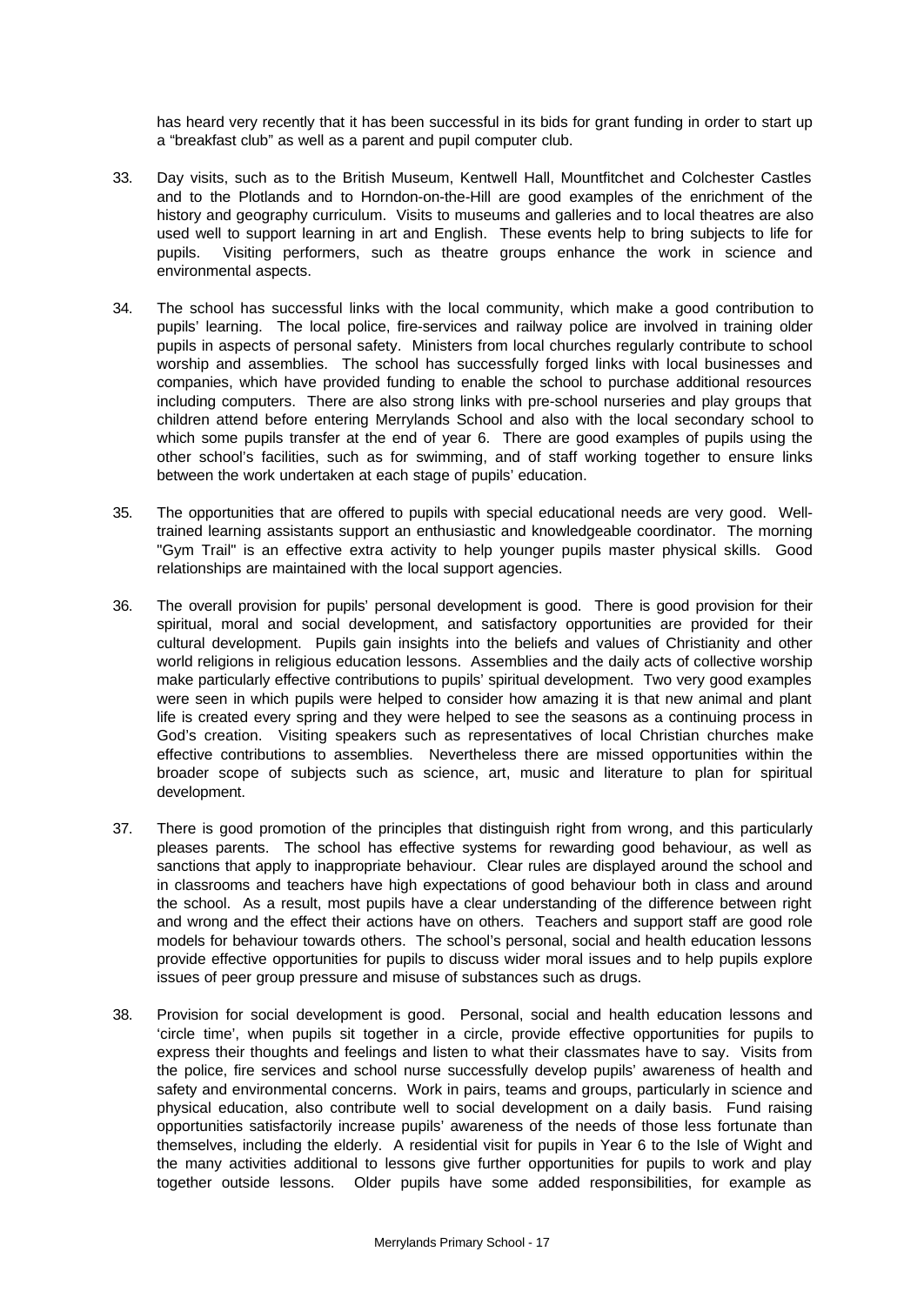monitors undertaking jobs around the school. The school council provides a limited forum for pupils to express their opinions about school life and the decision-making process. However, there is scope for pupils to be given greater responsibility and to have further opportunities to use their initiative.

39. The provision for pupils' cultural development is satisfactory overall. There is good provision for pupils to appreciate national heritage and culture, particularly through the wide range of visits, such as those to museums and places of historical and geographical interest. Many visitors, such as musicians and theatre groups, also support pupils' cultural development well. In subjects such as geography and religious education and in assemblies, pupils have adequate opportunities to learn about the traditions and customs of people from various faith backgrounds and from different parts of the world. Nevertheless, this is a weaker element of provision and there could be more opportunities across the curriculum to develop pupils' awareness of the rich diversity of multi-cultural Britain.

## **HOW WELL DOES THE SCHOOL CARE FOR ITS PUPILS?**

- 40. The school makes sound provision for supporting pupils and in ensuring their well being. Most staff give the pupils good pastoral support that reflects the caring ethos of the school. They know the children well and take appropriate account of individual needs. Relationships are very good and there is mutual respect between adults and pupils. This makes the pupils feel secure and is reflected in the confidence with which they approach staff and the positive attitudes they show towards their work and in their play.
- 41. The school's arrangements for the pupil's health and welfare are sound. There is first aid cover throughout the day. All incidents requiring treatment are logged and parents are always informed in writing if their child receives a bump to the head or if any other injury is perceived to be 'more serious'. Levels of supervision at break and lunchtimes are satisfactory though supervisors are not always vigilant in ensuring that all pupils are in sight during play times. The school's child protection arrangements comply with national recommendations; staff are sensitive to child protection issues and know about procedures. There is an appropriate policy to ensure that pupils have access only to approved Internet sites. The personal, social and health education, science and physical education programmes are effectively used to promote healthy lifestyles.
- 42. Fire exits are clear and well signed and fire drills are held, logged and carefully evaluated each term. Risk assessments have been carried out and all equipment and apparatus is checked regularly by outside specialists. The local authority oversees the school's arrangements for health and safety. It carried out a health and safety audit in 2001 and makes sure that the school undertakes a formal health and safety check each term so that potential hazards can be identified. There is also a book for recording day-today concerns. The school is generally well maintained in a safe condition.
- 43. The school is successful in promoting good standards of behaviour. Each class develops its' own 'code of conduct' following discussion of the school rules with their teachers and this ensures that pupils understand what is expected of them. In circle time and assemblies they learn about the effect of their behaviour on others thus raising their sensitivity to other people's feelings. The promotion of mutual respect and trust, and the development of pupils' self esteem are central to the school's behaviour management policy. Most staff understand the policy and use it well. They apply discipline firmly bit fairly. They consistently praise good or improved work and behaviour, which are further reinforced by the judicious use of rewards such as 'stickers' or acclamation at an achievement assembly. Procedures for dealing with unacceptable behaviour are also generally well applied. Parents and pupils are confident that any incidents of bullying are dealt with speedily and well.
- 44. Governors are mindful that while the majority of children attend very regularly, there is a small minority of pupils whose attendance is unacceptably low. Overall a good range of strategies to monitor and promote attendance is now in place. Registration is brisk and efficient although there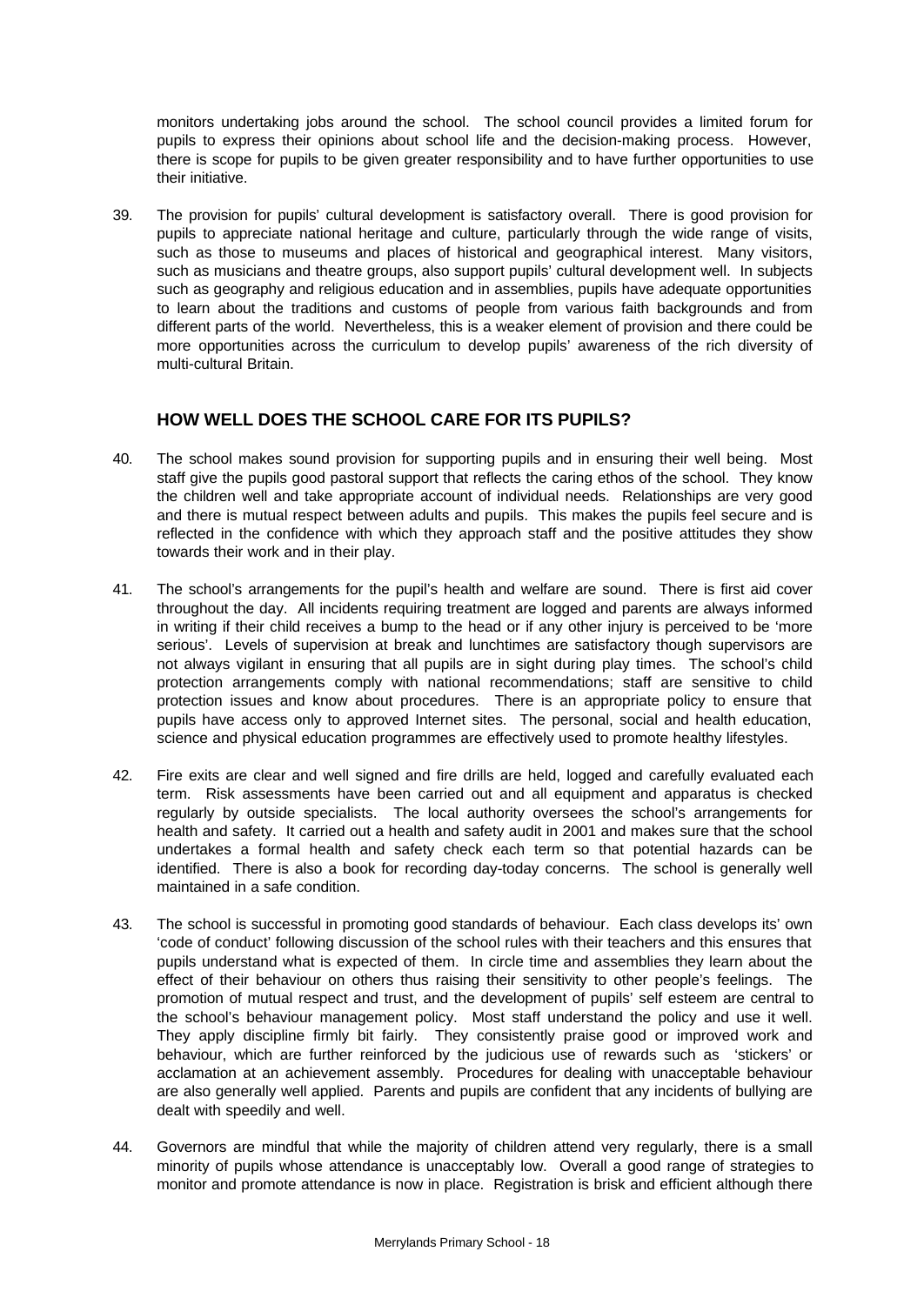is some inconsistency in the use of absence codes. The computerised attendance data system allows information to be quickly retrieved, making the analysis of individual and group attendance very easy. Parents are frequently reminded of the importance of good attendance and pupils receive book prizes and certificates to encourage them. It is also made clear to parents that 'first morning' reporting of absences is expected, and the school assiduously follows up any pupil who is absent without reason after 9.30 am. Parents who wish to remove their children for holidays during term are required to apply using a standard proforma at least two weeks in advance. However, requests for up to ten days leave are always granted irrespective of the pupil's attendance record. The school enjoys good support from the educational welfare officer who checks registers every four weeks and works with parents of children whose attendance or punctuality is a cause for concern. She has also helped governors produce an attendance action plan and has run 'Early Bird' sessions with the children.

- 45. Children in the Foundation Stage and those with special educational needs are given good support for their personal development. In the rest of the school, procedures are satisfactory but informal.
- 46. Assessments are used well to identify the achievements made by pupils in literacy and numeracy and this is being used with increasing effectiveness to promote pupils' progress. Information is collected, which provides a good overview of pupils' achievement. Regular testing in reading, writing, spelling and mathematics ensures that pupils are monitored closely. This information is used to set targets both for teachers in their classes and for individual pupils. Pupils are aware of the standards expected of them in English and mathematics. Teachers keep records of pupils' progress on a day-to-day basis. These are used to guide teachers' planning of work but are not always analysed to provide sufficient challenges for more able pupils in English. However, a common approach to assessment is not yet in place in all subjects. In science, teachers record the work pupils cover but do not focus sufficiently on how their skills develop. In art, design and technology, history and geography teachers are not always assessing pupils' achievements against National Curriculum levels. The way assessments are gathered does not facilitate the use of information to plan teaching nor the transfer of records from one year to another.
- 47. Pupils with special educational needs are identified early in their school lives. This assessment is effective among the younger pupils. However, some older pupils have joined the school with records of special educational needs and they require further assessment over time and the involvement of parents before the school can determine the appropriate level of support for them.

## **HOW WELL DOES THE SCHOOL WORK IN PARTNERSHIP WITH PARENTS?**

- 48. The school is successful in establishing good relationships with most parents and this has a positive impact on pupils' progress. The school believes close cooperation between home and school is vital if pupils are to achieve of their best, and actively encourages parents to support their children's education. Parents of pupils with special educational needs are invited to the annual reviews of pupils learning programmes and communications are good. The majority of parents express high levels of satisfaction with nearly every aspect of the school. They consider it well managed with good teaching. They like the fact that their children are expected to work hard and feel they are making good all round progress. They are pleased about the good standard of behaviour at the school and the fact that their children are happy there. Inspection evidence supports these positive views. A significant minority of parents thinks there are not enough extra curricular activities. The inspectors do not agree with this view; they consider provision to be good. Despite this the school has already responded to the parents' concern – highlighted through its' own evaluation procedures - by appointing an 'Out of School' coordinator who has obtained grant funding for a breakfast/homework club and a range of other extra activities. These are due to start soon.
- 49. The majority of parents are also satisfied with the school's very good arrangements for keeping them informed about their child's' work and progress. They particularly appreciate being able to see their child's profile book containing samples of work and targets prior to the formal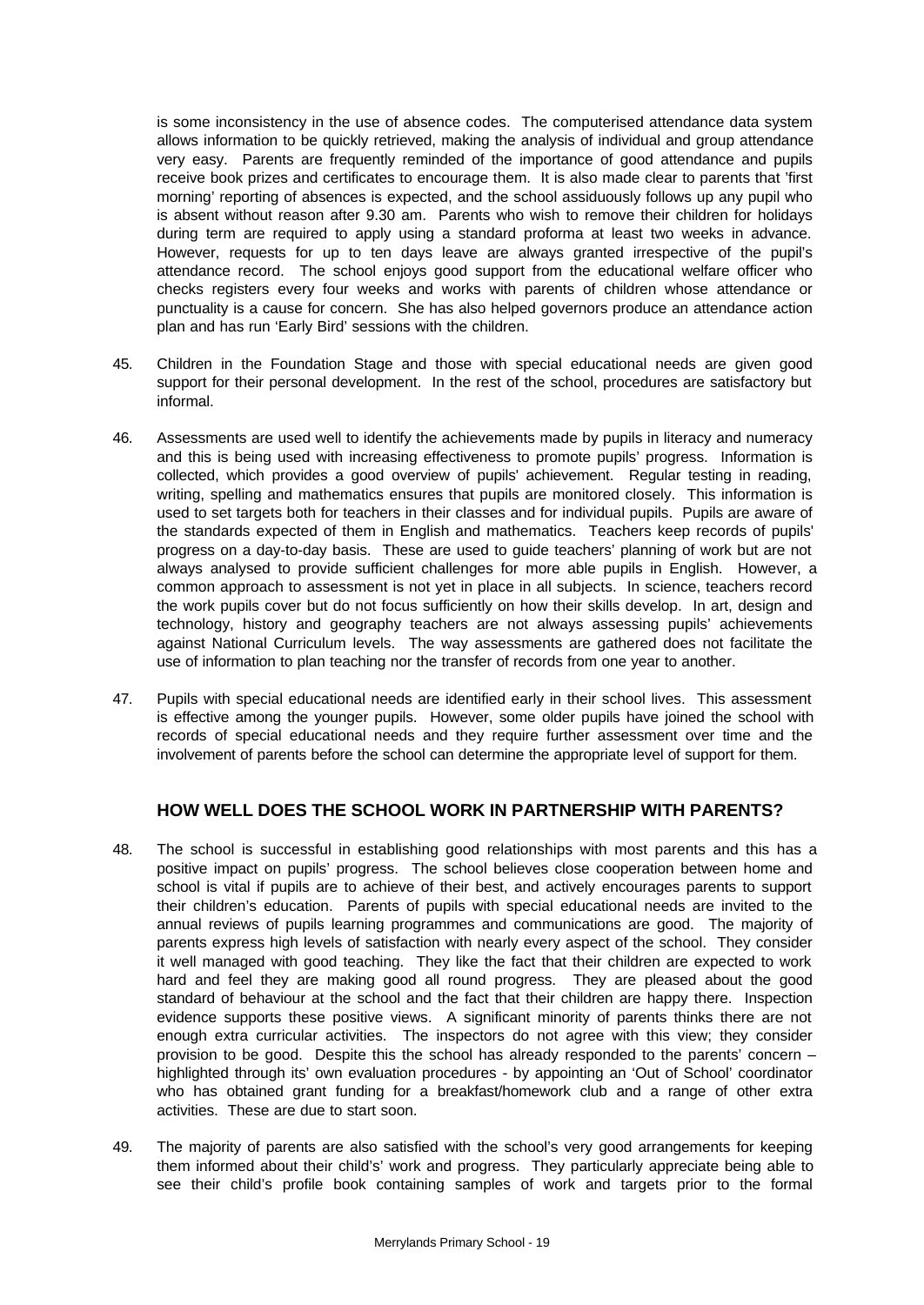consultation meetings in the autumn and spring terms as they say this allows them to more effectively support their children's learning. Apart from the formal meetings, parents feel able to approach teachers at any other time to share concerns about their children's education because they find staff very willing to listen and to help. Parents are also confident that the school would be quick to alert them of any problems affecting their child.

- 50. The pupils' annual reports are generally of a good quality. They give clear details of the individual's attainment in terms of the national curriculum in English, mathematics and science, and how they might improve. However sometimes targets are too general. Comments about the pupil's work in other subjects and for their personal development are also helpful. The opportunity for parents to comment on the report in writing, and the pupils' self-evaluations are good features.
- 51. The school successfully keeps parents informed about its work. The school brochure and governors' annual report contain all the details required by law and much other useful information. Regular newsletters give diary dates and reminders of such things as parking safely and the importance of good attendance. In addition they include clear details of any changes to school organisation or the curriculum as well as reports of recent 'special' events. A brief overview of the curriculum is given in the brochure and teachers send parents a letter at the beginning of each half term, explaining the topic areas to be covered in their child's class together with useful suggestions as to how they might they might help them. Parents say they find these very helpful. Curriculum meetings on such topics as numeracy and reading are held from time to time.
- 52. The school is particularly successful in getting parents to support their children's learning at the Foundation Stage and in years 1 and 2. Most such parents help by listening to their children reading at home and by reinforcing lessons on road safety. This enables them to play an active part in their children's learning and development. In Years 3 - 6 the home reading programme is not maintained with the same rigour, nor is the school's "learning habit" book used consistently well to monitor homework and establish a meaningful on-going dialogue between home and school. The school is always anxious to persuade more parents to participate in their children's education. For example a computer course for parents is being run in the summer term with the aim of boosting their own self esteem so that they will feel more confident in helping their children to progress.
- 53. Many parents enjoy attending special assemblies, festivals and other 'whole school' events with their children. Some are more actively involved in the life of the school. About sixteen give valuable classroom support on a regular basis by listening to 'readers' or assisting with art or cookery. Others help on 'trips' and one runs a netball club. The school is anxious to strengthen such links for example by encouraging more parents to help with extra curricular activities.
- 54. A small but enthusiastic group of parents runs a successful and greatly appreciated parent teacher association – 'The Friends of Merrylands School'. The association works hard to raise funds and engender a community spirit through events such as bazaars, plant sales, discotheques and other social events. Monies raised are used judiciously to provide the pupils' with 'treats' such as an entertainer at Christmas and to purchase furniture and other resources for the benefit of all pupils.

## **HOW WELL IS THE SCHOOL LED AND MANAGED?**

55. The headteacher's sensitive leadership has successfully led the school through the recent amalgamation and the complex rebuilding programme which has followed. His experienced and calm approach is highly respected by staff, parents and pupils and this has enabled the school to maintain a sound quality of education and raise pupils' attainment over the last two years. He is well supported by the two deputy headteachers who fulfil their roles well in supporting teachers and managing day-to-day administration. The school recognises that the management of the curriculum still needs development, especially with the imminent departure of one of the deputies to assume a headship in another school. While most subject coordinators are developing their management roles effectively they do not have enough non-contact time to extend their influence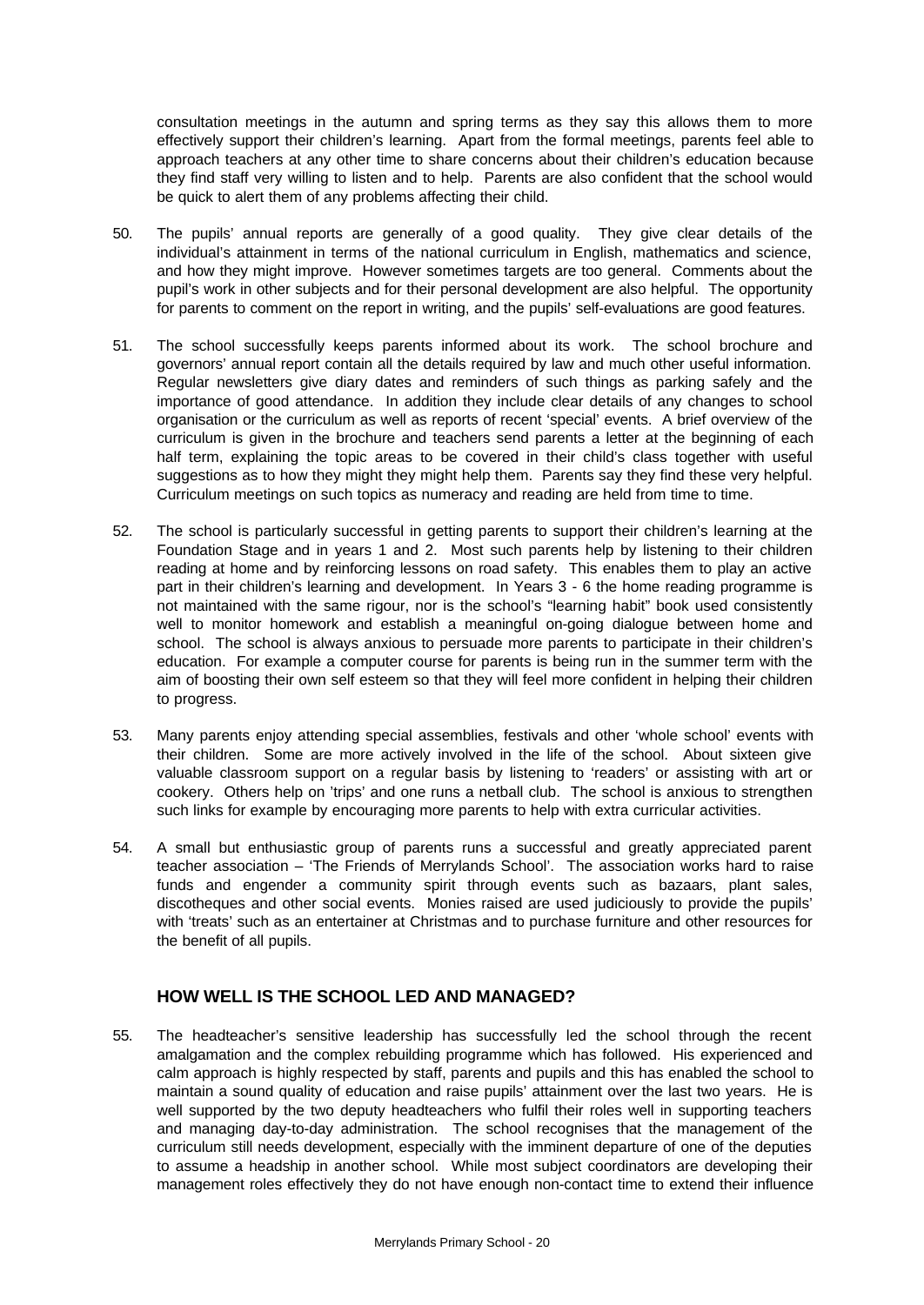as widely as required. The deputies and coordinators are still principally active within the former Infant and Junior parts of the school and there is insufficient exchange of good practice between the two parts to establish consistent approaches. There is no overall coordinator of the curriculum and in areas such as the development of writing skills improvements are being implemented piecemeal rather than across the whole school. In art, design and technology, geography and history, the monitoring

of teaching and learning is not yet satisfactorily developed to ensure that all staff are aware of the standards expected, nor to help them develop the best approaches to presenting the subjects.

- 56. The school development plan is a comprehensive document, which sets clear targets for improvements, timings and costings. It is created after consultation with all staff and is valuable as a means of informing governors and staff, as well as reviewing the school's progress towards its declared aims. Priorities are clearly identified and action plans for developing key areas are included. The plan establishes criteria for measuring progress towards the agreed aims but these are not always linked directly to improvements in pupils' attainment.
- 57. Governors take a close interest in the school's affairs and fulfil their responsibilities effectively. They meet regularly and have a well-organised committee structure, which is good at monitoring the school's finances, premises and the support for pupils with special educational needs. Governors take an active part in shaping the school's developments and keep themselves well informed of the school's performance.
- 58. Support for pupils with special educational needs is well organised and has been improved with the appointment of the new coordinator.She has implemented the Revised Code of Practice well. Classroom assistants work effectively with teachers to ensure all pupils with special educational needs are fully included in lesson activities. This strong team work ensures that these pupils have equal access to learning and make equally good progress as other pupils. Clearer identification of the needs of older pupils would assist teachers in planning their lessons and enable the coordinator to give appropriate specific advice and support to those teachers in order to address the needs of pupils.
- 59. The finance officer and the headteacher efficiently manage the school finances. They regularly report to the governing body who have, as a result, a good understanding of current expenditure, commitment and balances. When looking at significant items of expenditure, such as computers or furniture, the school seeks to get "best value" for its money by comparing prices and quality of goods before buying.
- 60. The school plans ahead well and its financial planning is based on good current data and sound projections. Following amalgamation, the school has accrued a contingency reserve which is larger than normal. This was necessary to fund some of the recently completed new building costs and will now be used for equipping the new accommodation and completing other refurbishment projects connected with the reorganisation of the school. Subject co-ordinators are given budgets for resourcing their subjects, whilst overall budgeting is carried out effectively and efficiently and is closely linked to the school's strategic development planning. The most recent audit identified a small number of points for action and these have been satisfactorily carried out.
- 61. Difficulty with recruiting and retaining staff over the past few years has proved to be a hindrance to the school's development. At the time of the inspection the head teacher had ensured all classes were covered by employing two staff from overseas and a retired teacher on temporary contracts. Teachers work well as a team and share a common commitment to the aims of the school. They are ably assisted by a team of experienced support staff, who work particularly effectively with pupils with special educational needs and with children in the Foundation Stage.
- 62. The school views its staff as its most valuable resource and staff development is a priority. Appraisal and performance management targets are agreed and personal development opportunities are linked to whole school needs identified in the School Improvement Plan. If appropriate, those who attend courses subsequently share the knowledge gained with their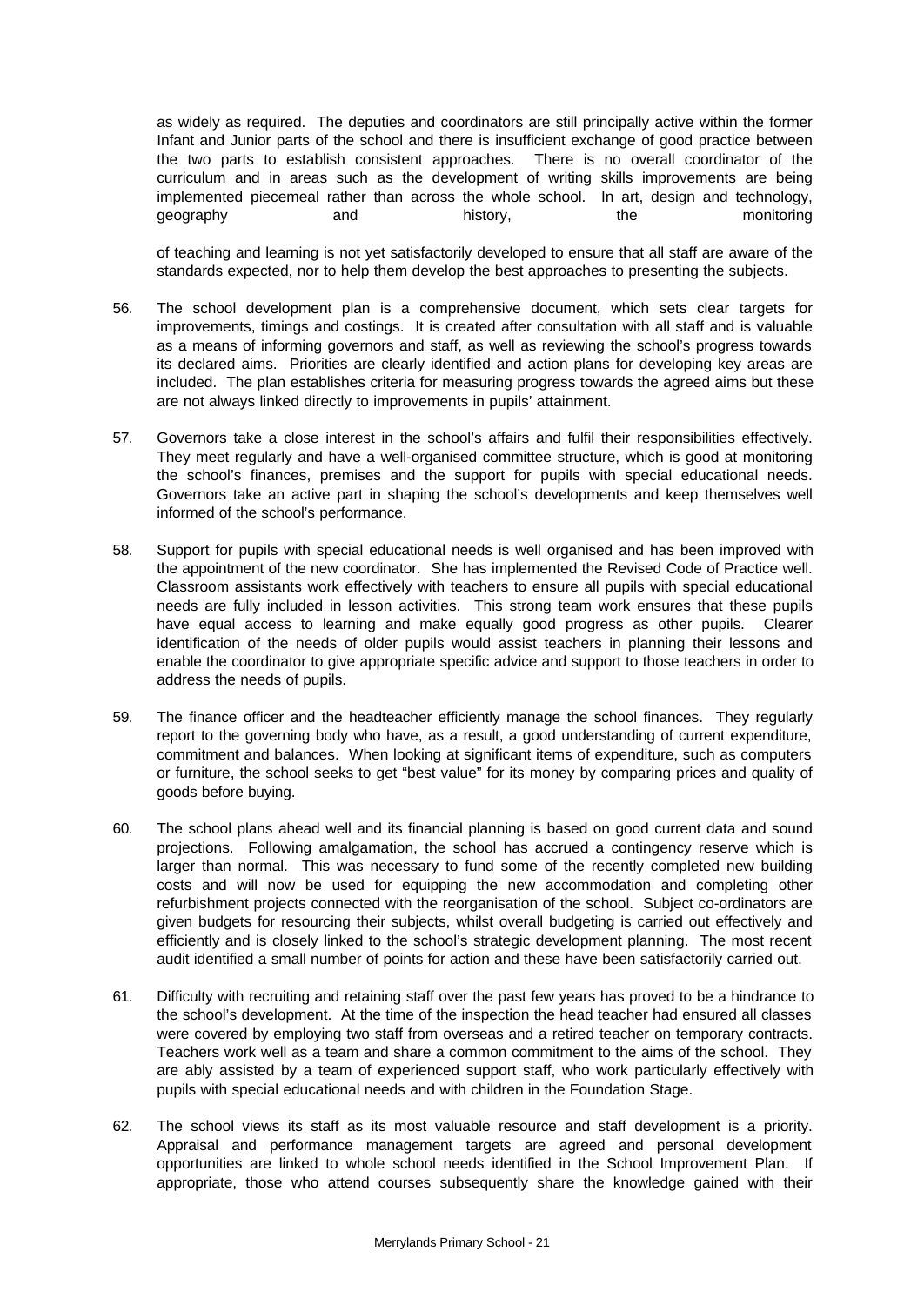colleagues through staff training sessions. That staff are valued is further exemplified by the way newly qualified and other teachers new to the school say how well supported they feel. These good arrangements for professional development together with the school's very effective provision for initial teacher training are one of its real strengths.

- 63. Overall the accommodation is good for teaching a broad curriculum. The recently completed building programme has created a well-designed link between the two parts of the school, improved administrative offices and enlarged the hall for older pupils. This now provides better facilities for physical education, for library space and for the teaching of small groups of pupils. The school's plans for re-organising storage arrangements and creating a multi-purpose teaching area will further improve the accommodation. However there is no outside learning area for children in the Foundation Stage and the small size of classrooms in the upper school sometimes prevents teachers from planning more practical activities in them. Narrow passageways and a limited number of external ramps to classrooms currently restrict access for physically disabled pupils, which is an issue that governors are addressing. Inspectors share the parents' view that the clean and pleasant way in which the building and grounds are maintained is a particularly good feature of the school. The layout of the grounds is especially attractive. The wildlife garden and landscaped areas are used effectively as resources for science and geography.
- 64. Except in religious education, all subjects are adequately resourced to support the teaching of the full range of pupils at the school. Resources for information and communication technology are good. The school makes effective use of outside resources such as museums, galleries, a residential centre and 'specialist' speakers to enrich pupils' learning in a range of curriculum areas and for their personal development.

#### **WHAT SHOULD THE SCHOOL DO TO IMPROVE FURTHER?**

- 65. In order to improve the standards of education and pupils' attainment, the headteacher, staff and governors should:
	- (1) Improve pupils' attainment in writing by:
		- increasing the opportunities for pupils to write in other subjects in Years 3-6;
		- improving the opportunities for pupils to develop the quality of their spoken language in Years 3-6;
		- using homework more effectively to promote pupils' writing;
		- improving the quality of drafting and redrafting so that pupils can build upon their previous learning.

*(Paragraphs 3, 5, 18, 28, 90-99, 110, 130, 137)*

- (2) improve the management of the curriculum to ensure consistent procedures and approaches to teaching and learning by:
	- providing more non-contact time for coordinators to monitor planning and observe lessons;
	- establishing consistent procedures for assessing pupils' progress across all subjects;
	- ensuring better exchange and implementation of good practice between Years 1-2 and Years  $3 - 6$ . *(Paragraphs 27, 28, 30, 55, 99, 111, 117, 123, 130, 138, 164)*
- (3) develop more mature attitudes to learning among older pupils by:
	- providing them with more opportunities to plan activities and investigations;
	- introducing them to the habit of evaluating their own learning and progress:
	- encouraging them to identify obstacles to learning and to plan ways of resolving them. *(Paragraphs 12, 20, 22, 136)*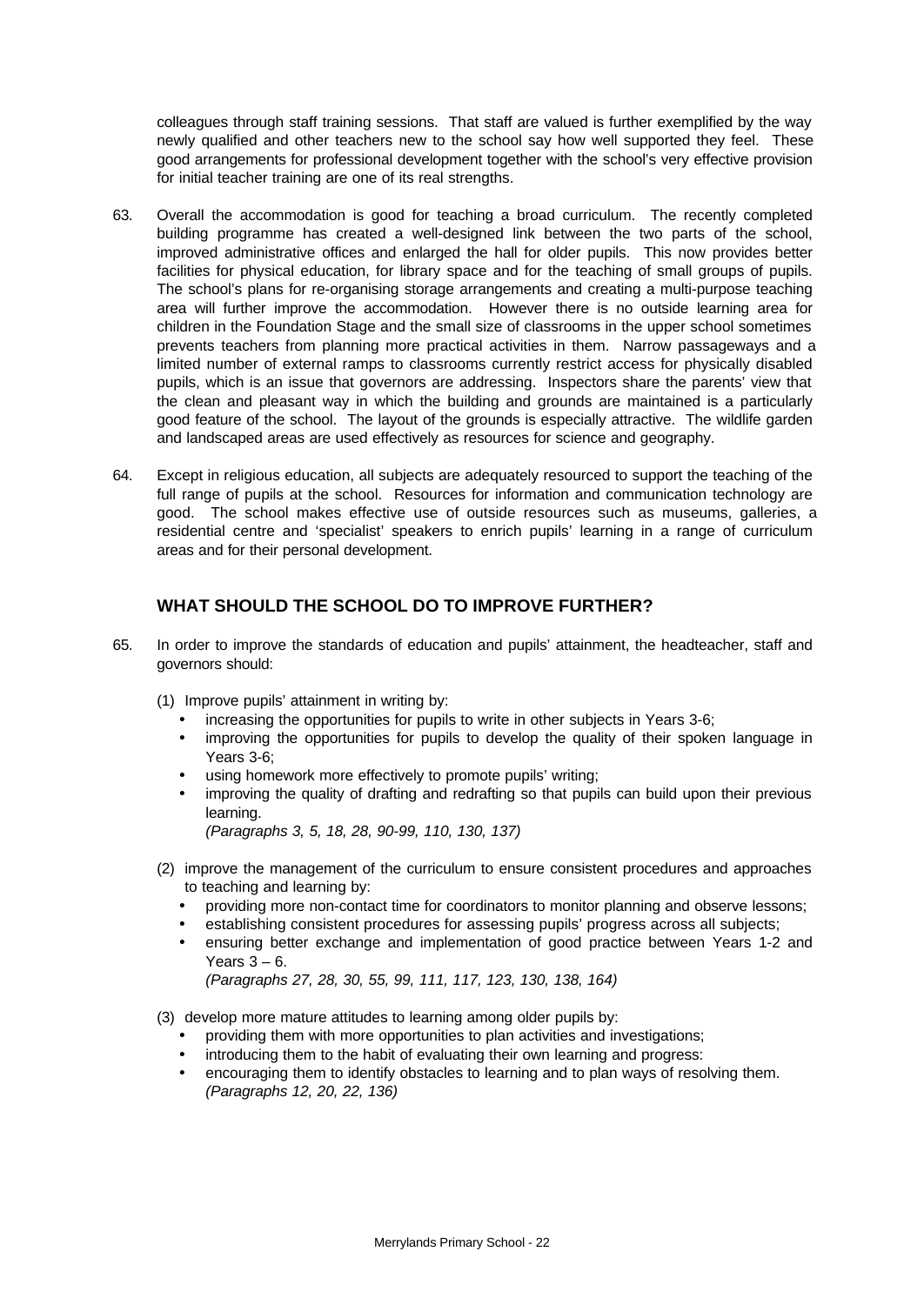# **PART C: SCHOOL DATA AND INDICATORS**

## *Summary of the sources of evidence for the inspection*

Number of lessons observed 82

Number of discussions with staff, governors, other adults and pupils 28

## *Summary of teaching observed during the inspection*

|            | Excellent | Very good | Good | Satisfactory | Unsatisfactor | Poor | Very poor |
|------------|-----------|-----------|------|--------------|---------------|------|-----------|
| Number     |           | 13        | 34   | 32           |               |      |           |
| Percentage |           | 16        | 42   | 39           |               |      |           |

*The table gives the number and percentage of lessons observed in each of the seven categories used to make judgements about teaching. Care should be taken when interpreting these percentages as each lesson represents more than one percentage point.*

#### *Information about the school's pupils*

| Pupils on the school's roll                                           | $YR - Y6$ |
|-----------------------------------------------------------------------|-----------|
| Number of pupils on the school's roll (FTE for part-time pupils)      | 396       |
| Number of full-time pupils known to be eligible for free school meals | 70        |

*FTE means full-time equivalent.*

| Special educational needs                                           | $YR - Y6$ |
|---------------------------------------------------------------------|-----------|
| Number of pupils with statements of special educational needs       |           |
| Number of pupils on the school's special educational needs register | 66        |

| English as an additional language                       | No of pupils |
|---------------------------------------------------------|--------------|
| Number of pupils with English as an additional language |              |
|                                                         |              |

| Pupil mobility in the last school year                                       | No of pupils |
|------------------------------------------------------------------------------|--------------|
| Pupils who joined the school other than at the usual time of first admission |              |
| Pupils who left the school other than at the usual time of leaving           | 21           |

#### *Attendance*

#### **Authorised absence Unauthorised absence**

|             | %          |             | % |
|-------------|------------|-------------|---|
| School data | E Q<br>p.o | School data |   |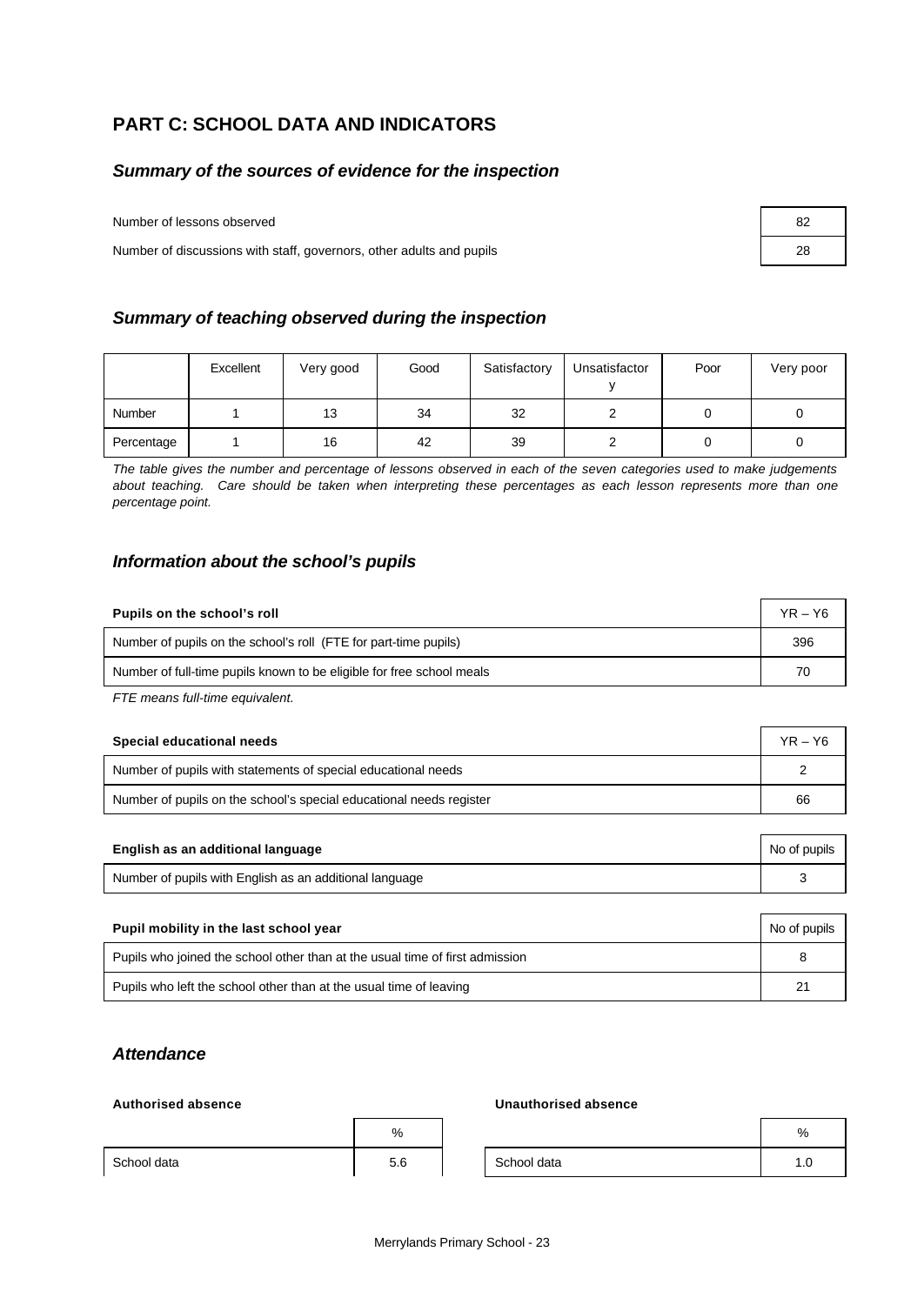| v.,<br>◡.⊣ | l comparative<br>` data<br>tionai | - |  | data<br>mparative<br>National<br>com |  |
|------------|-----------------------------------|---|--|--------------------------------------|--|
|------------|-----------------------------------|---|--|--------------------------------------|--|

*Both tables give the percentage of half days (sessions) missed through absence for the latest complete reporting year.*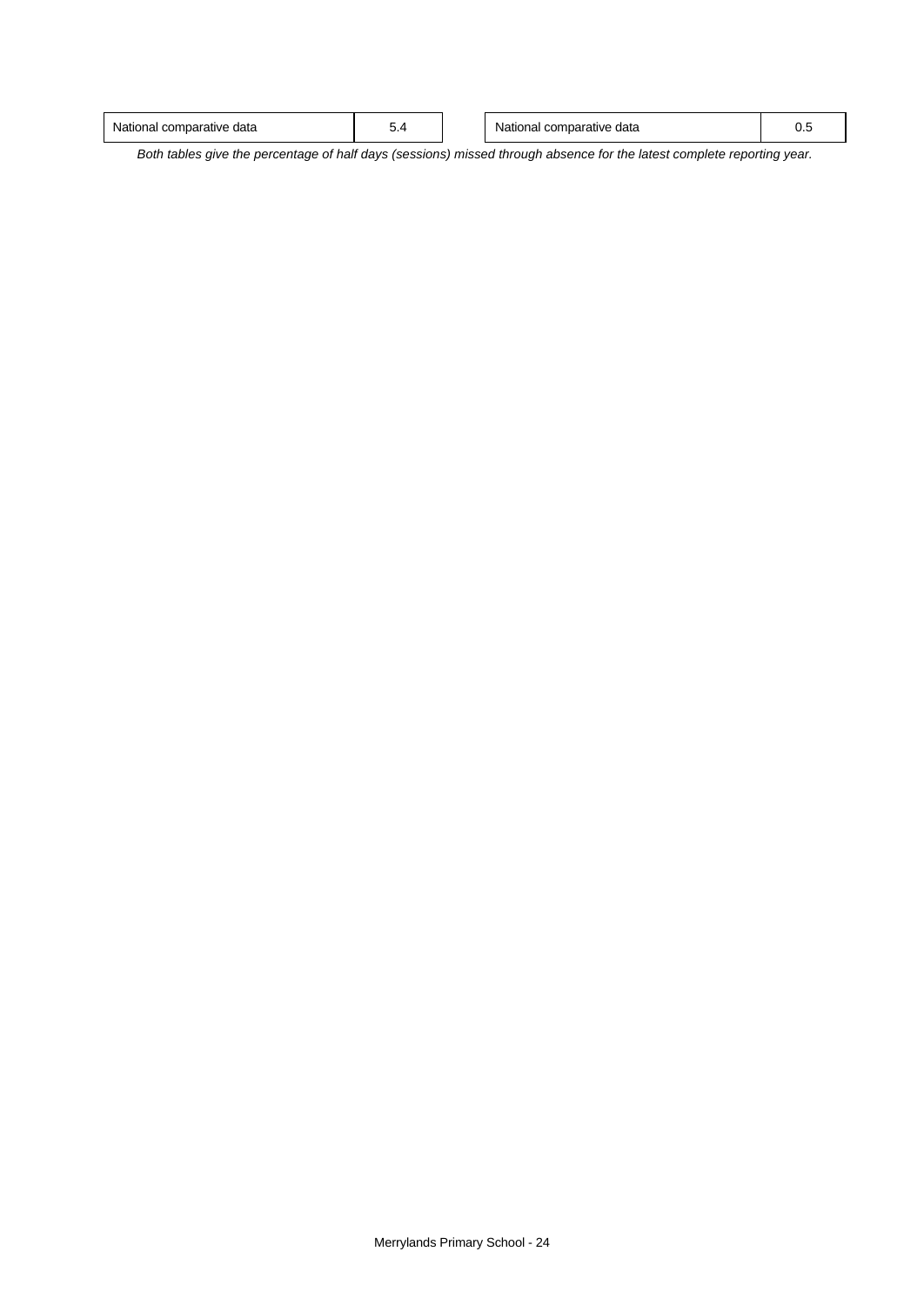|                                                                                        |             |                |         | <b>Boys</b>        | Girls              | Total   |  |
|----------------------------------------------------------------------------------------|-------------|----------------|---------|--------------------|--------------------|---------|--|
| Number of registered pupils in final year of Key Stage 1 for the latest reporting year | 2002<br>33  |                | 25      | 58                 |                    |         |  |
|                                                                                        |             |                |         |                    |                    |         |  |
| <b>National Curriculum Test/Task Results</b><br>Reading                                |             |                |         | Writing            | <b>Mathematics</b> |         |  |
|                                                                                        | <b>Boys</b> | 28             |         | 26                 |                    | 31      |  |
| Numbers of pupils at NC Level 2<br>and above                                           | Girls       | 23             | 24      |                    | 23                 |         |  |
|                                                                                        | Total       | 51             | 50      |                    | 54                 |         |  |
| Percentage of pupils                                                                   | School      |                |         | 86 (76)            |                    | 93 (84) |  |
| at NC Level 2 or above                                                                 | National    | 84 (84)        | 86 (86) |                    | 90 (91)            |         |  |
|                                                                                        |             |                |         |                    |                    |         |  |
| Teachers' Assessments                                                                  |             | <b>Enalish</b> |         | <b>Mathematics</b> | <b>Science</b>     |         |  |

## *Attainment at the end of Key Stage 1 (Year 2)*

|                                              | <b>Teachers' Assessments</b> |                    | <b>Mathematics</b> | <b>Science</b> |  |
|----------------------------------------------|------------------------------|--------------------|--------------------|----------------|--|
| <b>Boys</b>                                  |                              | 29                 | 31                 | 32             |  |
| Numbers of pupils at NC Level 2<br>and above | Girls                        | 24                 | 23                 | 23             |  |
|                                              | Total                        | 53                 | 54                 | 55             |  |
| Percentage of pupils                         | School                       | 93 (79)<br>91 (81) |                    | 95 (90)        |  |
| at NC Level 2 or above                       | National                     | 85 (85)            | (89)<br>89         | (89)<br>89     |  |

# *Attainment at the end of Key Stage 2 (Year 6)*

|                                                                                        | Year | Bovs | <b>Girls</b> | Total |
|----------------------------------------------------------------------------------------|------|------|--------------|-------|
| Number of registered pupils in final year of Key Stage 2 for the latest reporting year | 2002 |      |              | 70    |

|                                              | <b>National Curriculum Test/Task Results</b> |                    | <b>Mathematics</b> | <b>Science</b> |
|----------------------------------------------|----------------------------------------------|--------------------|--------------------|----------------|
|                                              | <b>Boys</b>                                  | 30                 | 35                 | 39             |
| Numbers of pupils at NC level 4<br>and above | Girls                                        | 31                 | 33                 | 35             |
|                                              | Total                                        | 61                 | 68                 | 74             |
| Percentage of pupils                         | School                                       | 78 (86)<br>87 (81) |                    | 95 (95)        |
| at NC level 4 or above                       | National                                     | 75 (75)            | 73 (71)            | 86 (87)        |

|                                              | <b>Teachers' Assessments</b> |         | <b>Mathematics</b> | <b>Science</b> |
|----------------------------------------------|------------------------------|---------|--------------------|----------------|
| <b>Boys</b>                                  |                              | n/a     | n/a                | n/a            |
| Numbers of pupils at NC level 4<br>and above | Girls                        | n/a     | n/a                | n/a            |
|                                              | Total                        | n/a     | n/a                | n/a            |
| Percentage of pupils                         | School                       | n/a(78) | n/a (79)           | n/a(90)        |
| at NC level 4 or above                       | National                     | 73 (72) | 74 (74)            | 82 (82)        |

*Percentages in brackets refer to the year before the latest reporting year.*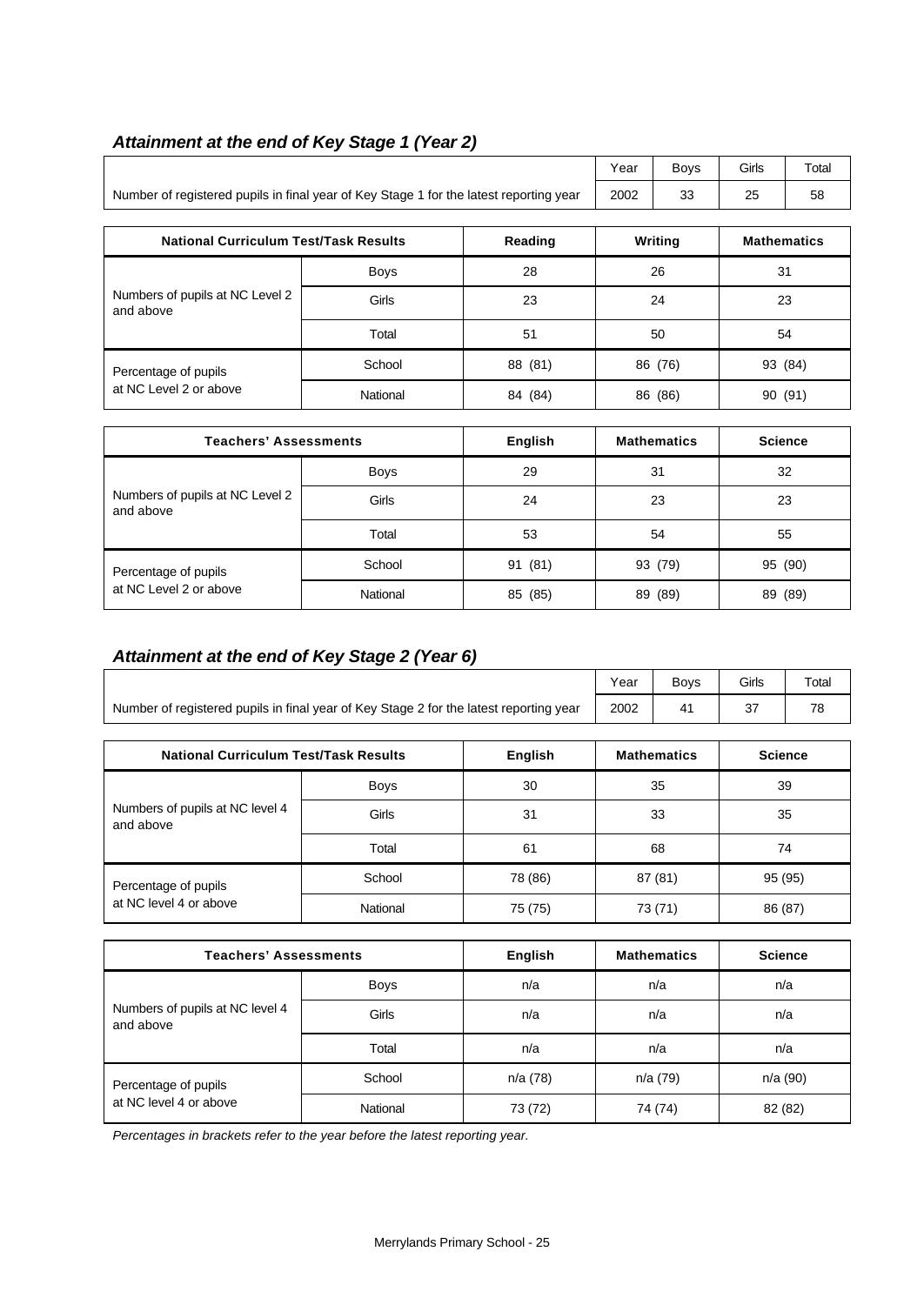# *Ethnic background of pupils Exclusions in the last school year*

| <b>Categories used in the Annual School Census</b>  | No of pupils<br>on roll | Number of<br>fixed period<br>exclusions | Number of<br>permanent<br>exclusions |
|-----------------------------------------------------|-------------------------|-----------------------------------------|--------------------------------------|
| White - British                                     | 313                     | 6                                       | $\mathbf 0$                          |
| White - Irish                                       | 1                       | 0                                       | 0                                    |
| White – any other White background                  | 6                       | $\Omega$                                | $\Omega$                             |
| Mixed - White and Black Caribbean                   | 5                       | 0                                       | 0                                    |
| Mixed - White and Black African                     | 1                       | $\Omega$                                | 0                                    |
| Mixed - White and Asian                             | $\mathbf 0$             | $\mathbf 0$                             | 0                                    |
| Mixed - any other mixed background                  | 1                       | 0                                       | 0                                    |
| Asian or Asian British - Indian                     | $\mathbf 0$             | $\Omega$                                | $\Omega$                             |
| Asian or Asian British - Pakistani                  | $\mathbf 0$             | $\mathbf 0$                             | 0                                    |
| Asian or Asian British - Bangladeshi                | $\overline{2}$          | 0                                       | 0                                    |
| Asian or Asian British - any other Asian background | 2                       | 0                                       | 0                                    |
| Black or Black British - Caribbean                  | 1                       | $\Omega$                                | 0                                    |
| Black or Black British - African                    | 1                       | $\Omega$                                | $\Omega$                             |
| Black or Black British - any other Black background | 1                       | $\Omega$                                | 0                                    |
| Chinese                                             | 0                       | 0                                       | 0                                    |
| Any other ethnic group                              | 0                       | $\Omega$                                | $\Omega$                             |
| No ethnic group recorded                            | $\Omega$                | 0                                       | 0                                    |

*The table refers to pupils of compulsory school age only. It gives the number of exclusions, which may be different from the number of pupils excluded.*

#### **Qualified teachers and classes: YR – Y6**

| Education support staff: $YR - Y6$       |    | Total income   | 1.109    |
|------------------------------------------|----|----------------|----------|
| Average class size                       | 27 |                | £        |
| Number of pupils per qualified teacher   | 25 |                |          |
| Total number of qualified teachers (FTE) | 16 | Financial year | $2001 -$ |

| Total number of education support staff | 15  |
|-----------------------------------------|-----|
| Total aggregate hours worked per week   | 240 |

# *Teachers and classes Financial information*

| <br>T<br>Total number of qualified teachers (<br>ᅚ |  | -<br>Financial vear | 2001-2002 |
|----------------------------------------------------|--|---------------------|-----------|
|                                                    |  |                     |           |

| Average class size                      | 27  |                                            |                                      |           |
|-----------------------------------------|-----|--------------------------------------------|--------------------------------------|-----------|
| Education support staff: YR - Y6        |     |                                            | Total income                         | 1,109,723 |
| Total number of education support staff | 15  |                                            | Total expenditure                    | 914,246   |
| Total aggregate hours worked per week   | 240 |                                            | Expenditure per pupil                | 2,052     |
| FTE means full-time equivalent.         |     | Balance brought forward from previous year | 168.499                              |           |
|                                         |     |                                            | Balance carried forward to next year | 195,477   |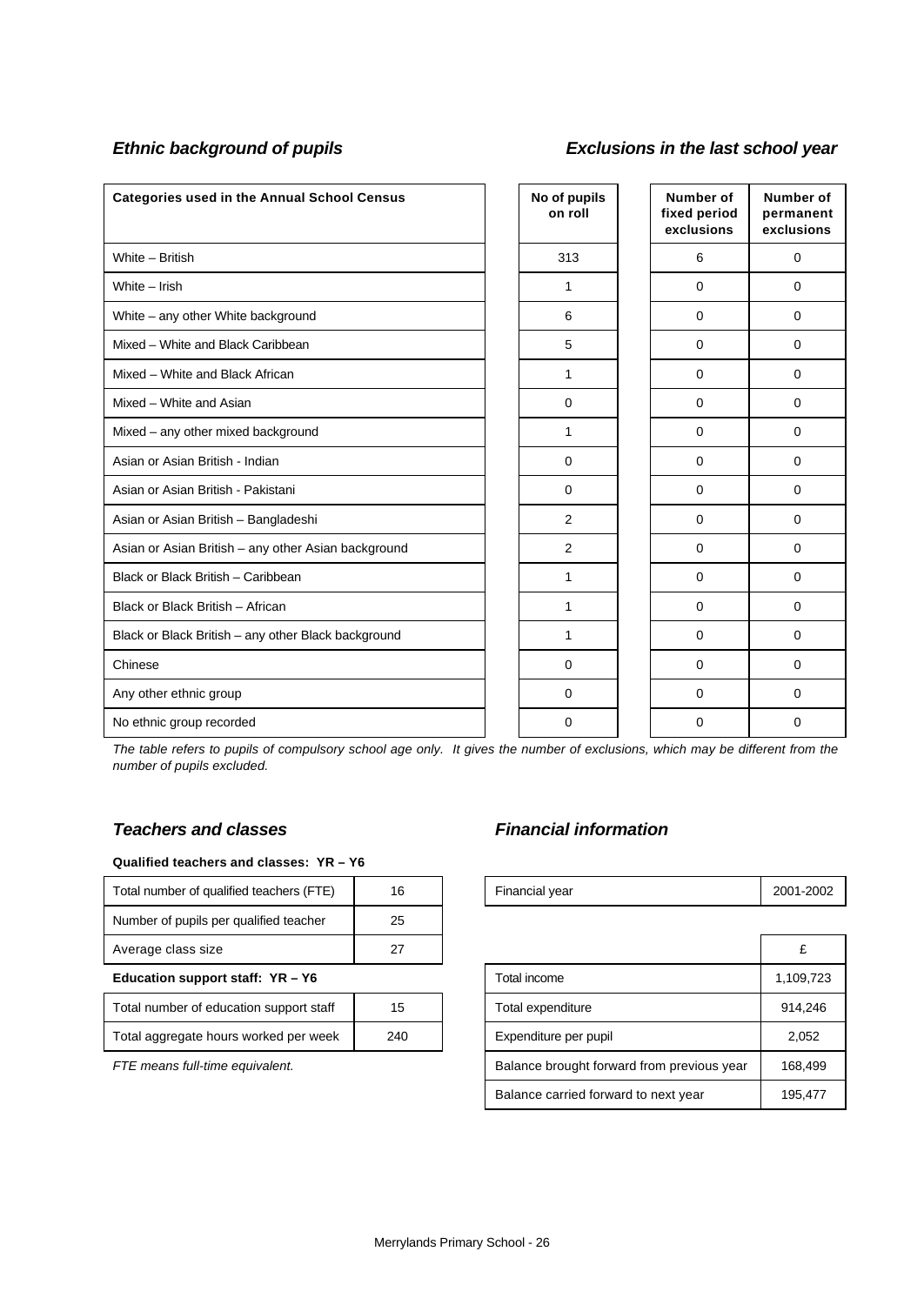# *Recruitment of teachers*

| Number of teachers who left the school during the last two years                                               |  |
|----------------------------------------------------------------------------------------------------------------|--|
| Number of teachers appointed to the school during the last two years                                           |  |
|                                                                                                                |  |
| Total number of vacant teaching posts (FTE)                                                                    |  |
| Number of vacancies filled by teachers on temporary contract of a term or more (FTE)                           |  |
| Number of unfilled vacancies or vacancies filled by teachers on temporary contract of less than one term (FTE) |  |

*FTE means full-time equivalent.*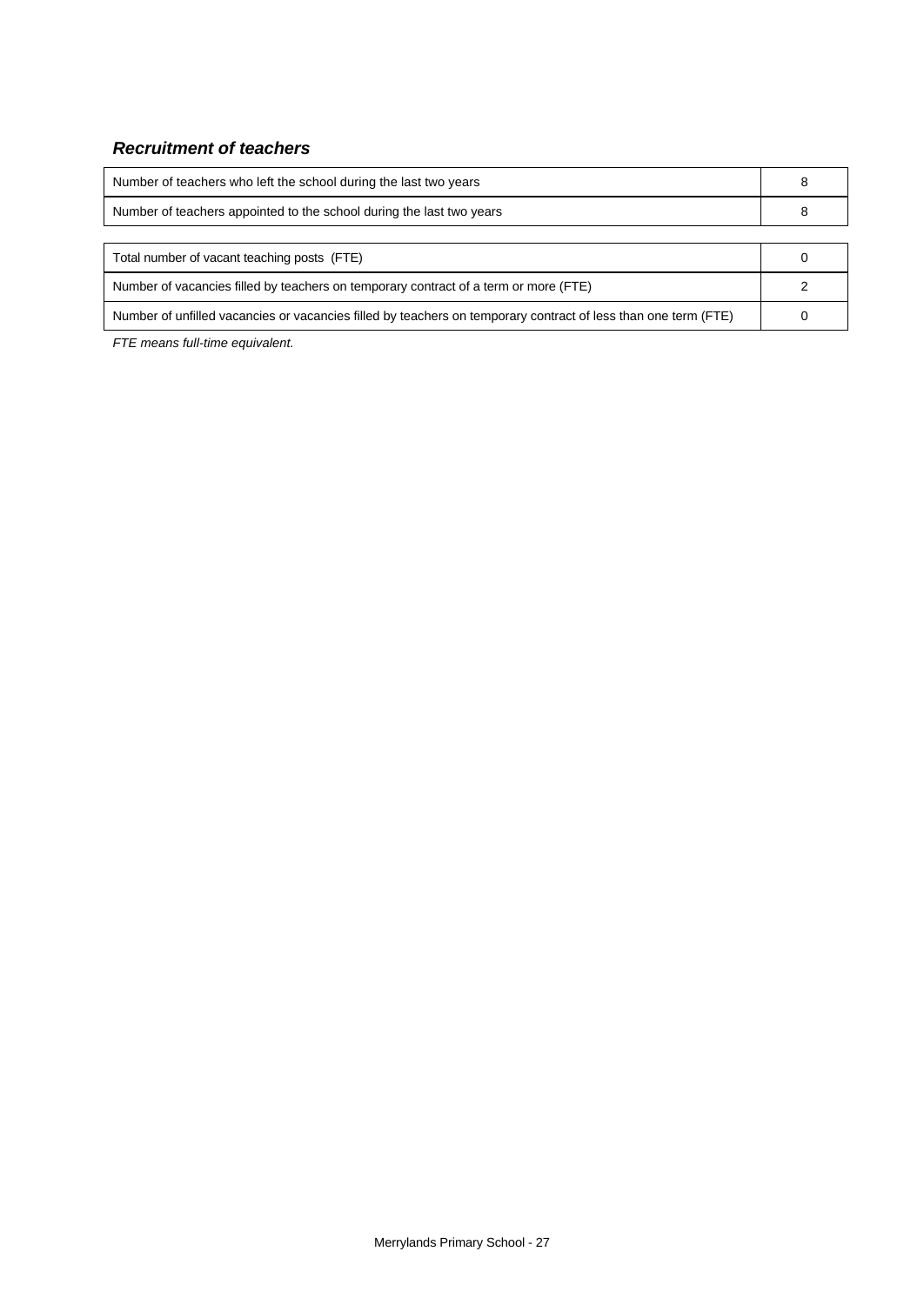## *Results of the survey of parents and carers*

**Questionnaire return rate 29%**

Number of questionnaires sent out | 396

Number of questionnaires returned | 115

#### **Percentage of responses in each category**

|                                                                                       | Strongly<br>agree | Tend to<br>agree | Tend to<br>disagree | Strongly<br>disagree | Don't<br>know |
|---------------------------------------------------------------------------------------|-------------------|------------------|---------------------|----------------------|---------------|
| My child likes school.                                                                | 64                | 31               | 5                   | 0                    | $\mathbf 0$   |
| My child is making good progress in school.                                           | 61                | 35               | 4                   | $\mathbf 0$          | 1             |
| Behaviour in the school is good.                                                      | 48                | 46               | 5                   | 0                    | 1             |
| My child gets the right amount of work to do at<br>home.                              | 42                | 45               | 12                  | 1                    | $\mathbf 0$   |
| The teaching is good.                                                                 | 58                | 41               | $\Omega$            | $\Omega$             | 1             |
| I am kept well informed about how my child is<br>getting on.                          | 50                | 39               | 9                   | 1                    | 1             |
| I would feel comfortable about approaching the<br>school with questions or a problem. | 67                | 31               | $\overline{2}$      | 0                    | $\mathbf 0$   |
| The school expects my child to work hard and<br>achieve his or her best.              | 70                | 29               | 1                   | 0                    | 1             |
| The school works closely with parents.                                                | 45                | 50               | 4                   | 1                    | 1             |
| The school is well led and managed.                                                   | 56                | 43               | 0                   | $\Omega$             | 1             |
| The school is helping my child become mature and<br>responsible.                      | 49                | 48               | $\overline{2}$      | $\mathbf 0$          | 1             |
| The school provides an interesting range of<br>activities outside lessons.            | 39                | 32               | 23                  | 3                    | 4             |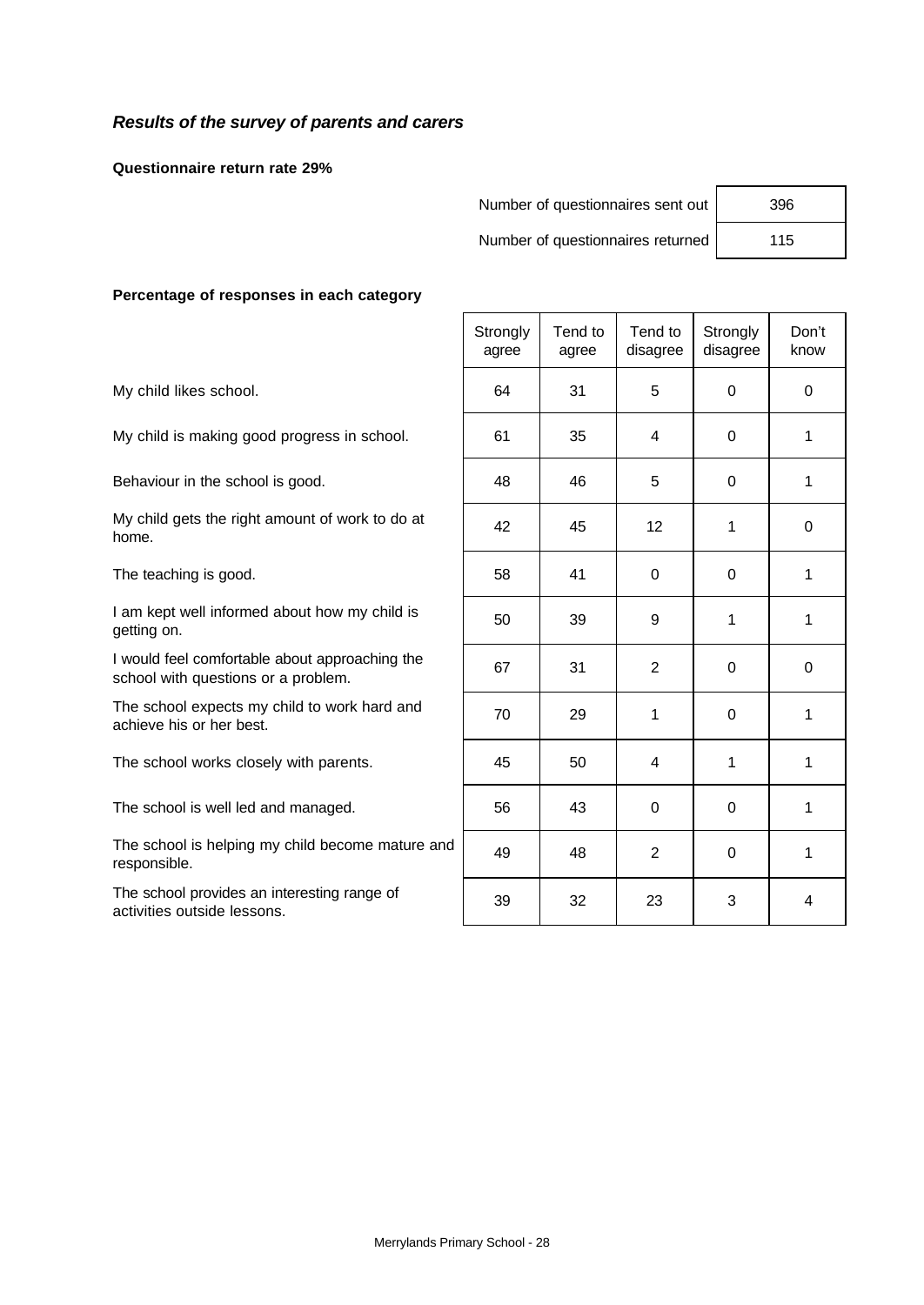# **PART D: THE STANDARDS AND QUALITY OF TEACHING IN AREAS OF THE CURRICULUM, SUBJECTS AND COURSES**

#### **AREAS OF LEARNING FOR CHILDREN IN THE FOUNDATION STAGE**

- 66. When children enter the school their skills are broadly in line with those expected nationally. Their skills are below expectations in speaking and listening and in their readiness to read but their number skills are good. A small number of children have weaknesses in their personal and social skills. All children make good progress throughout the Foundation Stage of learning, so that by the end of their time in the reception classes, the majority achieve the Early Learning Goals in all areas of learning.
- 67. Children enter the "Early Years" class in the term after their fourth birthday and usually stay for two terms before moving into the reception class. During their time in the "Early Years" class the emphasis is on preparing the children for full time education. Successes are noted in developing personal and social skills by which children are soon able to go to the toilet, change into coats after only a short while in school. Although the development of language skills is lower than that of mathematical development on entry to this class, all pupils, including those with special needs and delayed speech acquisition, make good progress.
- 68. The quality of teaching in the Foundation Stage is good overall. Three quarters of lessons seen were satisfactory or good, with a quarter of lessons being very good. There was no unsatisfactory teaching. The best teaching was seen in the class of the Foundation Stage co-ordinator. All practitioners have good knowledge and understanding of this particular age group. As a result of this and the very good planning, basic skills are taught well and children are very effectively managed. Good use is made of well-documented assessment material, in order to provide appropriate challenges for all children.
- 69. As a result of good and sometimes very good teaching, children enjoy their work, behave well and respond positively to their learning opportunities. There is an air of anticipation and sometimes excitement at the start of lessons. Children try hard to rise to the challenges set for them and match their teachers' high expectations for them. Their regular good attitudes have a significant positive effect on the progress they make.

## **Personal, social and emotional development**

- 70. By the time they move into year 1, children in this important area of development, will have made good and often very good progress towards achieving the Early Learning Goals. This is noted in their attitudes, self-care, behaviour and the way they deal with their classmates. High expectations shown by all practitioners encourage children to make choices of activities while working in both mixed gender and single sex groups. Without fuss, they wait their turn and offer help and support to friends.
- 71. The good progress children make in being able to sit and listen quietly, allows teachers and their support staff to embark on literacy and numeracy lessons, for very reasonable lengths of time, bearing in mind the age of the children. As a result, children are able to cover much groundwork in these areas of learning, showing the positive effect of improvements in personal and social development. All adults in the Foundation Stage contribute well to the success in this area of development.

#### **Communication, language and literacy**

72. Any speech and language problems are spotted early in the "Early Years" class and through good use of assessment, good support systems are used in order to bring about improvements. Roleplay is used extensively to support speaking and listening skills and although children can briefly answer direct questions, they find difficulty in entering into discussion. A significant number may not reach their goals in this particular area of communication, language and literacy.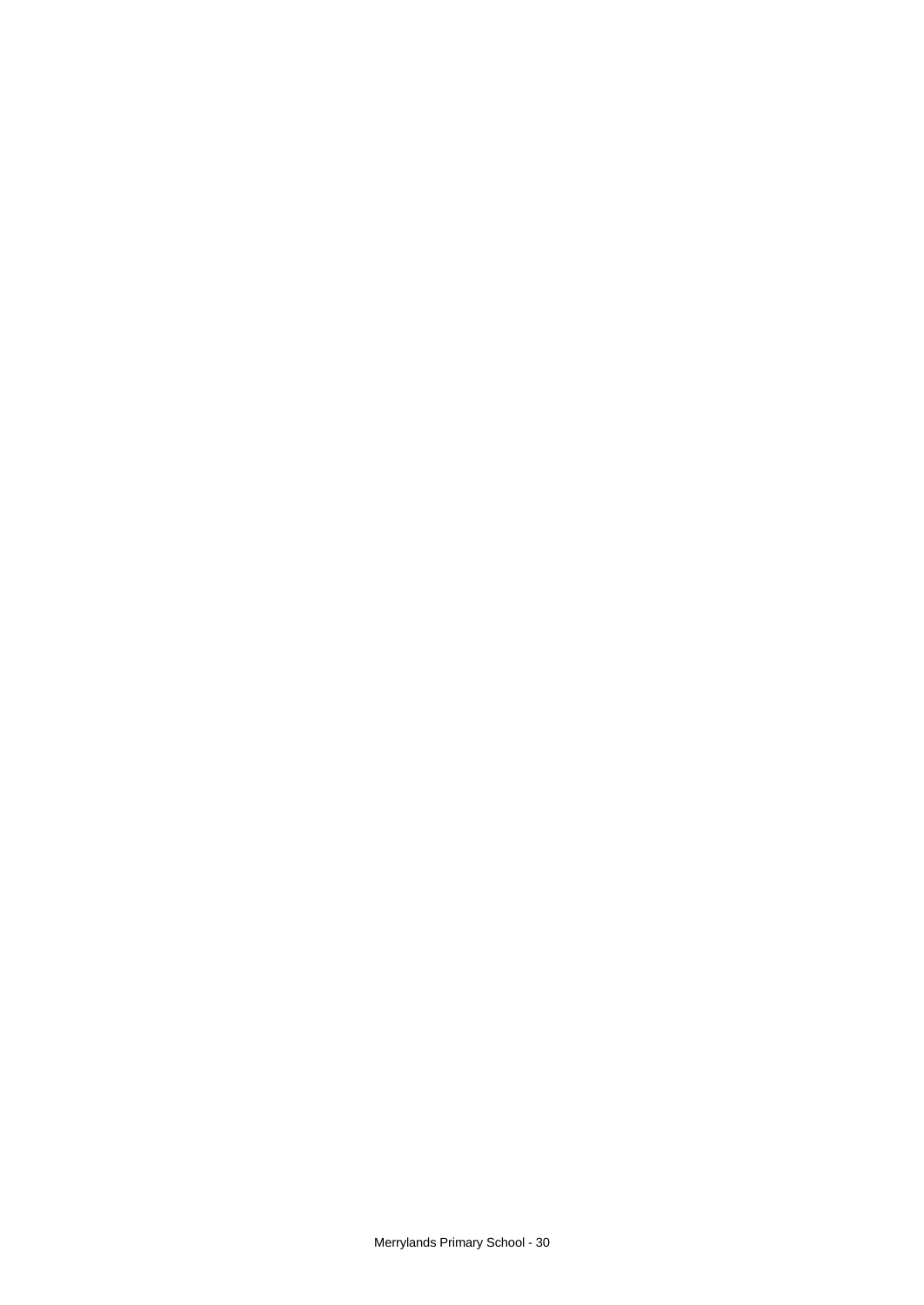- 73. The school makes early and very good use of a reading recovery programme, which not only has a very positive effect on children's rate of learning, but is also fun. Preparation for reading is a clear strength of work in the Foundation Stage. All children enjoy listening to stories and small groups and individual children were happy to share their thoughts on stories they had heard.
- 74. Although children know their letters and sounds, there are still problems in using these skills in preparation for writing. This is currently a whole school area for development. Children are encouraged to adopt a cursive style of handwriting as they practice letter formation. Although they do this well when directly supervised, when trying to write unaided, their handwriting is much less clear.

#### **Mathematical development**

- 75. On entry to the "Early Years" class, children's level of ability in mathematics is higher than that of language development. The school uses this positive fact to promote further success in the subject. As a result, children make goods progress in their number work in particular. By the time they leave the reception classes, all but one or two will have reached the learning goals for this area of the curriculum, with a small number already working at the lower levels of the National curriculum.
- 76. Children are seen demonstrating strong counting skills and having lots of practical opportunities to weigh, measure and look at shape. In a spite of weaknesses in overall vocabulary, children acquire well the vocabulary of mathematics. In their work with the story of the Three Bears, they show clear understanding of "bigger, smaller, shorter and taller". Daily numeracy lessons follow the general design of national guidelines and are well planned to secure skills, knowledge and understanding of mathematical concepts. These are built systematically on what children have previously learned.
- 77. Teachers record what children can and cannot do very accurately and use this information well to target individuals and small groups so that they might make better progress. Some opportunities are taken to develop mathematical skills through other activities, but a small weakness is that this does not happen as much as it might. For instance, when free choice of activities was allowed, it was often difficult to see many which would support the development of mathematical knowledge, whilst it was easier to see other skills and understanding being developed. Activities in sand or water were not checked regularly enough in order to guide children in exploring mathematical ideas, such as measuring, filling or pouring from small to large containers or comparing sizes.

#### **Knowledge and understanding of the world**

- 78. Adults in the Foundation Stage work hard to teach children about the world around them and as a result, children make good progress in their learning. In spite of this, there will still be a minority of children who will not reach some of the learning goals.
- 79. Children are very adept at construction work. They join construction material together carefully and easily. They are good at modelling with recycled materials and use implements well when carrying out cookery work.
- 80. As many children have computers at home, their manipulative skills and understanding of procedures with class computers is good. They can click and drag items across the screen using the mouse for example. They do not panic when things appear out of their control, on screen, but instead retrace their steps and once again achieve control of the game or program they are using.
- 81. Aspects of science are very popular with the children, who enjoy all types of investigation. They carefully observe what happens as water is mixed with sand and are keen to follow the growth of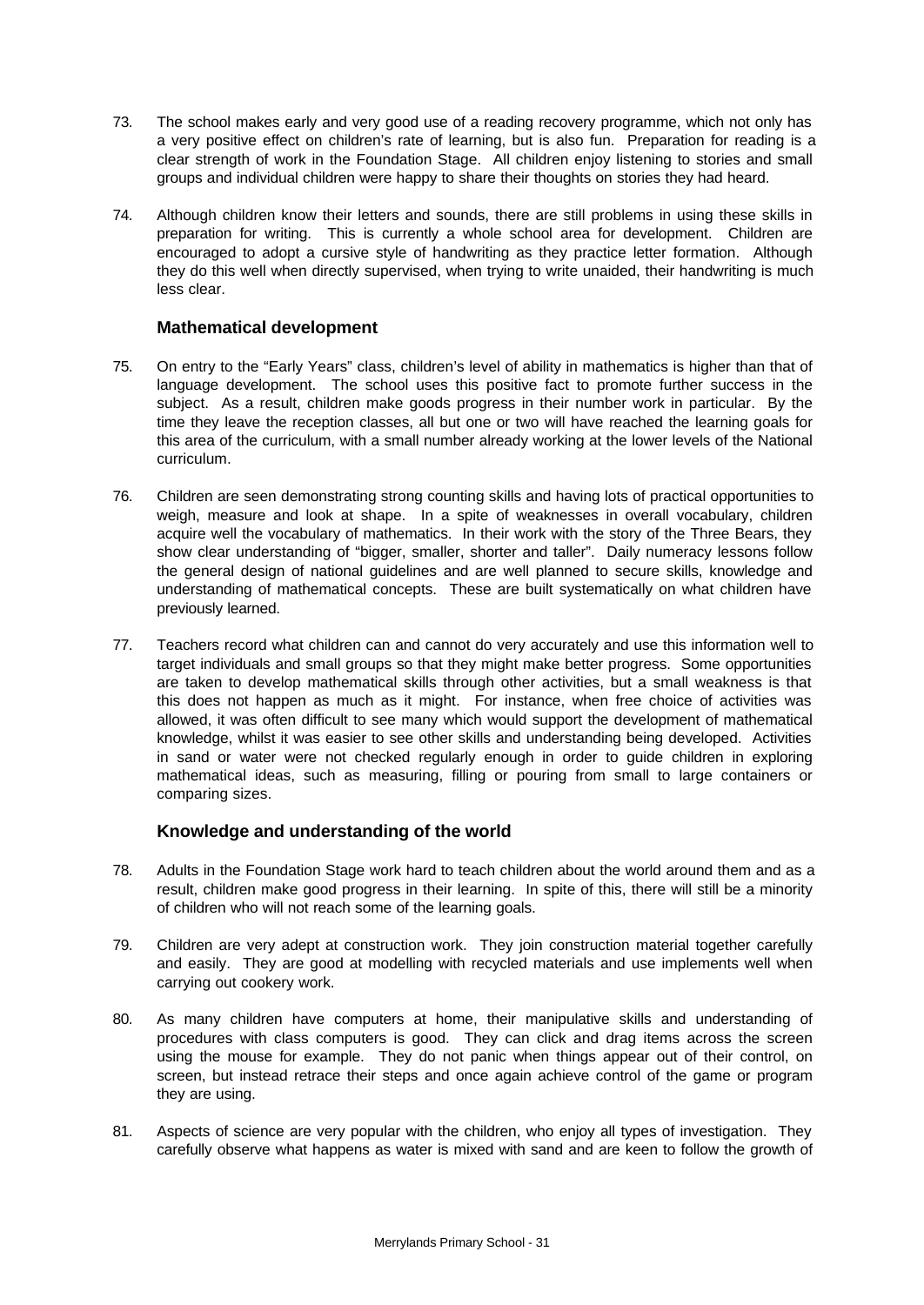daffodils in the class. They have experimented with different forms of covering in an attempt to see how best to keep a baby warm.

82. Progress in learning about the past and about places beyond their immediate environment, is often slow. Children can discuss what they were like as babies and can compare what they can do now. However, they find it much harder to sequence time. They have good experience and knowledge about the layout of their classes and the school as a whole. They are taken on walks around the grounds and to the library or on a road safety walk, but their understanding of places further away, is not well formed.

#### **Physical development**

- 83. In spite of there not being enough outside apparatus or large wheeled toys for children to use in climbing or in general play activities, their progress in physical development is good, with most children reaching the learning goals for this area of learning.
- 84. They have two lessons in the hall each week and get other opportunities to use playground and field as weather permits. Their experiences of simple gymnastics and dance are very positive and they develop a good sense of awareness of space around them. They show good control of their bodies and are able to move in time to music, remembering movements they had previously been taught.
- 85. They have good opportunities to use equipment, which enhances their fine hand skills. They spread butter and jam to make sandwiches, trace over and around objects and cut and join things together well.

#### **Creative development**

- 86. Most children will reach the Early Learning Goals in creative development, because of the good emphasis given to imaginative play, the enjoyment of music and opportunities to use a variety of media for art.
- 87. Children were seen re-enacting scenes from Goldilocks, taking on their roles well and speaking and listening in character. They have regular music lessons, often in the hall, where they have the opportunity to use a wide range of tuned and untuned percussion instruments.
- 88. The stimulating environment and the opportune intervention of adults help children learn about using paint brushes, crayons and pencils, exploring shape, colour and manipulating materials. A small group of painters, creating a picture of a character from their work on "Goldilocks" use colour well, understanding how to mix some secondary colours and changing brushes, without being reminded, in order to paint finer lines on the faces of their chosen characters.
- 89. Children talk with pride about their work, which is displayed throughout the classes. Its presentation shows children that their worth is recognised and gives good support to their selfesteem and progress.

## **ENGLISH**

90. Standards are in line with those expected nationally in Years 2 and 6. Results in the 2002 national tests show standards to be in line with the national average in writing and reading at the end of Year 2. When compared to pupils in similar schools, standards are in line with those expected in reading but below average in writing. Year 6 test results have improved over the past two years at a slightly better rate than they have nationally. Standards are in line in reading and speaking and listening but are below in writing. The school has begun to address a weakness in pupils' writing across Years 1 - 6. The standard of writing would further improve if pupils were allowed more opportunities to use their skills in other subjects of the curriculum.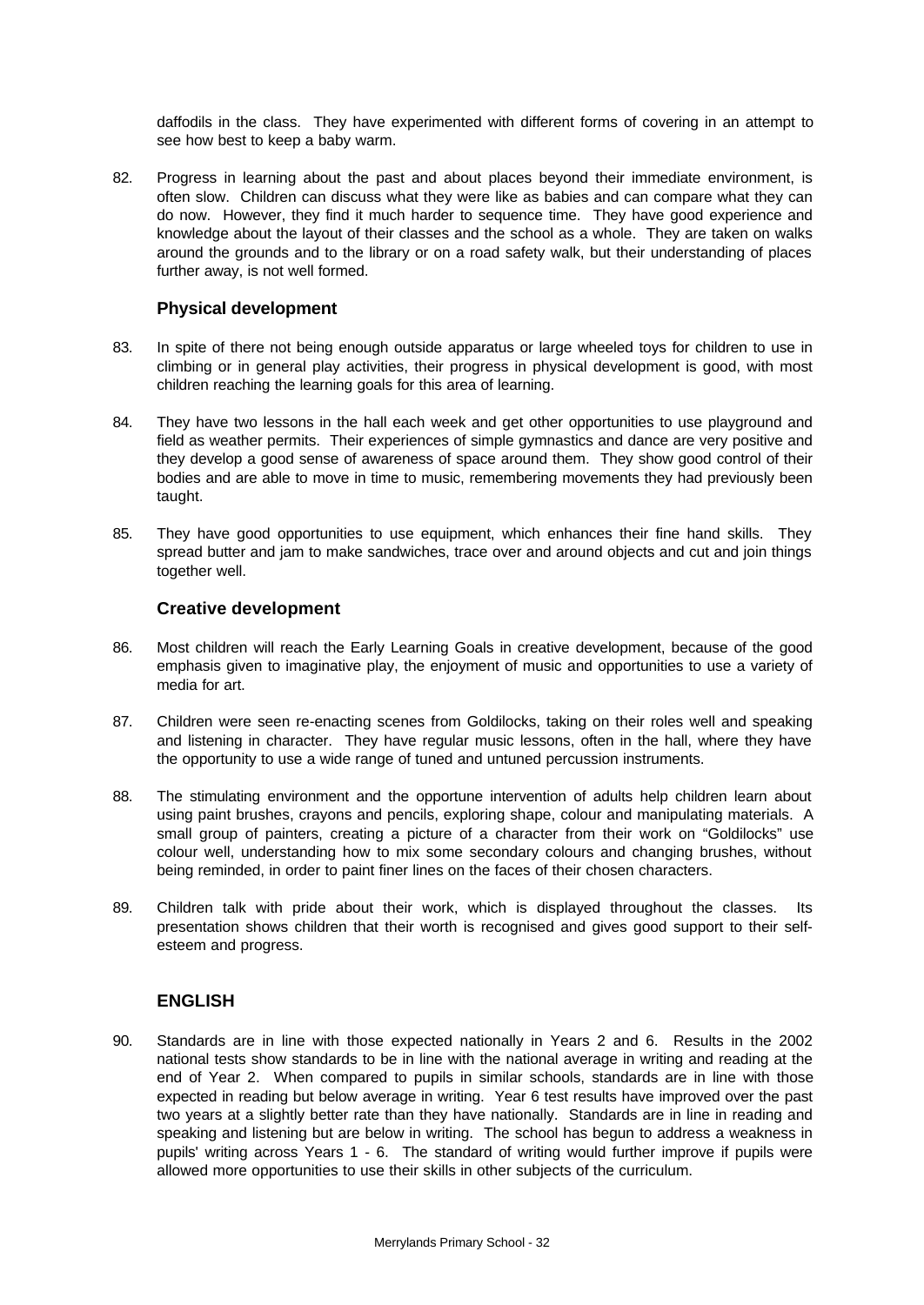91. When pupils enter the school they are not confident in using Standard English. Their vocabulary and range of experiences are limited. However, good teaching in Years 1 and 2 assists pupils to develop their spoken language and to extend their range of ideas through

reading. They extend their vocabulary through word lists devised by the teachers. By Years 2 and 6, pupils' achievement is sound and they attain standards in speaking and listening, which are in line with those expected from pupils of a similar age.

- 92. Pupils are expected to answer in full sentences when they explain their ideas in Year 2. In Year 1 lower attaining pupils are helped to recount stories through drama activities. In Years 3 - 6 pupils have fewer opportunities for developing spoken language both in English and in other subjects of the curriculum, and this has an adverse impact on pupils' writing. Pupils are good and attentive listeners and respond well to their teachers, but more could be done to improve communication between pupils.
- 93. Pupils achieve well throughout the school in improving their reading. Pupils are interested in books from an early age and a specific structured programme helps pupils to gain confidence in years 1 and 2. In Year 6 pupils are confident readers able to accept the challenge of a wide range of texts. However, their knowledge of authors and their state preferences in reading indicate a limited range of reading experiences. Average and below average pupils have a good grasp of letter sounds in Years 1 and 2. By Year 2 pupils can locate information using an alphabetical index and can gain information from the simple textbook. More could be done to build upon these skills in Years 3-6. Higher attaining pupils, in those years, are confidence readers, but their choice of books and styles are limited. More could be done to extend the range and understanding of the pupils.
- 94. Pupils' attainments in writing are sound by Year 2, but by Year 6, they do not experience a sufficient range of activities to develop their skills fully. Writing in Years 1-2 is developed effectively. Pupils effectively learn their letter shapes from an early age and are encouraged to extend their story writing. In this, they begin to extend their ideas in recognisable sequences. Vocabulary becomes more imaginative as pupils extend their writing. In Years 3-6, whilst pupils write clearly and with few spelling mistakes, their vocabulary is limited and ideas are insufficiently developed through confident writing. Whilst pupils in these latter years encounter different forms of writing they have insufficient opportunities for practising and so developing their spoken and written language. Pupils with special educational needs develop their language skills well.
- 95. Standards of handwriting are good. Pupils practise handwriting from Year 1 and they quickly develop a clear, cursive handwriting style. However, pupils in Year 6 practise handwriting without any discernible improvement and this time could be better used. Spelling is good. Pupils have long lists of weekly spellings to learn and generally from Year 2 pupils are spelling common words without error. However, the imaginative use of words is not apparent in pupils writing as they move through Years 3 -6.
- 96. The quality of teaching and learning in English is satisfactory overall. It is better in Year 1 and 2 where most of the teaching seen during the inspection was good and occasionally excellent. Teachers have a good knowledge of how to teach reading and writing. In Year 1 teaching is matched closely to the needs of individual pupils because the teacher has very good knowledge of the subject and knows the pupils well. Very effective use is made of learning support assistants to involve lower attaining pupils in practical activities to support their understanding of a story. In Year 3 pupils compare instructional texts and the lesson proceeds at a brisk pace to keep the interest of the pupils. In the final part of the lesson pupils are expected to explain their finding at length and to assess what they have learnt during the lesson. They are thus given some measure of independence which boosts their confidence in tackling the work projected for the next lesson. However, improvements could be made in developing speaking in Years 3 - 6. Whilst a large amount of the school day is given over to specific English development there are few opportunities for pupils to develop their writing and use their reading in other subjects of the curriculum,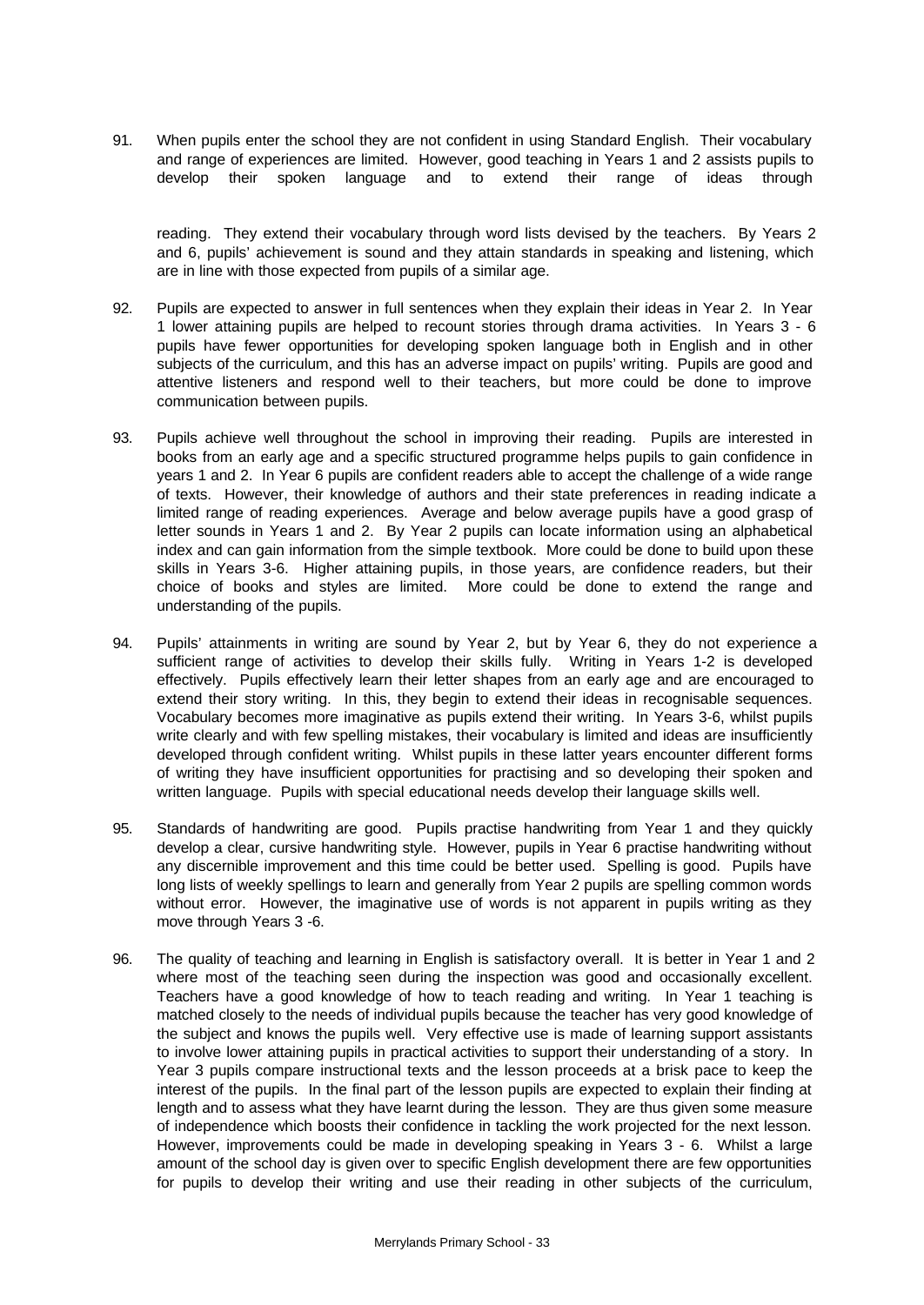especially in years 3-6. Pupils have few opportunities to redraft their written work, especially in Year 6. Setting arrangements and extra writing workshops are used to extend the skills of more able pupils in Years 5 and 6. However, more could be done from Year 3 to plan appropriate classwork which provides sufficient challenge for these more able pupils.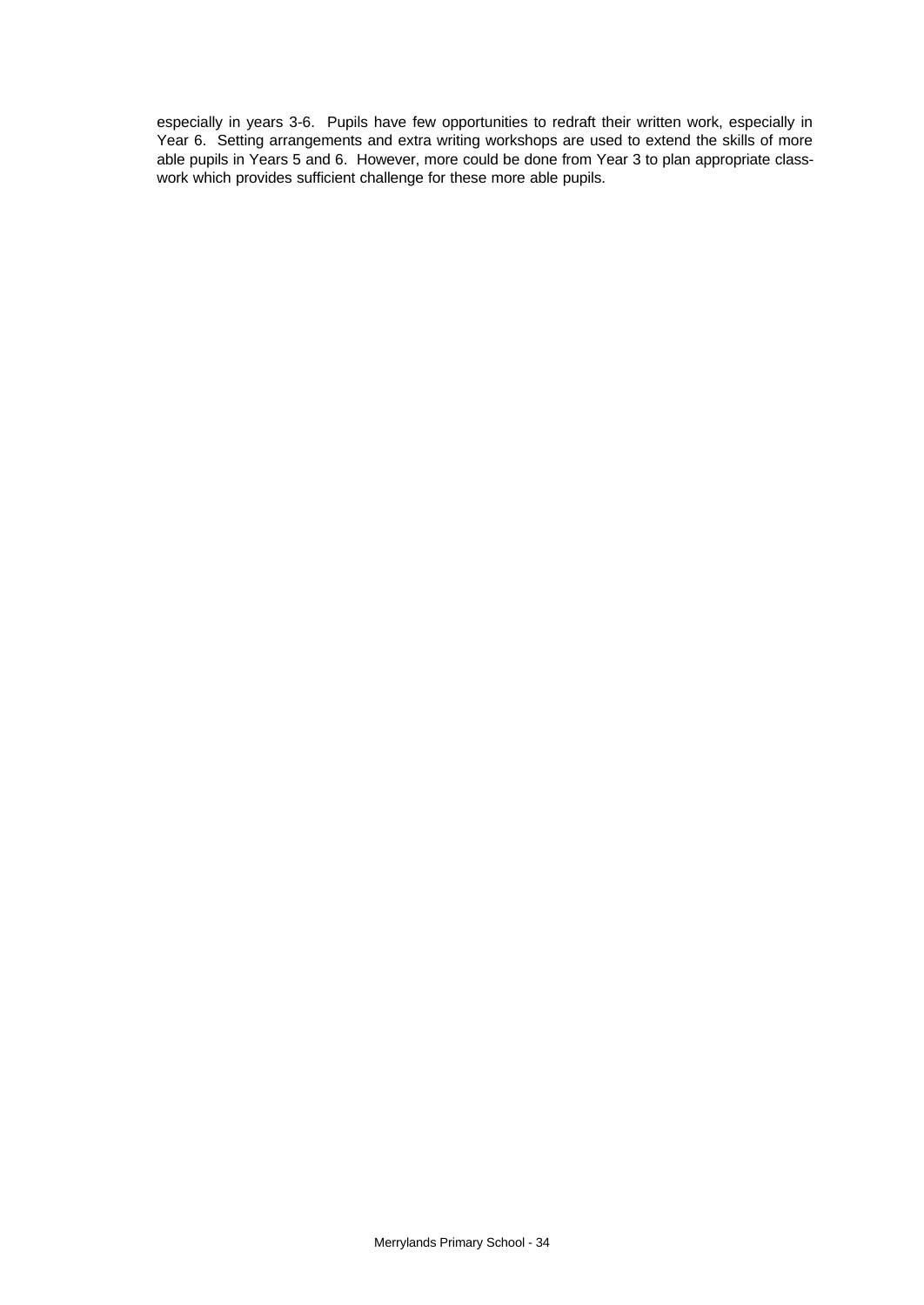- 97. Pupils are well behaved throughout the school because of the high expectations of the teachers and because teachers manage their pupils well. Relationship between pupils and their teachers and between pupils are group and these contribute to the positive and friendly atmospheres in the classrooms.
- 98. Teachers follow the National Literacy Strategy and effectively use the three-part lesson structure to engage and motive their pupils. The Strategy is supplemented by extra lessons in reading, handwriting and spelling. Extended writing is also added in Years 1 and 2. Effective use is made of learning support assistants to support average attaining pupils and those with special educational needs. Teachers assess their pupils effectively and use this information to set pupils targets to assist in improving their work. Pupils can use information and communication

technology effectively to word process and to search for information on the Internet. However, a more structured use of these skills, which would allow pupils to recognise their skills and build upon their previous learning, could assist pupils in improving their writing.

99. The leadership of English is satisfactory. There are joint co-ordinators, one in Years 1-2 and the other in Years 3-6. In Years 1-2, the co-ordination is good. In years 3-6 the co-ordinator is new in post and has yet to make a full impact. However, both work closely together and have introduced strategies to improve the quality of pupils' writing.

## **MATHEMATICS**

- 100. By the end of Year 2 and Year 6 the standards attained by pupils are above the national average. There are no significant differences in the attainment of boys and girls throughout the school.
- 101. Pupils of all ages and abilities make good overall progress thanks to the good, and sometimes very good, level of teaching that they experience in the classroom. Pupils with special educational needs make good progress in relation to their prior attainment. This good level of progress is chiefly owing to the high level of support they receive in the classrooms and the way in which classes in Years 2 to 6 are set for mathematics. The school ensures that the work given to pupils is suitable and matches their individual abilities.
- 102. By the end of Year 2, pupils work confidently with numbers up to one hundred and in some cases up to one thousand. They know the two, five and ten times tables. They are good at mental arithmetic. Teachers' subject knowledge is good and pupils are quickly and accurately answering questions on number bonds to twenty, with higher-attaining pupils working with multiples of ten, up to one hundred. Pupils understand simple addition and subtraction and teachers reinforce the pupils' understanding by asking them to work on problems involving coins. Through good and detailed planning, teachers ensure that pupils understand simple fractions, can measure in centimetres and recognise the major two and three-dimensional shapes. The majority of pupils understand units of time from seconds right through to years, and use other standard measures for length, weight and capacity.
- 103. By the end of Year 6, the majority of pupils have a good grasp of addition, multiplication, subtraction and division. With careful questioning, that includes all levels of ability, teachers assess pupils' understanding and plan future lessons based on this information. The mental opening starter sessions are lively and challenging and develop the ability of pupils to use mental processes when solving problems. Pupils can accurately record subtraction sums involving three digit numbers using the expanded method. Some higher-attaining pupils are subtracting using the standard contracted method and involving four digit numbers. They have a clear understanding of equivalent fractions and how to change fractions into decimals. In work on shape, space and measures, pupils understand ideas such as perimeter and area and the relationship between them for regular quadrilaterals. They describe triangles using the appropriate vocabulary such as equilateral and scalene and measure angles to the nearest degree. In data handling, pupils are proficient in collecting and recording data, sometimes in the form of tally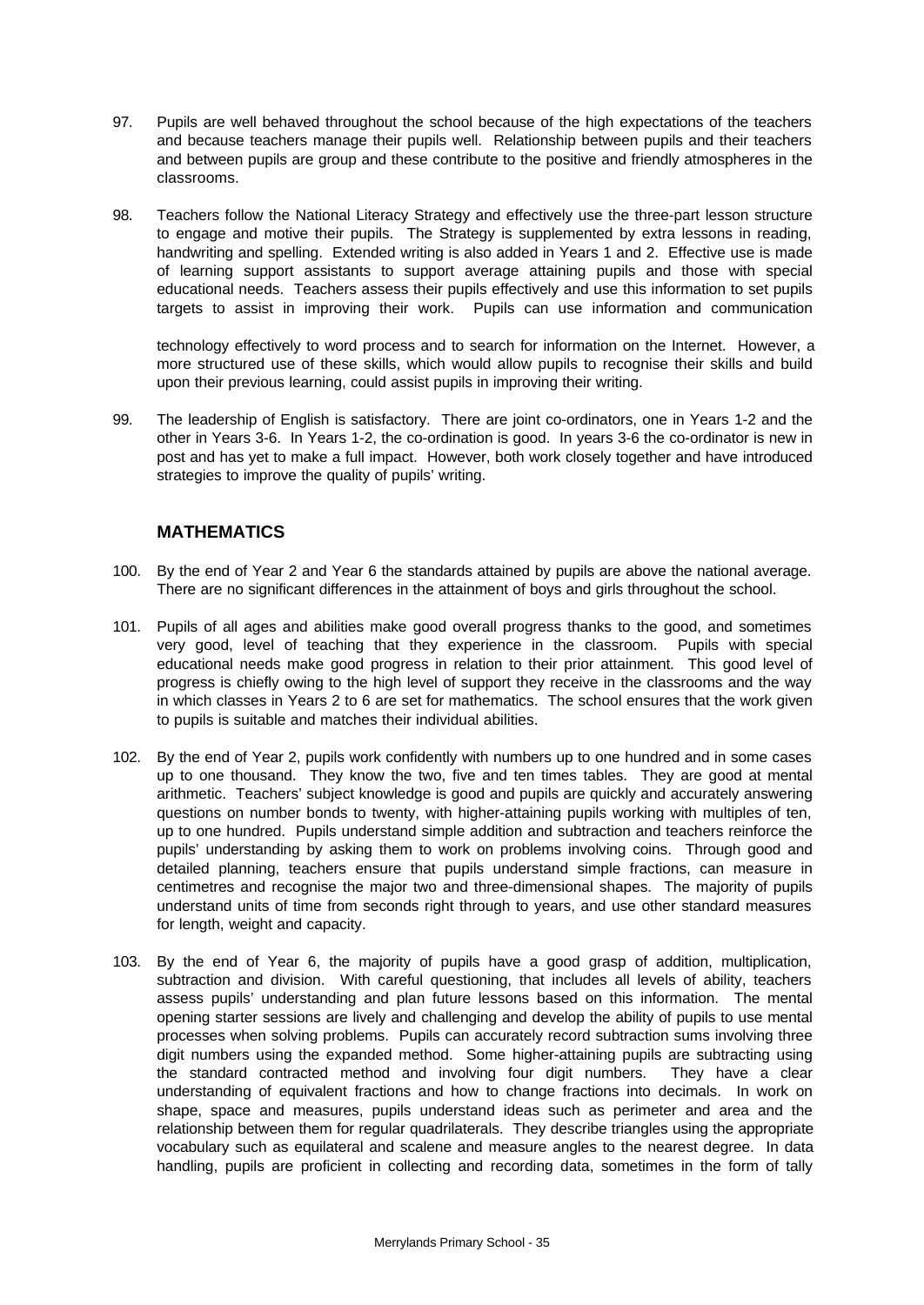charts, and presenting results as graphs. They also know how to use spreadsheets on the computer to enter and interpret data.

- 104. The teaching of mathematics is good overall. Throughout the school, the majority of teachers demonstrate good subject knowledge and high expectations. In the majority of lessons observed, pupils reach the objectives set through a combination of well structured activities that are matched to their abilities, a high level of effective support from learning support assistants and their own enthusiasm for the subject. There is a tendency to over-use worksheets, some of which do not give pupils enough practice in setting out work for themselves.
- 105. Homework is set on a fairly regular basis and the majority of pupils complete the work. The quality of marking is variable and often there are not sufficient comments to enable pupils to understand what they have to do to make progress. All teachers follow the recommended structure of the National Numeracy Strategy, which they use effectively, and there is a good coverage of all the National Curriculum attainment targets. The school uses a variety of nationally recognised tests to assess pupils' attainment throughout the school. There is detailed analysis of the results, which helps staff decide sets for the teaching of mathematics from Year 2 to Year 6.
- 106. The co-ordinator for mathematics is very keen to build on the successes already achieved and is always seeking ways to raise standards through such activities as Springboard and booster classes. She is able to support staff through lesson observations and informal meetings. Through the careful use of the budget for mathematics she has built up good quality resources, which are readily available to teachers and greatly enhance the teaching of mathematics throughout the school.

#### **SCIENCE**

- 107. The test results of Year 6 pupils in 2002 were in line with those achieved nationally and those achieved in similar schools. Current pupils are achieving levels which indicate that they make sound progress as they advance through the school. In 2002, assessments of pupils' achievements at the end of Year 2 were in line with those expected nationally and the levels achieved in similar schools. Inspection evidence confirms the levels achieved in Year 6 but indicates that pupils' knowledge and skills are rising in Year 2. There is no significant difference between the attainment of boys and girls. Pupils with special educational needs make sound progress overall and more able pupils achieve appropriately higher standards.
- 108. In Year 1, pupils describe the different qualities of materials and are learning why they are used for different purposes. They have a good range of approaches to sorting materials and use a satisfactory vocabulary such as "smooth", "shiny" and "rough". Pupils learn to use different senses to assess the materials they handle and enjoy practical activities to extend their learning. These skills are well developed in Year 2 where pupils were examining forces. They were challenged to explain what a range of objects on the carpet had in common. Pupils were quick to appreciate that the objects could be moved by pulling and pushing them. They applied this learning to using push buttons on a recording machine. More able pupils observed that a ball was kept on the ground by gravity. A pupil commented that one could not push a statue over which was anchored to the ground and that walls could not be pushed or pulled! In Year 2, pupils have a good understanding of healthy foods and keep a diary of their eating habits. They know that some materials can be changed like water into ice and have conducted investigations in which they have measured time and quantities well.
- 109. By Year 6, pupils have a clear understanding of life and living forces. They know which conditions encourage plants to grow, identify different insects and understand that micro-organisms can cause food to decay. They have a satisfactory understanding of what constitutes a fair test although pupils have not had sufficient opportunities to design and organise their own experiments. In a practical activity investigating buoyancy, Year 6 pupils weighed different items in water and in the air. They appreciated that some articles weighed significantly less in water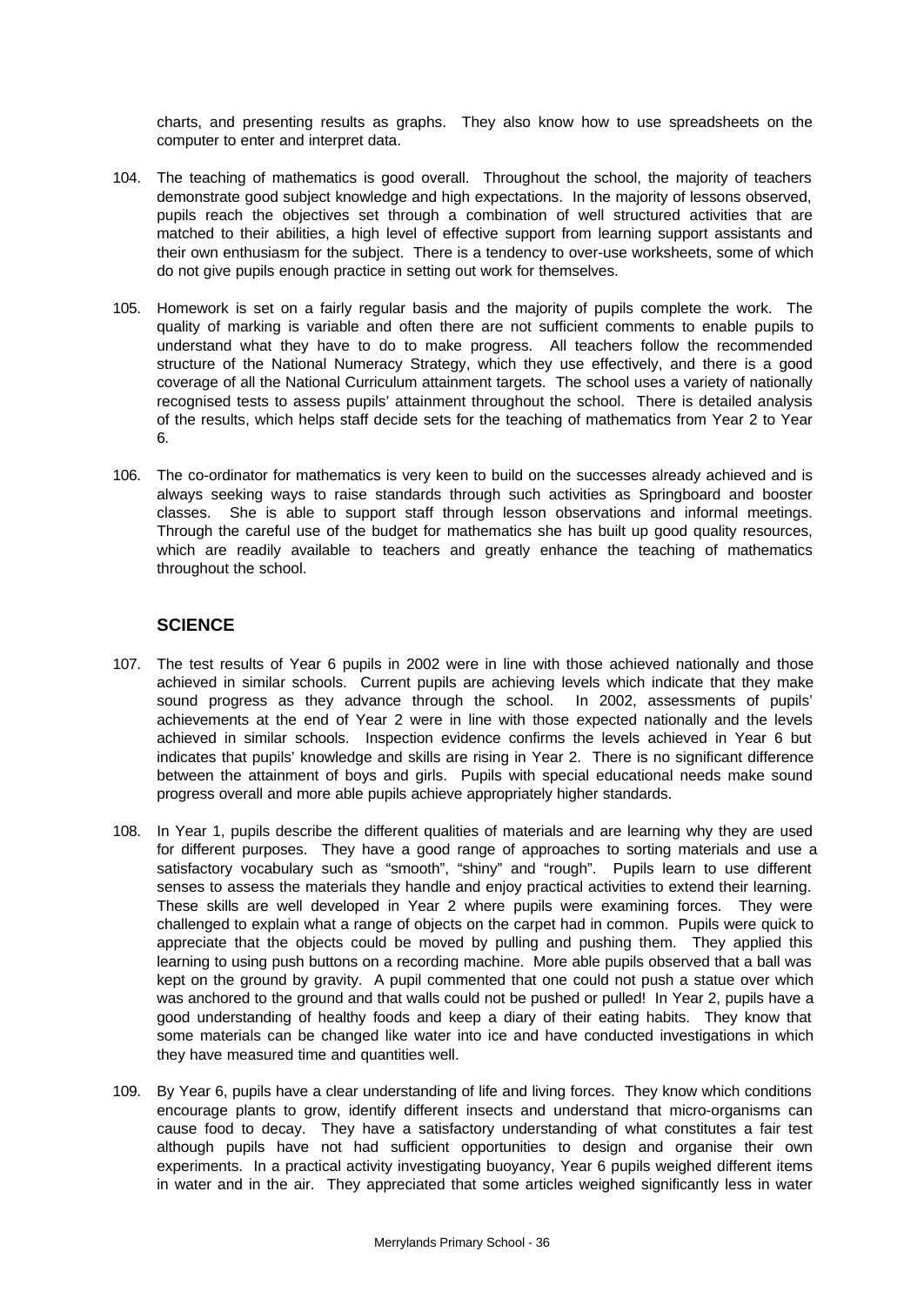and some tried to explain this using terms such as "upthrust". More observant pupils wanted to experiment with articles of different shapes but did not have the time to do so. Pupils in Year 3 carried out a good investigation into which materials are opaque, translucent and transparent by observing the shadows thrown by holding them against a torch. They used vocabulary well to record and classify their results. Year 4 pupils examined which materials conducted electricity and were highly involved in identifying which metals were conductors and which were not. In previous work, pupils had observed the different qualities of stone and building materials and searched for them around the school. Good marking of their work helped them to understand how to raise their attainment.

- 110. The quality of teaching overall is good in Years 1 and 2 and satisfactory in Years 3 6. Teachers make good use of a recently introduced commercial scheme to plan their activities and are placing a much greater emphasis on investigational work. This is helping pupils to gain a better understanding of concepts and generally engages their interest well. Teachers in Year 2 selected a good range of objects for pupils to consider and ran discussion sessions very well. Teachers encouraged pupils to comment very effectively and questioned them closely to develop their ideas and thinking. However, in Year 6 investigations, some of the materials provided did not help pupils pursue the desired objectives which meant that learning was not so successful. Teachers identify vocabulary in their planning but do not always present it clearly enough nor insist that pupils learn and use key words in their spoken answers. Good use is made of their mathematical skills to measure time and distances and quantities. Pupils record their experiments regularly but teachers do not insist that handwriting and presentation are of a high enough standard. Marking in Year 4 is good with clear indications of how pupils can improve their work, but this is not a consistent practice in all classes.
- 111. Assessment in the subject is being developed to ensure that the pace of work and tasks are appropriate to pupils' abilities. However, while teachers keep comprehensive records of the work covered, they do not always concentrate sufficiently on assessing the skills which pupils acquire. The co-ordinator maintains an effective monitoring role but does not have enough non-contact time to closely observe the work covered in all classes. The co-ordinator is conscious of the need to evaluate how the new scheme of work is being implemented. However, she does not have the chance to influence planning prior to lessons with the effect that some tasks are not refined to engage pupils in really successful learning. Resources are good and information and communication technology is used well to help pupils present their findings in graphs and tables.

## **ART AND DESIGN**

- 112. Standards at the end of Year 2 and 6 are as expected for pupils in these age groups. They make satisfactory progress in their learning. Where the direct teaching of skills is carried out, they make much better progress. Pupils with special educational needs make similar progress to their peers. Pupils are developing a satisfactory range of skills in drawing, painting and collage, although no judgement could be made on their work in sculpture and modelling which they undertake later in the school year.
- 113. Work on display and in sketch books in Years 1 and 2, show that pupils have had good opportunities to use pencil drawing techniques. Examples of good use of shading and precise use of pencil skills are noted in Year 1 drawings of bears. In Year 2 there are examples of pupils mixing primary colours to make the desired secondary colours. They are beginning to appreciate the work of a famous artist such as Lowry, as they produce pictures in his style.
- 114. In Years 3 And 4 pupils make use of crayons and pastels, colouring plants, flowers, fruit and vegetables. Pupils in Year 4 have some knowledge of the proportions of both the human body and face, which they try to use when drawing portraits of friends.
- 115. In Year 5 pupils have linked their pencil sketches with their work on Tudor England. Sketches of Henry the Eighth and his wives are well conceived while other work on Islamic praver mats. shows good links to work in religious education. In a Year 5 lesson, pupils are given the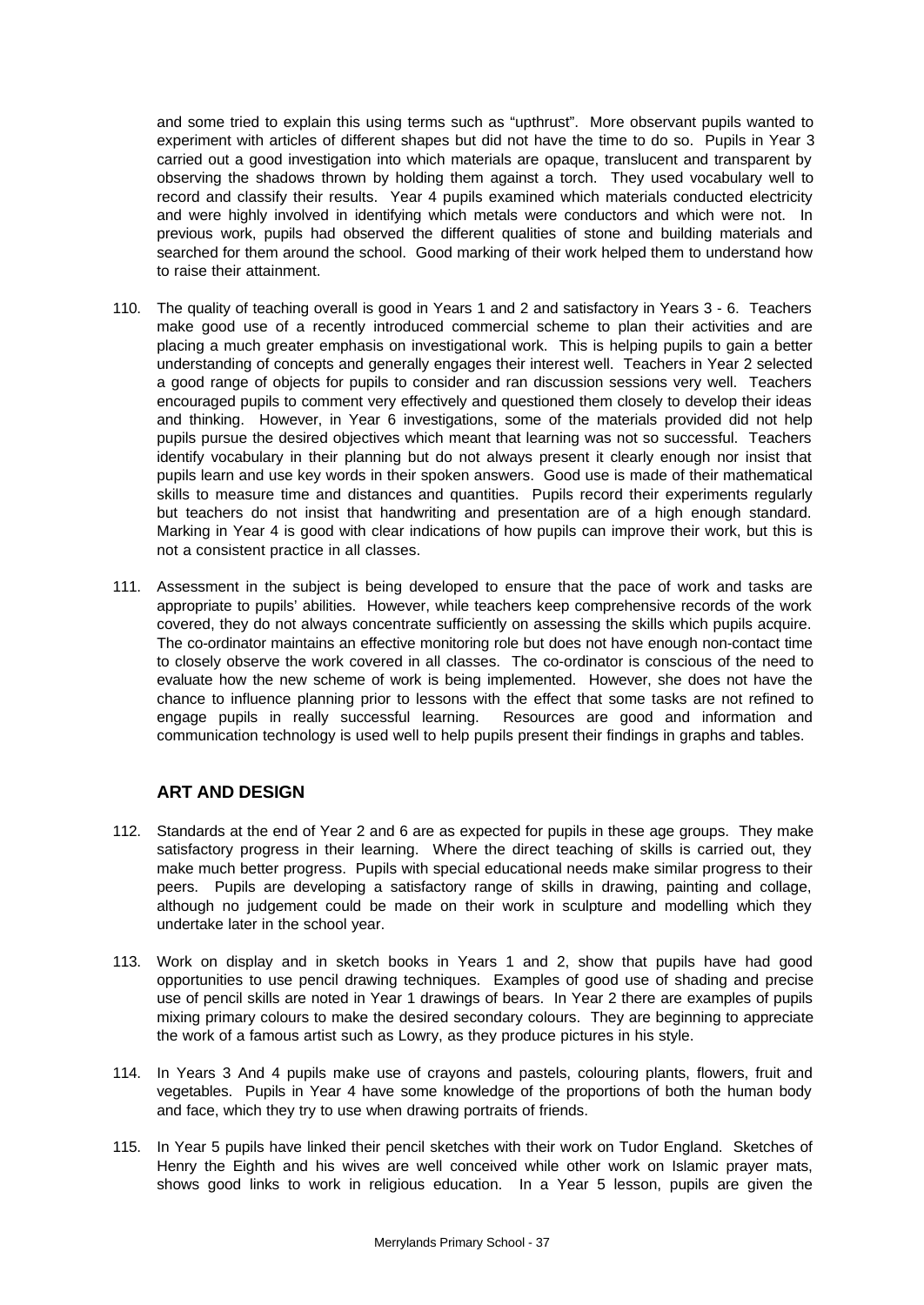opportunity to make sketches of Tudor artefacts, using charcoal. They begin to represent the main features of artefacts such as quills and jars with increasing accuracy and are well-guided by their teacher.

- 116. Close observational drawing is a feature of work on display in Year 6. They have drawn natural objects such as flowers, pieces of wood, stones and shells. Whilst this work is of a good standard, pupils' work on three-dimensional activities were not available for judgement.
- 117. Limited observations of teaching do not allow a detailed judgement to be made. However, the art co-ordinator is aware that there is a need to develop teachers' own skills, particularly in threedimensional work, so that they might be more confident in teaching the skills, knowledge and understanding required. A new scheme of work is being generated, but it is not yet fully in place. As a result the systematic development of skills, for example, is not safeguarded. She has not yet had opportunities to monitor the teaching and learning in classes, although she has monitored planning in the subject. Teaching makes satisfactory use of information and communication technology. Resources are sound overall, but there are insufficient quality art materials from around the world to adequately support pupils' multi-cultural development.

## **DESIGN AND TECHNOLOGY**

- 118. Standards across the school are in line with those expected nationally and pupils make satisfactory progress. Pupils in Year 1 have a clear understanding of how a small range of puppets can be designed and made. They were seen designing faces for glove puppets. They sketched their initial designs putting labels on particular features, which required different materials. They noted how these would be joined to the base material and cut this material carefully, before joining. Templates were used in the making process, which did restrict the pupils' opportunities to draw and cut outlines, which they themselves had planned. Good opportunities are given for pupils to discuss and describe their work to their classmates, thus helping to improve their speaking and listening skills.
- 119. In a Year 3 lesson, pupils were seen practising bread-making skills, using malleable materials such as salt dough and plasticine, before attempting to use their new skills on bread itself. They received good instruction on the development of skills of plaiting, knotting and joining and having practiced the skills particular to their designs, they would be ready for using the real material the following week.
- 120. Work on display in Year 4 shows that pupils have been given good opportunities to look closely at the designing and making of chairs. They had opportunities to look at photographs and paintings of chairs and noted styles and materials. They then made good quality sketches of a chair for a special person. They noted specific design features and materials they would use, on their labelled sketches. Using recycled and new materials, pupils built chairs to their designs. They had good opportunities to evaluate their designs both during making and after completion, noting the parts they liked best and what elements they might have improved upon.
- 121. In a Year 6 lesson, having previously examined a range of packaging materials, the pupils were beginning to design a box to hold chocolates. They made good use of a "design planner" which helped focus their attention on the audience they were aiming at for their finished box. By the end of the lesson most pupils had produced good working designs, with some having made sketches from different angles to show small differences in their designs.
- 122. Teaching was good in all three lessons observed. Work had been carefully planned and resourced, so that all materials were readily available. Teachers engendered good discussion within the class, by careful well-informed questioning. Basic skills were being practised and perfected and pupils had a clear picture of the links between designing and making. As a result of the well-informed teaching, pupils made good progress in the lessons observed. This was well supported by their good attitudes and behaviour, which supported their learning well. Pupils with special educational needs were not given different to tasks to complete, but instead received occasional direct support, as a result of which they too made good progress in their learning.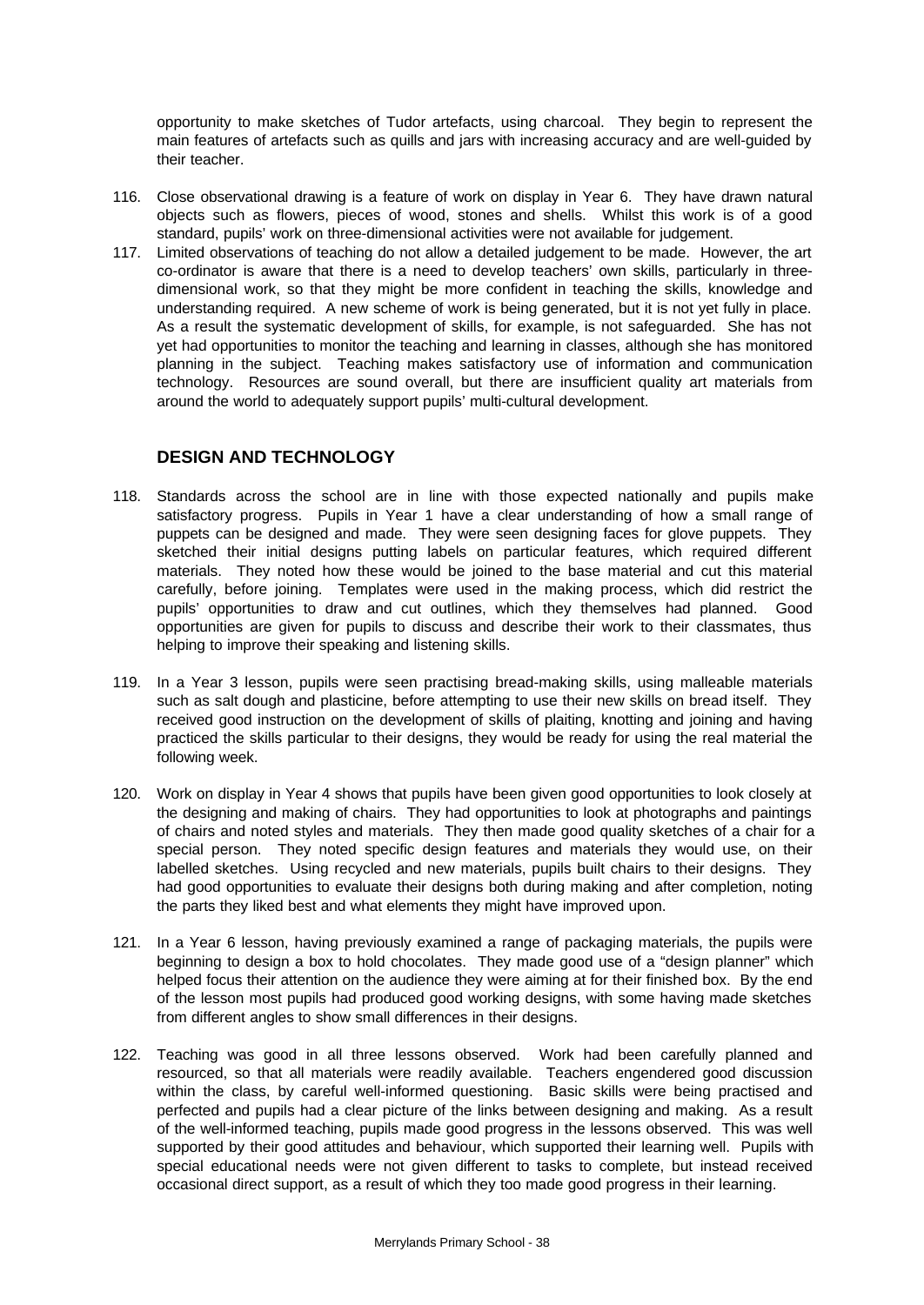123. The recently appointed subject co-ordinator is aware that the current schemes of work do not yet provide a blueprint for the development of skills, knowledge and understanding across the school. At the same time, it is recognised that some teachers are not clear enough about the standards of work produced and how these can be compared with the demands of the National Curriculum.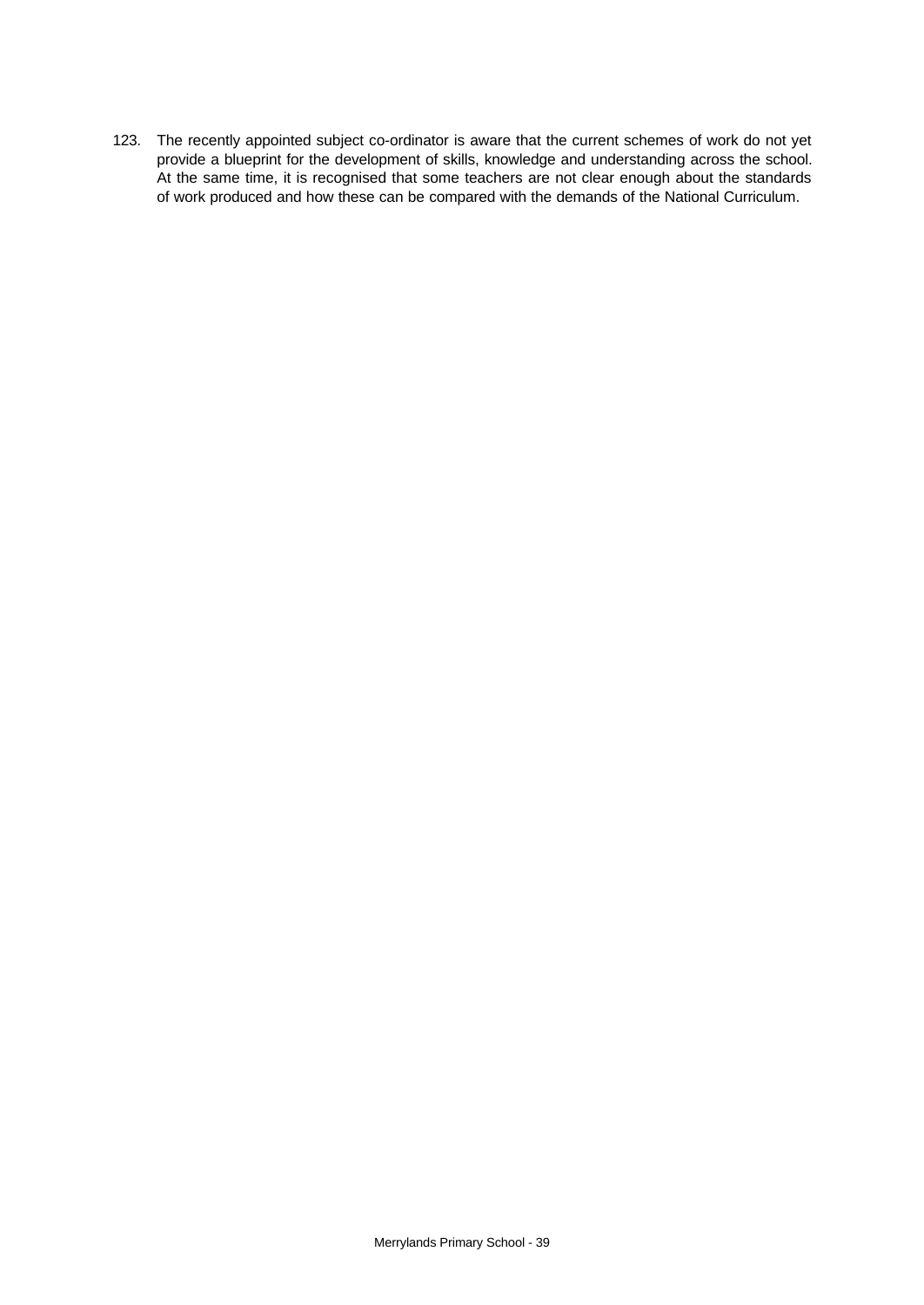#### **GEOGRAPHY**

- 124. The standard of pupils' work is broadly as expected nationally when they reach Year 2 and Year 6. Pupils, including those with special educational needs and the small number of pupils from the travelling community and those at the early stages of English language acquisition make satisfactory progress overall as they move up from Year 1 to Year 6.
- 125. Pupils now in Year 2 demonstrate awareness of localities beyond their own such as Lulworth Cove, Horndon-on the Hill and the Isle of Coll in Scotland. From studies about another, imaginary island in Scotland, pupils gain an understanding of physical features such as rivers and mountains and the effect of physical features on the lives of people who live there, as well as their dependence for some aspects of life on relationships with the mainland. At this point, in Year 2, pupils have mapping skills expected at this age. For example, on a map of Horndon-on-the-Hill they use a key to identify features such as the church, pub, bus stop and footpath. They can use a plan of the school to locate classes and to plot a route from the head teacher's office to their own classroom. Pupils use simple co-ordinates on a grid to identify specific locations and physical features and are starting to employ appropriate geographical language.
- 126. By Year 6, skills in using maps have developed satisfactorily and are as expected at this age. For example, in calculating three different routes from home to school pupils use 4 figure grid references on a map of the local area. Pupils' understanding of similarities and differences between their own area of Laindon and in other locations such as the Isle of Wight is developing appropriately and is well supported by the use of field trips and a residential visit. Pupils use sources of information such as books, photographs and the Internet satisfactorily. They have the expected understanding of how location affects the way people live and an adequate understanding of how people can either help or damage the environment and of natural disasters such as flooding. However, pupils do not sufficiently ask geographical questions or follow their own lines of enquiry in any depth.
- 127. Only one lesson was observed in Years 1 and 2. Consequently it is not possible to make a firm judgement about the quality of teaching. However, pupils demonstrated good levels of concentration and responded well to the teacher's good management and organisation. The wider evidence from an examination of pupils' work and from talking to staff and pupils indicates that pupils make good progress over time in Years 1 to 2 and especially in Year 2. The small number of lessons observed in Years 3 to 6 and the wider evidence of pupils' work indicates that teaching is satisfactory overall. Some good features of teaching that have a positive effect on pupils' achievement are evident throughout both key stages. These include good preparation of resources, which are used well and captivate pupils' interest. Good use is made of the school buildings and grounds as well as field trips to bring learning to life.
- 128. Some good use is made of new technology, for example the Internet, for research such as that seen in Year 6, where pupils had found out about bush fires in Australia. However, not enough regular use is made of computers in this way for pupils to ask geographical questions and to follow their own lines of enquiry.
- 129. A weakness in teaching, particularly in Years 3 to 6, is the minimal variation of tasks to meet pupils' differing needs, particularly to provide challenge for those who are capable of higher attainment. Many of the work sheets used require writing tasks at a level, which is too low especially for higher attaining pupils in Years 5 and 6. However, they do sometimes give support to lower attaining pupils and those with special educational needs so that they develop their understanding of geography at the same rate as other pupils. While most teachers mark pupils' work regularly, the quality is inconsistent. It is good where targets are set and useful comments are made to improve work. However, comments are often restricted to giving praise.
- 130. The overall leadership and management of geography are good. Since amalgamation, the coordinator has concentrated on revising the policy and on producing a scheme of work based on national guidance, making use of a published scheme to support specific units of work. She has also put together a new system for checking pupils' attainment and progress. Through her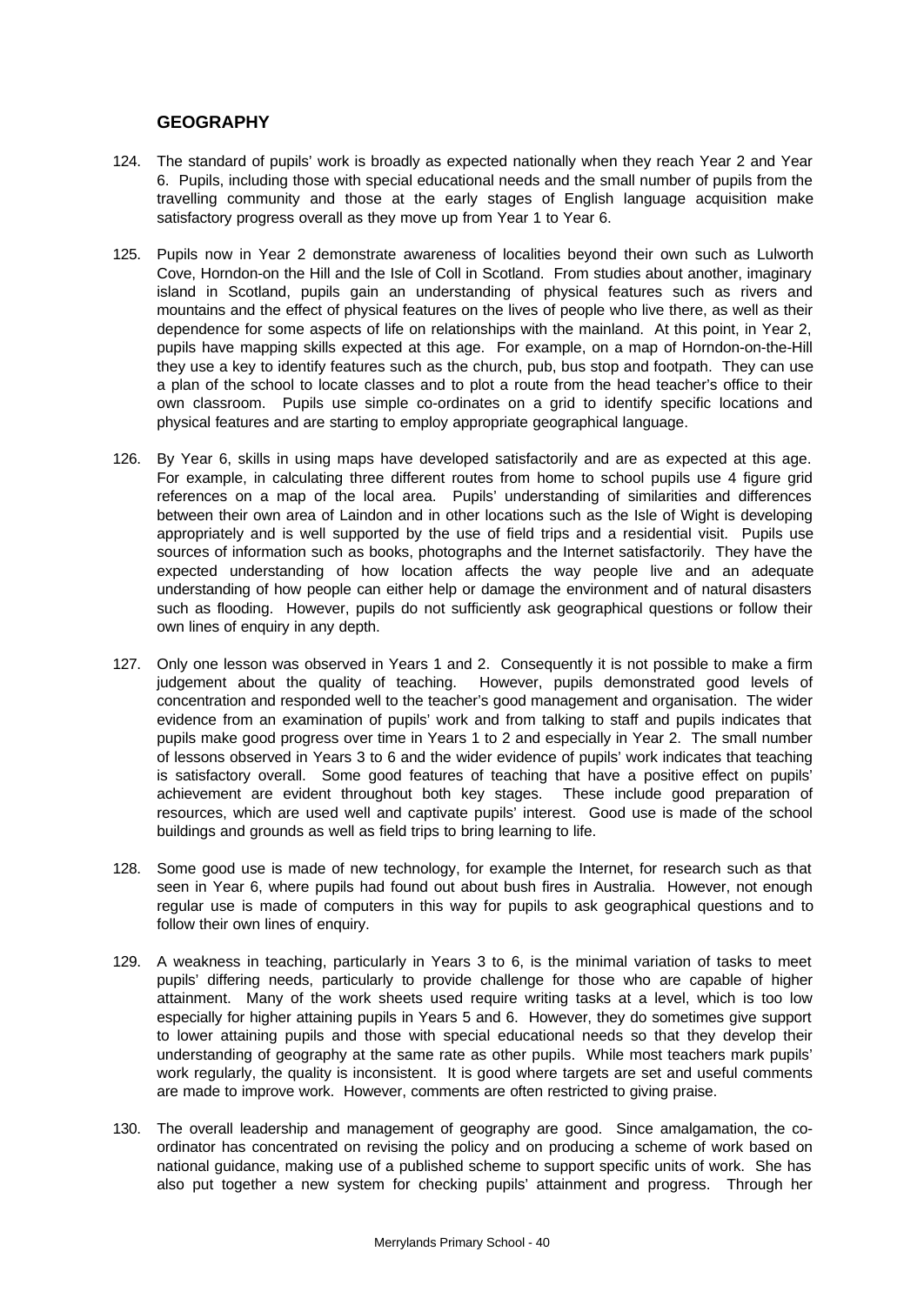monitoring of pupils' work and observation of lessons, she knows that the most important areas

are for development are the need to improve the range of opportunities for writing and further use of ICT. However, the action to deal with these issues is in the early stage of implementation and has not yet had time to have an impact on standards or the quality of teaching and learning.

#### **HISTORY**

- 131. The standard of pupils' work is broadly in line with that expected nationally in Year 2 and Year 6. All groups of pupils, including those with special educational needs, the small number of pupils with English as an additional language and those from the travelling community, make satisfactory progress over time.
- 132. Pupils now in Year 2, achieve well. They have the expected knowledge and understanding of significant events and people from the past. For example, they are familiar with some of the main facts in the history of Florence Nightingale and are aware of the influences her work had on nursing and hospitals. By sequencing a set of pictures of events in her life and by writing a diary as an eyewitness to the Great Fire of London, pupils are showing an increasing sense of chronology. They use books, photocopied sheets, artefacts and other sources to answer and ask questions about the past.
- 133. Pupils in Year 6 have the expected factual knowledge of different periods in history, such as the Roman, Tudor and Victorian periods. They know, for example, that Henry VIII had six wives. Most are aware of the break with Rome and the consequences for this country. Pupils know significant facts about Queen Victoria and the period of her reign. They recognise that life was different for the rich and poor in Victorian times. They know, for example, that there was high infant mortality, and that the poor lived in overcrowded conditions with poor sanitation. Pupils' understanding of what it was like to live in a particular period is demonstrated through written work such as an account of an imaginary interview with a 12-year-old factory girl. Pupils have the expected knowledge of changes that took place during specific periods in history and the reasons for them. For example, by using primary sources such as censuses, they recognise that people moved from rural to urban areas for work as a consequence of the industrial revolution. Pupils' understanding of the differences in the way that facets of the past can be presented and interpreted is less secure. Pupils do not sufficiently pose historical questions or follow their own lines of enquiry, as they should.
- 134. The overall quality of teaching and learning is satisfactory. The wider evidence from an examination of pupils' work indicates that learning is good in Year 2. Work reflects good levels of challenge for the higher attaining pupils. There are good opportunities for pupils to develop writing skills through longer pieces of writing such as diaries from the point of view of people from the past.
- 135. Where teaching is good or very good, as seen in Year 4 lessons, learning moves forward at a good pace because the activities are timed and expectations of what the pupils can do are high. Work, which involves using historical sources such as pictures and artefacts to find clues about the past, is well matched to the differing needs and aptitudes of the pupils with suitable challenge at all levels. Consequently, pupils are well motivated, keen to learn and are well focused on their tasks and their skills in historical enquiry are well developed.
- 136. In Year 6 classes, teaching is satisfactory. Although teachers provide relevant resources and question pupils appropriately, management of behaviour in both classes is weak. As a result, the pace of learning is slowed down and pupils do not make as much progress as they should.
- 137. There is some use of computers and other new technology across the school to support pupils' learning in history. However, not enough use is made of computers in classrooms for pupils to draft and present their work or to undertake research. While books are used in some lessons to provide information, there is an over reliance on photocopied materials from the published scheme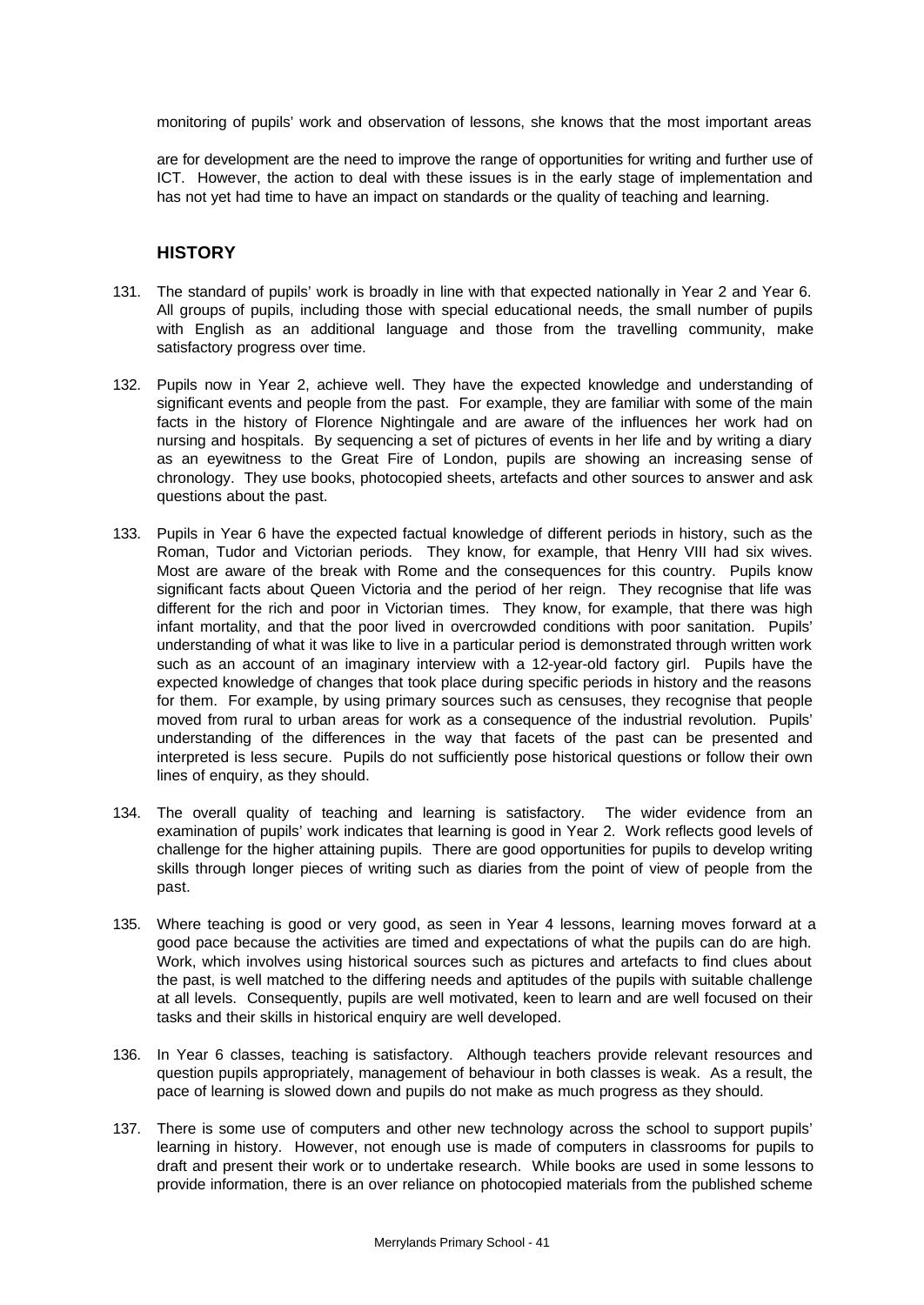and there is some use of rather poorly photocopied pictures of artefacts. Although the school has identified work in history as having potential to develop pupils' writing skills, the rigid use of the published scheme of work sometimes limits opportunities for this. Most teachers

mark pupils' books regularly but there is an inconsistency in the use of comments to tell pupils how they might improve their work. Much work, especially in Year 1 and in Years 3 to 6, is simply ticked with an occasional comment or praise.

138. The overall leadership and management of history are satisfactory. Since amalgamation, the coordinator has concentrated on revising the policy and introducing a published scheme of work to ensure coverage of the National Curriculum requirements and to build up a bank of resources to support the scheme. However, she has not had the opportunity to check standards of work across the school or to evaluate the quality of teaching and learning by observing lessons. This is a weaker aspect of the role. There is good enrichment of the history curriculum through the use of visits in every year group.

## **INFORMATION AND COMMUNICATION TECHNOLOGY**

- 139. Standards by the end of Year 2 and Year 6 are in line with national expectations. Pupils, including those with special educational needs, make satisfactory progress.
- 140. In Years 1 and 2, pupils develop their knowledge of the various parts of a computer system. Teachers reinforce this knowledge by clearly labelling each part of a computer system in classrooms. Pupils know how to use the computer keyboard satisfactorily. The majority have satisfactory mouse control. They use their word processing skills to write text and art programs, such as 'colour magic' to design and create items, such as Christmas cards. Teachers ensure that pupils make sound progress in literacy as they follow up text reading, by asking pupils to write their own stories based on books read in literacy lessons. In Year 2, pupils demonstrate more advanced computing skills as they investigate websites, to find out specific information about people in history such as Florence Nightingale. Pupils understand how to save and print out their findings.
- 141. Pupils make sound progress with the acquisition of information and communication technology skills in Years 3 to 6. They enter text accurately, combining it with graphics. Teachers encourage pupils to select and use appropriate font size, colour and layout for given tasks, for example when creating posters for sports day. Pupils understand how to enter and compare data. For example, in Year 6, pupils use 'Excel' to complete a spreadsheet on the formula for finding the link between perimeter and area of rectangles. Teachers have ensured that the majority of pupils are confident in logging on and off, loading and selecting programs, and saving and retrieving work, through regular practice. Some aspects of information and communication technology, concerning control mechanisms has yet to be fully developed.
- 142. Although only a few lessons were observed during the week, evidence suggests that teaching is satisfactory overall. Teachers are responding well to training opportunities and good use is made of the time classes spend in the computer suites. There are difficulties when some stations are not working and some members of staff cannot bring them back into use. During the inspection little use was made of the computers in classrooms.
- 143. Information and communication technology is used satisfactorily across the curriculum. Use of the Internet and CD ROM's is effective in developing pupils' learning. Good use of pupils' word processing skills is used to enhance work in literacy. Charts, graphs and bar charts enhance pupils' work in numeracy and science. In Year 2 science, pupils produce graphs showing their hair colour, size of feet and area of hands as they consider differences in people. In Year 6 pupils use the Internet to access information on such topics as bushfires in Australia in geography, Victorian children at work in history and preparing keys for the study of Crustacea in science.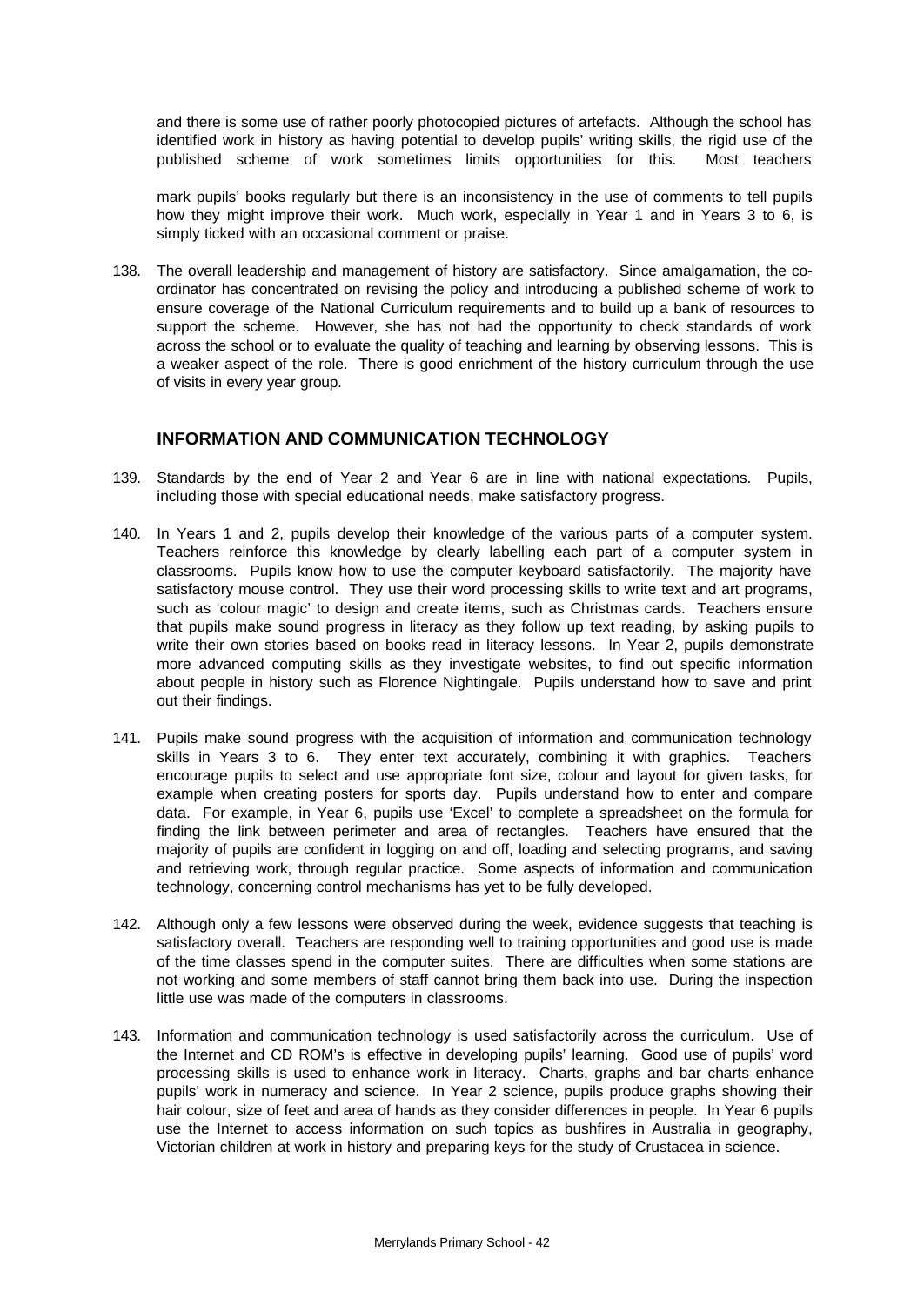- 144. Pupils have very positive attitudes to the subject. The majority settle well to their work and readily help each other when experiencing difficulty. Pupils enjoy the tasks set them and handle equipment with extreme care.
- 145. There have been significant improvements in provision for the subject as the previous Infant and Junior schools have merged. Grant funding, for example through the National Grid for Learning and the New Opportunities Fund, has been well used to upgrade resources and to improve teaching skills. There are now two computer suites each of which can accommodate a class, working two to a computer. Teachers have received training so that they are now more competent to teach the required curriculum. Training is ongoing to ensure that the school keeps up with continuous developments such as the use of the inter-active white board. These initiatives are helping to raise provision and standards further throughout the school
- 146. The curriculum for information and communication technology is based on national guidelines, which help to ensure continuity and progression in learning. An extremely effective and enthusiastic co-ordinator manages information and communication technology. He has a good vision for the development of the subject. He supports colleagues very well with their planning and recording of pupils' achievements.

#### **MUSIC**

- 147. By the end of Year 6 and Year 2, pupils' attainment is in line with expectations and they gain a number of positive experiences as they move through the school. Their progress, including those pupils with special educational needs, is satisfactory. Pupils take part in a programme of music that is built around a good policy and scheme of work, which covers all the requirements of the National Curriculum.
- 148. There were not enough lessons observed to judge teaching and learning in Years 1 and 2 but it is satisfactory in Years 3 to 6. Pupils' understanding is quite well developed through the introduction of subject terminology, such as in-canon, timbre, texture and dynamics. In the one Year 2 lesson seen, good use was made of instruments to keep a steady pulse as pupils successfully chanted a rap. Across the school, pupils develop an awareness of rhythm and dynamics by following a variety of rhythms clapped by the teacher and they accurately copy them. They understand how a composer uses pitch and tempo to indicate mood as they study the operetta Hansel and Gretal. Teachers make good use of CD's and illustrations, such as a stage set, to enhance the pupils' learning of the link between songs being learned and the actors who would sing these songs in a staged production. Pupils effectively discover how lyrics can be used to tell a story. Literacy skills are satisfactorily promoted through the emphasis that is placed on the learning of words of a range of songs and on teaching the correct technical vocabulary. Musical composition features strongly in both Years 1 and 2 and Years 3 to 6. Younger pupils are successfully taught how to use two symbols to record their clapping patterns. Older pupils use a computer program to successfully write music in shorthand.
- 149. Pupils' singing is reasonably tuneful, although not all pupils join in enthusiastically. Many pupils join the school choirs and develop their awareness of audience by performances both in school and to wider audiences outside. The junior choir sing with great enthusiasm. They rehearse regularly to ensure tuneful singing and clarity of words. They sing well in two parts. One teacher has encouraged a number of Year 3 pupils to join a recorder group, which meets before school starts. These pupils understand simple musical notation and, in the majority of cases, play tunes well by reading the score.
- 150. Teachers encourage pupils listen to music and express their feelings to what they have heard in art and writing. In Year 2 classes, for example, pupils listen to 'Fossils' from Carnival of the Animals by Saint-Saens and one pupil wrote, "this music made me think of someone tiptoeing through a door, very secretly". Other pupils produce good paintings after listening to The Fantasy Overture by Tchaikovsky.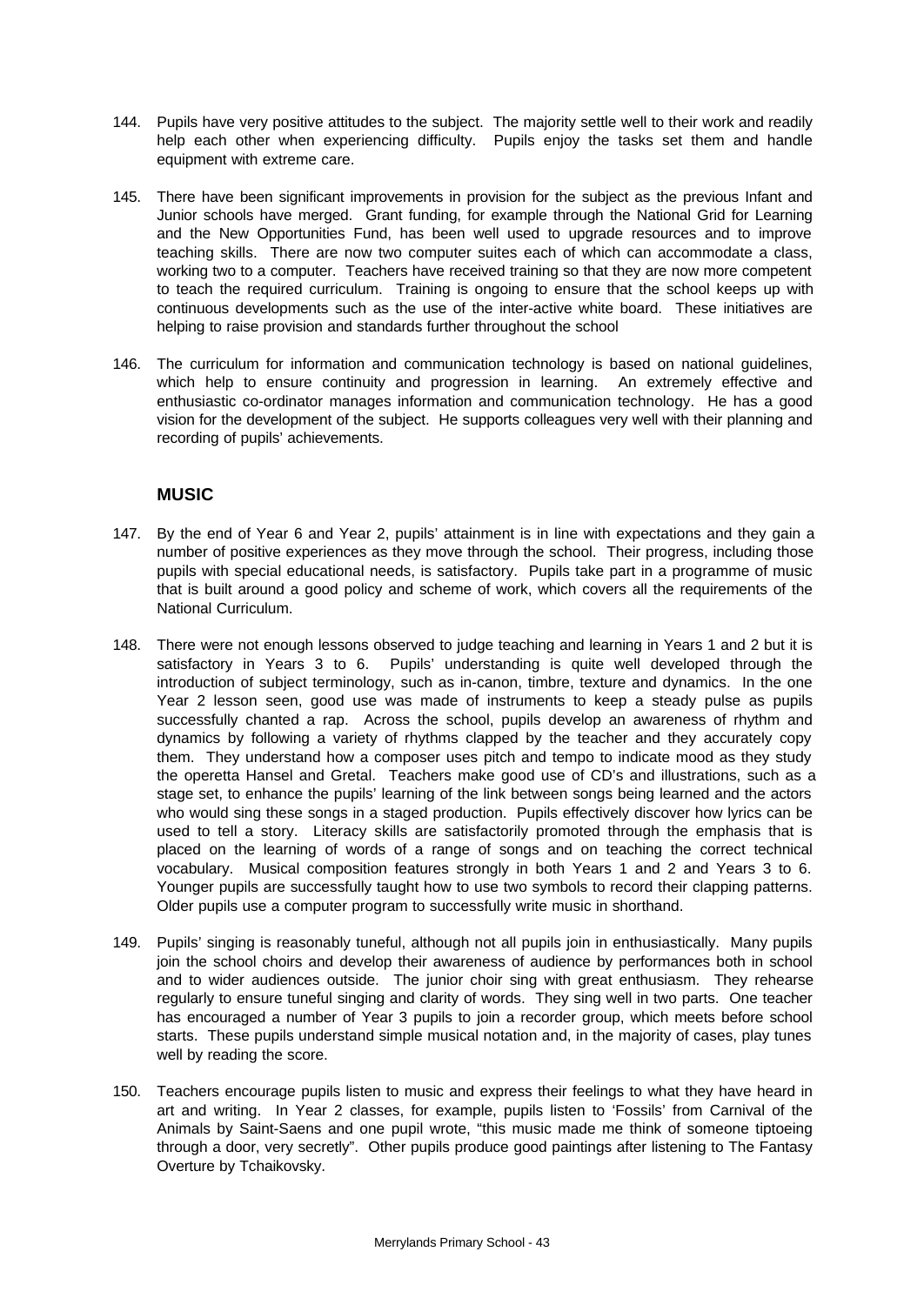151. Music is presently co-ordinated by the headteacher. A new member of staff, who is a music specialist, will take over this role shortly.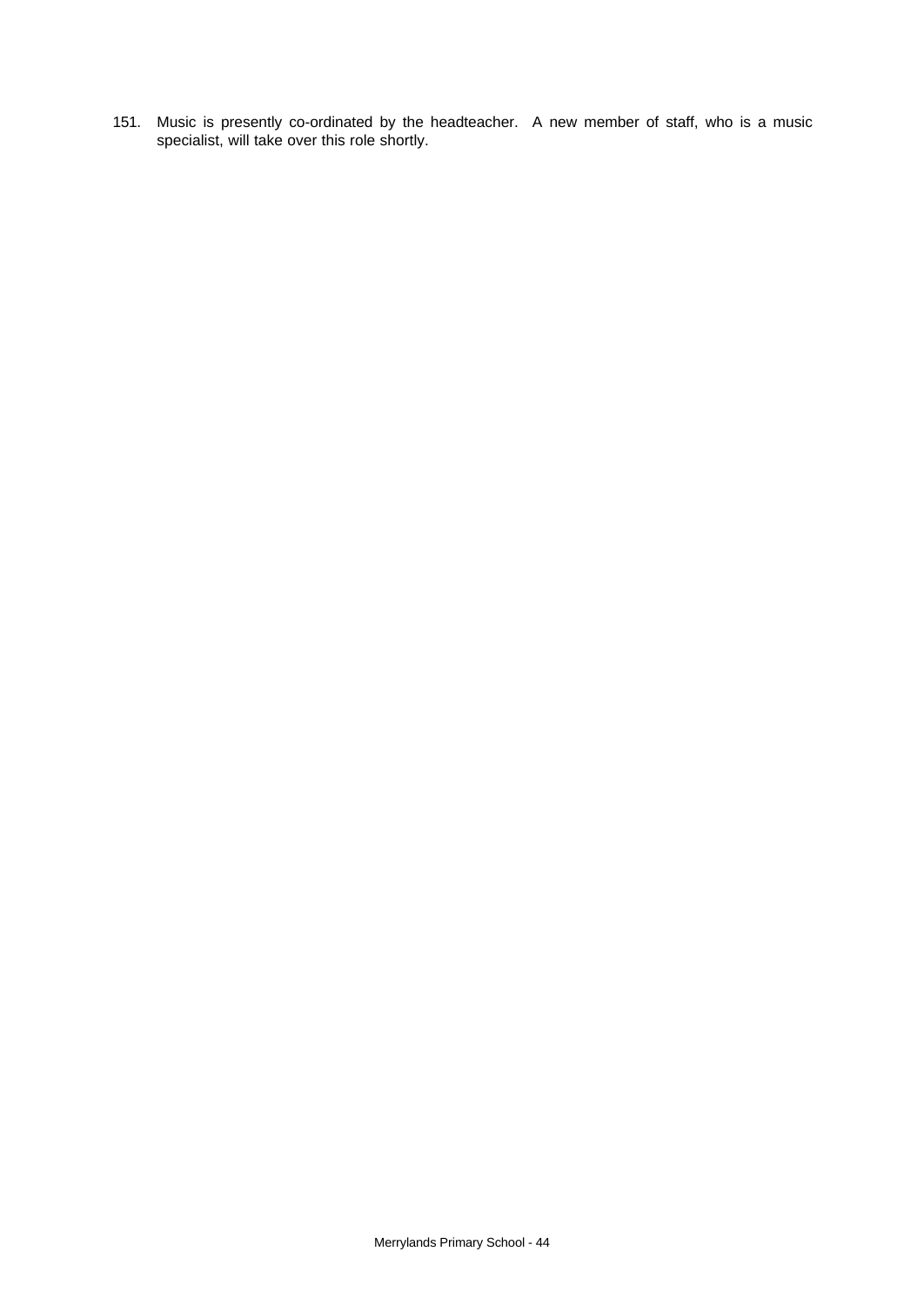#### **PHYSICAL EDUCATION**

- 152. Standards are as expected nationally in Year 2 and Year 6. All groups of pupils in Years 1 to 6 make satisfactory progress as they move up through the school.
- 153. At this point in Year 2, pupils are able to reproduce actions and control their body movements in response to the rhythm of different kinds of music, from marches to modern popular dance. Similarly in gymnastics pupils are developing appropriate control of movements on two feet and in using hands and feet. Skills in balancing, jumping, rolling are as expected for their ages and they make good use of these movements in moving along, over, under and off high and low apparatus. Pupils work well with a partner copying movements and taking turns to be the leader.
- 154. Most pupils in Year 6 have the expected confidence and skills in control of movement, such as when moving along, balancing and jumping on mats or on high and low apparatus. They satisfactorily create a sequence of activities based on such movements and including balancing and travelling. Pupils successfully work in small groups to produce a performance. They are able to give comments and ideas for improvement when evaluating each other's work. For example, they make evaluative observations on the shape, height and landing of each other's jumps. Pupils know the importance of warming up at the start of a lesson and cooling down at the end, and understand the effect of exercise on the body.
- 155. The overall quality of teaching and learning is good. Teaching and learning in lessons seen during the inspection varied from very good to satisfactory. Teachers generally give clear instructions and pace activities well so that pupils have plenty of opportunities to practise new skills. A very good Year 6 lesson, taught by the co-ordinator, was planned well and thoroughly organised to help pupils use and further develop skills learned in previous lessons. The teacher gave pupils good opportunities to practise and improve their performance and to evaluate their work constructively. Most teachers successfully demonstrate skills and make effective use of pupils' work as examples.
- 156. In another good lesson in Year 2, well-established routines and high expectations of good behaviour ensured that pupils remained quiet and sat attentively while taking turns to put out apparatus. Pupils' self-esteem was raised through praise and from the real success they experienced. In a good dance lesson in Year 3, pupils clearly enjoyed dancing a reel, demonstrating good levels of physical effort and responding well to effective teaching.
- 157. Occasionally there are missed opportunities for pupils to evaluate their performance and that of others. Teachers are mindful of health and safety issues. They pay good attention to safety and ensure that they and their pupils are suitably dressed with appropriate clothing. Hazards are identified, for example, the position of the piano, and pupils are also reminded of safe ways to carry apparatus.
- 158. The leadership and management of physical education are satisfactory. The co-ordinator is very enthusiastic and leads by good example, having considerable expertise, which is shared with the pupils he teaches, mainly in Year 6. He checks teachers' plans to ensure that the curriculum requirements are met. However, he has not had the opportunity to evaluate standards across the school and there is no formal, planned checking of teaching and learning, such as through lesson observations. This is a weaker aspect of the role.
- 159. Accommodation for physical education is good. There are two halls, the one for Years 3 to Year 6 has been enlarged, and there are extensive playing fields. Although one hall was out of use during building works, these good facilities are now having a positive impact on pupils' achievement.
- 160. A particular strength in physical education provision is the extensive involvement of staff and large numbers of pupils in activities additional to lessons. These include football, netball and rugby clubs in the winter and swimming, cricket, athletics and country dancing in the summer. Pupils